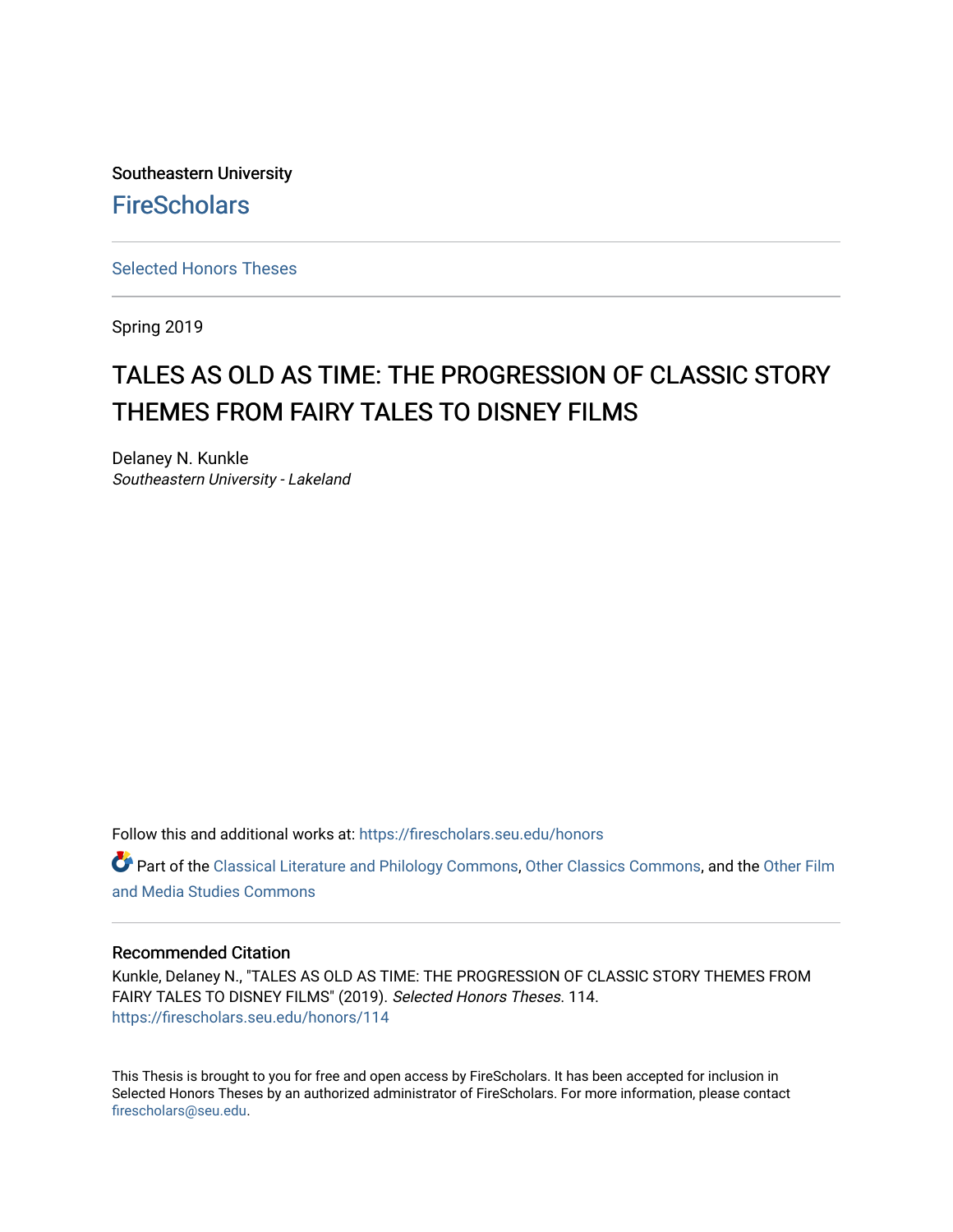# TALES AS OLD AS TIME: THE PROGRESSION OF CLASSIC STORY THEMES FROM FAIRY TALES TO DISNEY FILMS

by

Delaney Kunkle

Submitted to the School of Honors Committee

in partial fulfillment

of the requirements for University Honors Scholars

Southeastern University

2019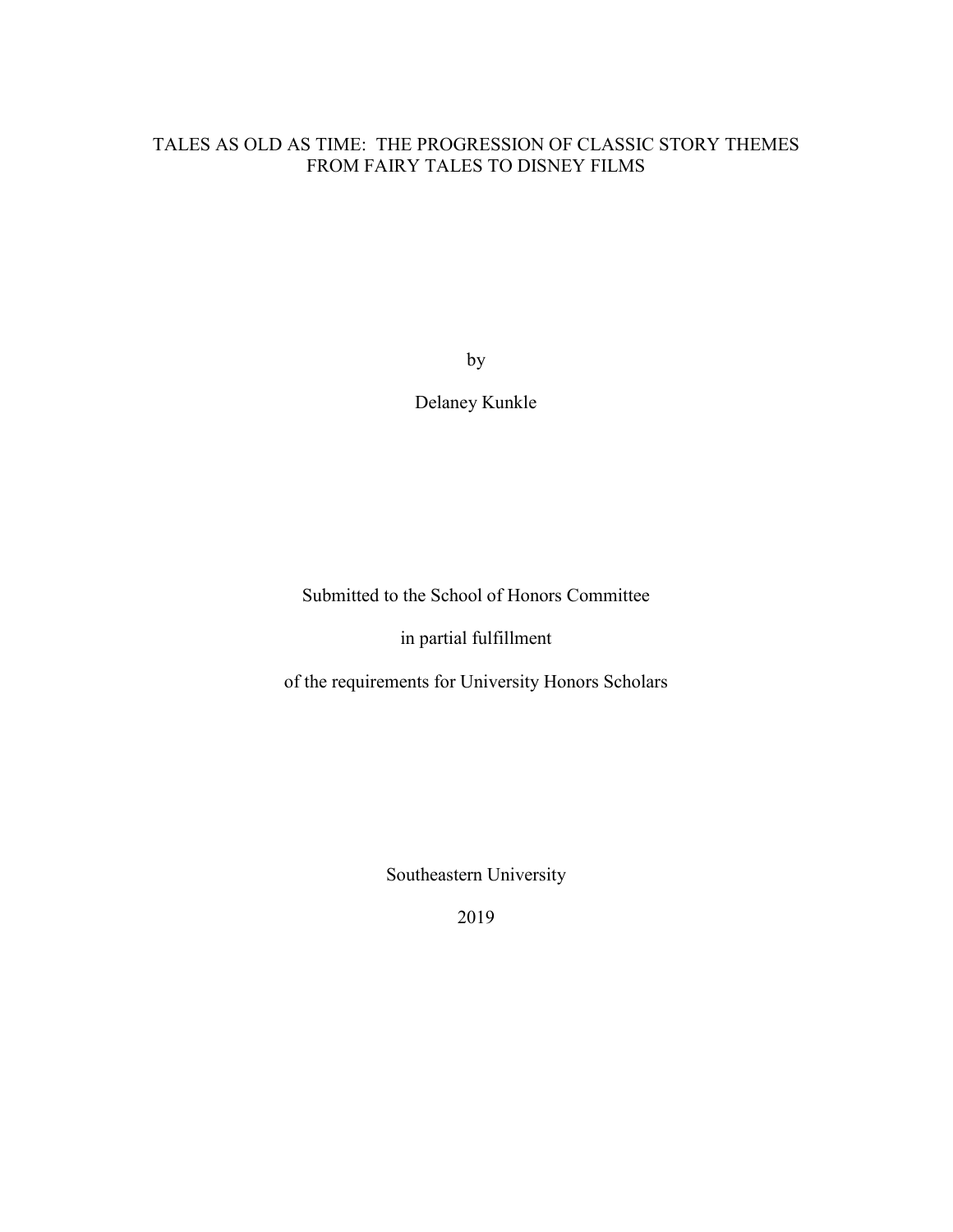Copyright by Delaney Kunkle

ii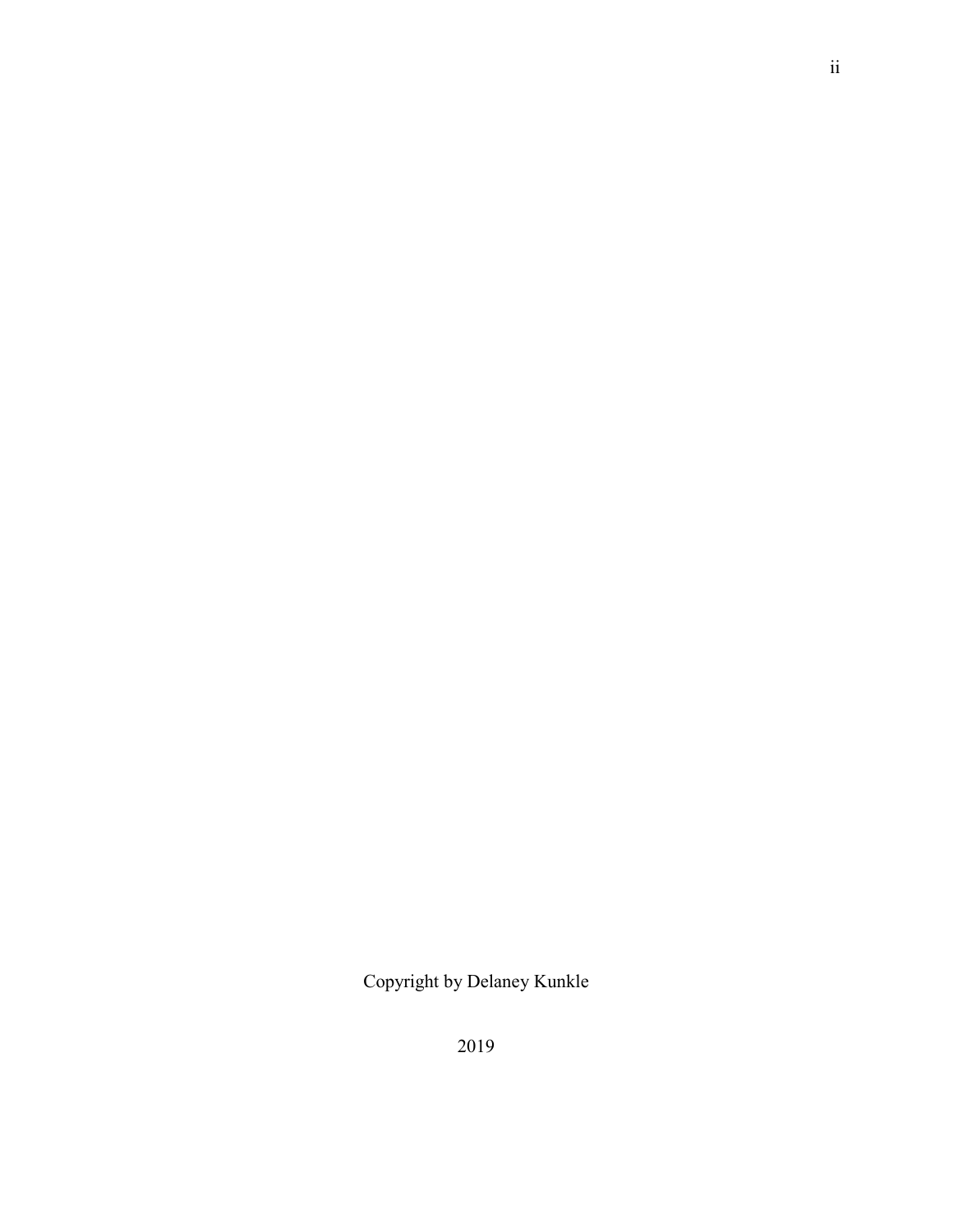#### Abstract

The purpose of this thesis is to examine the original purpose of the most familiar fairy tales based on the state of society at the time of their conception, including the stories of the Brothers Grimm, Charles Perrault, and Hans Christian Andersen. The thesis will then compare these original themes to the themes of the Disney films they inspired, taking into account the cultural and historical factors that produced the final film. In addition, the thesis will take note of the modern interpretations of both the fairy tales and the films based on the viewpoint of our current society. In addition, this thesis will include a chapter on my capstone film *Fairytale,* which was created in conjunction with the thesis, as a practical application of the principles discovered in my research. The thesis focuses primarily on the themes of family relationships and the roles of women as defined by each time period.

# KEY WORDS: FAIRY TALES, STORIES, FILMS, DISNEY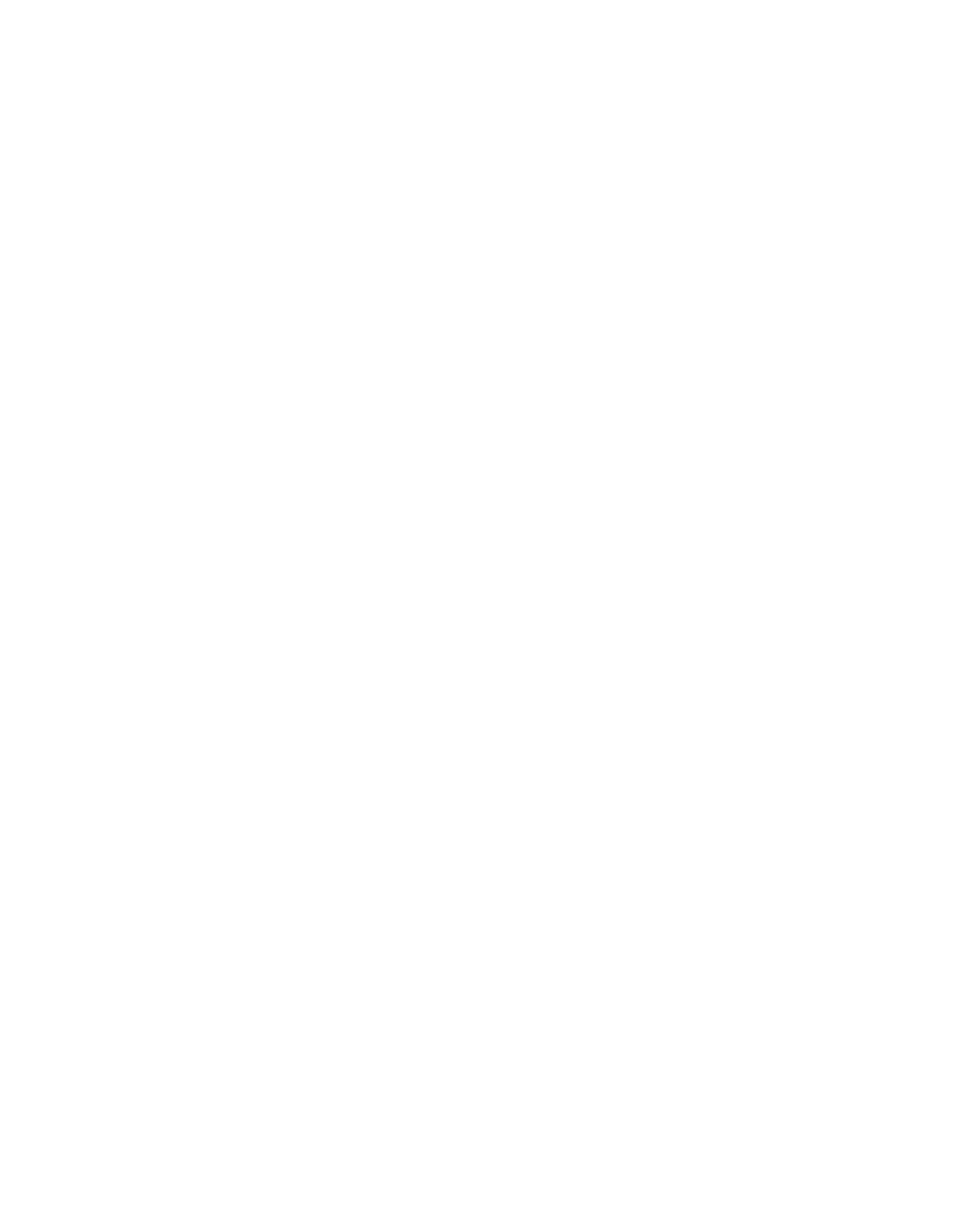# Table of Contents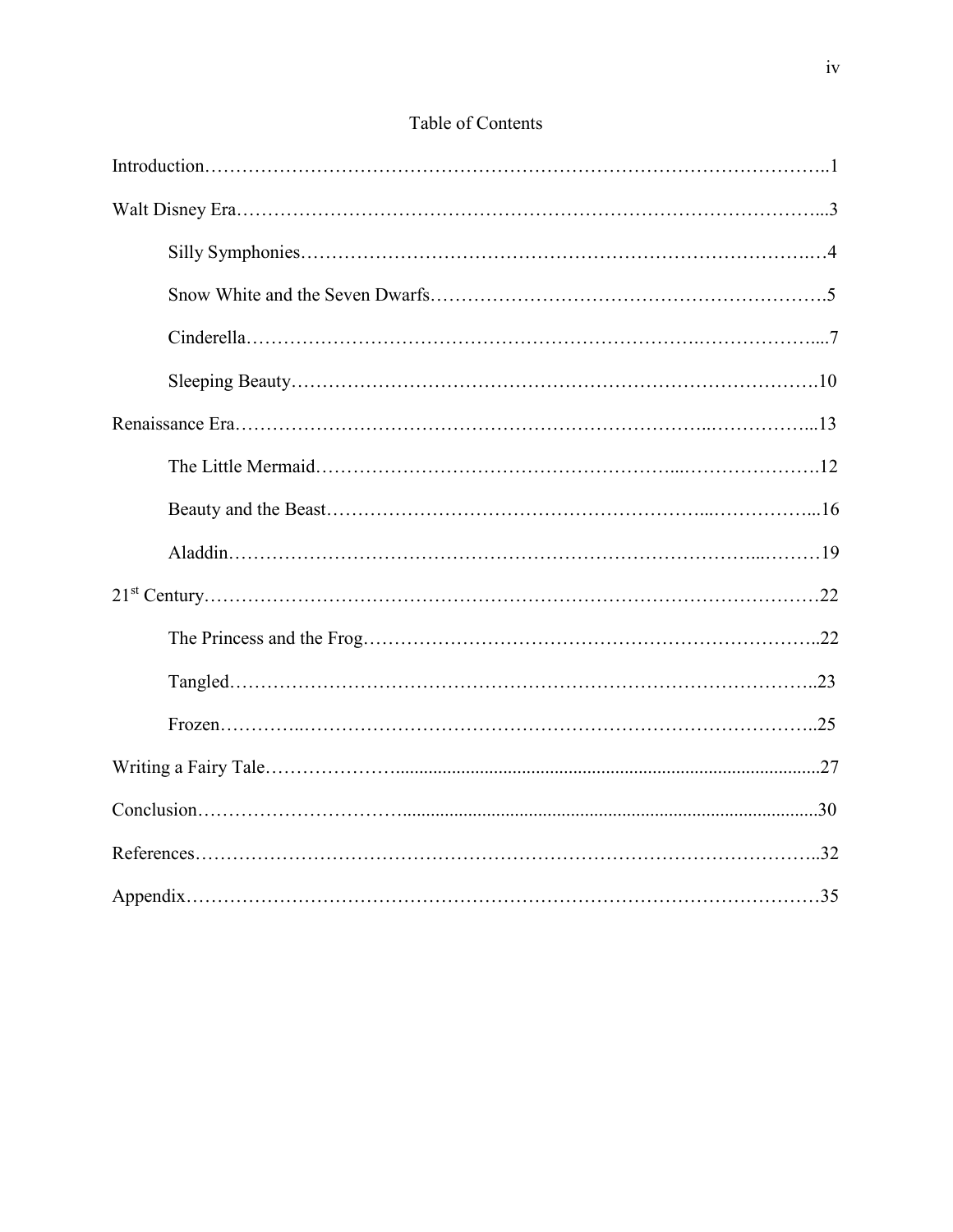Tales as Old as Time: The Progression of Classic Story Themes

from Fairy Tales to Disney Films

#### **Introduction**

Few stories are as well-known as the fairy tales of our childhood—*Snow White and the Seven Dwarfs, Cinderella, Beauty and the Beast, The Little Mermaid. Disney's animated films* of these classic fairy tales are the images that we retain, until it seems as though the original fairy tales are all but forgotten. As times continue to change, the films of Walt Disney are in the process of vanishing into the vaults of history themselves, to be observed from an outside perspective. Modern audiences and critics watch these films with the eye of our time, seeking themes of responses to the current questions of our culture. For example, Cinderella is frequently criticized by the feminist movement of modern times, as she is seen to be weak, staying with the harsh situation dealt to her without putting up any form of resistance or defending herself. Yet publicity interviews with Walt Disney at the time of the film's release reveal his thoughts on the character as a progressive woman: "She believed in dreams, all right, but she also believed in doing something about them. When Prince Charming didn't come along, she went over to the palace and got him" (Disney, 1950). This shift in point of view demonstrates what could be when one contemplates the original meaning behind these classic stories, and how it can evolve over time.

The purpose of this thesis is to examine the original intent of the most familiar fairy tales based on the state of society at the time of their conception, and to compare this to the themes of the Disney animated films they inspired, taking into account the cultural and historical factors that produced the final film, in addition to taking note of the modern interpretations of both the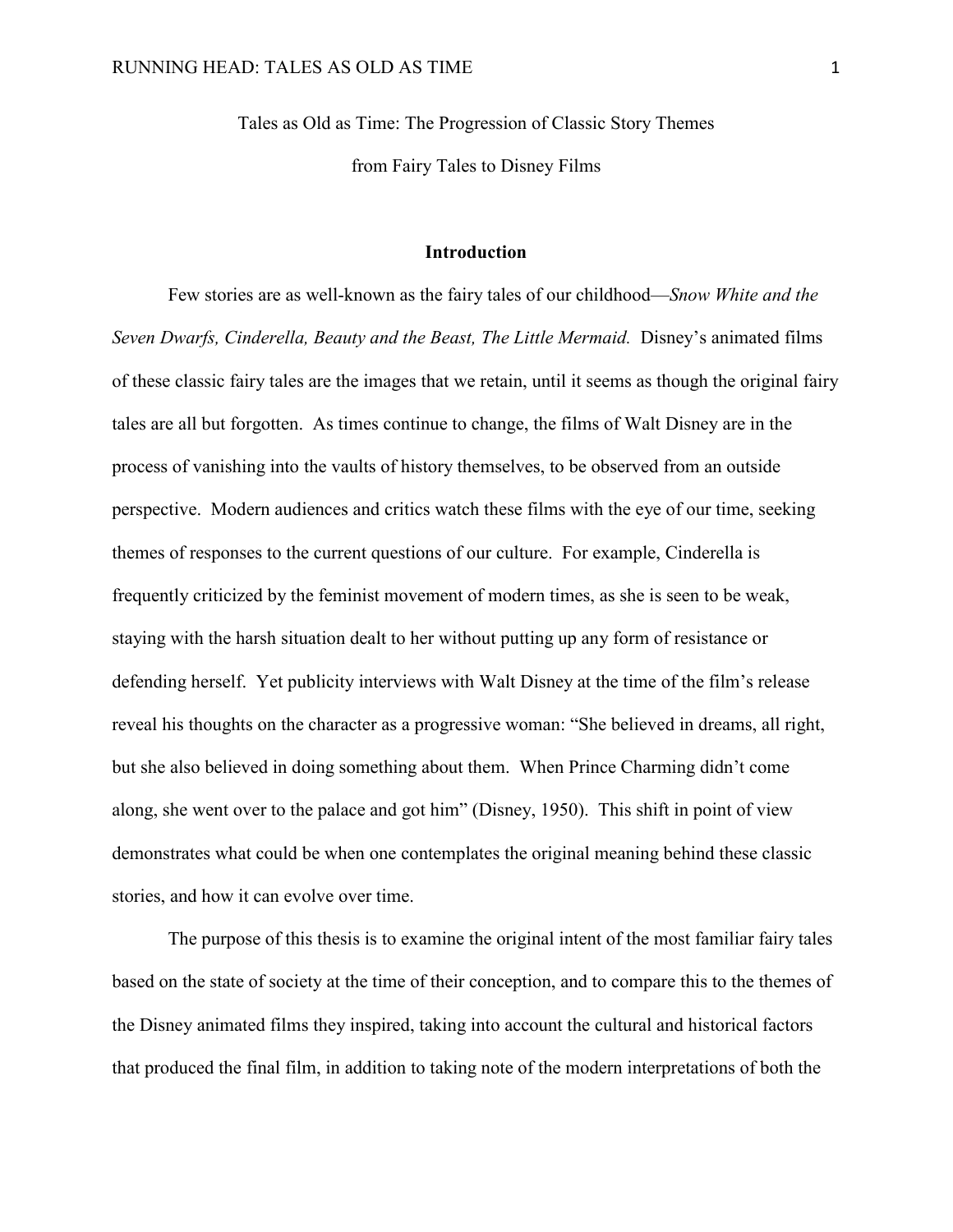fairy tales and the films based on our current society's viewpoint. The research questions that will be asked include:

- 1. What was the original theme of the classic fairy tales?
- 2. How did the backgrounds of the authors affect the messages of their stories?
- 3. How were the original meanings of the fairy tales changed when they were translated into film?
- 4. What effect did the social questions of the time period have on the theme of the films?
- 5. How do we as a society view these films now with our modern perspective?

In order to answer these questions, a considerable amount of research must be undertaken. Such topics under review would include the origins and variations of classic fairy tales and beloved stories, the personal backgrounds of the authors behind the tales, the developmental process of the films' production, and analysis of the themes pointed out by critics and scholars in response to these films both at the time of their release and currently in hindsight. As a conclusion to this analysis of the fairy tale themes of Disney films, this thesis will also include a chapter on the short film *Fairytale* that I wrote and directed in conjunction with this thesis.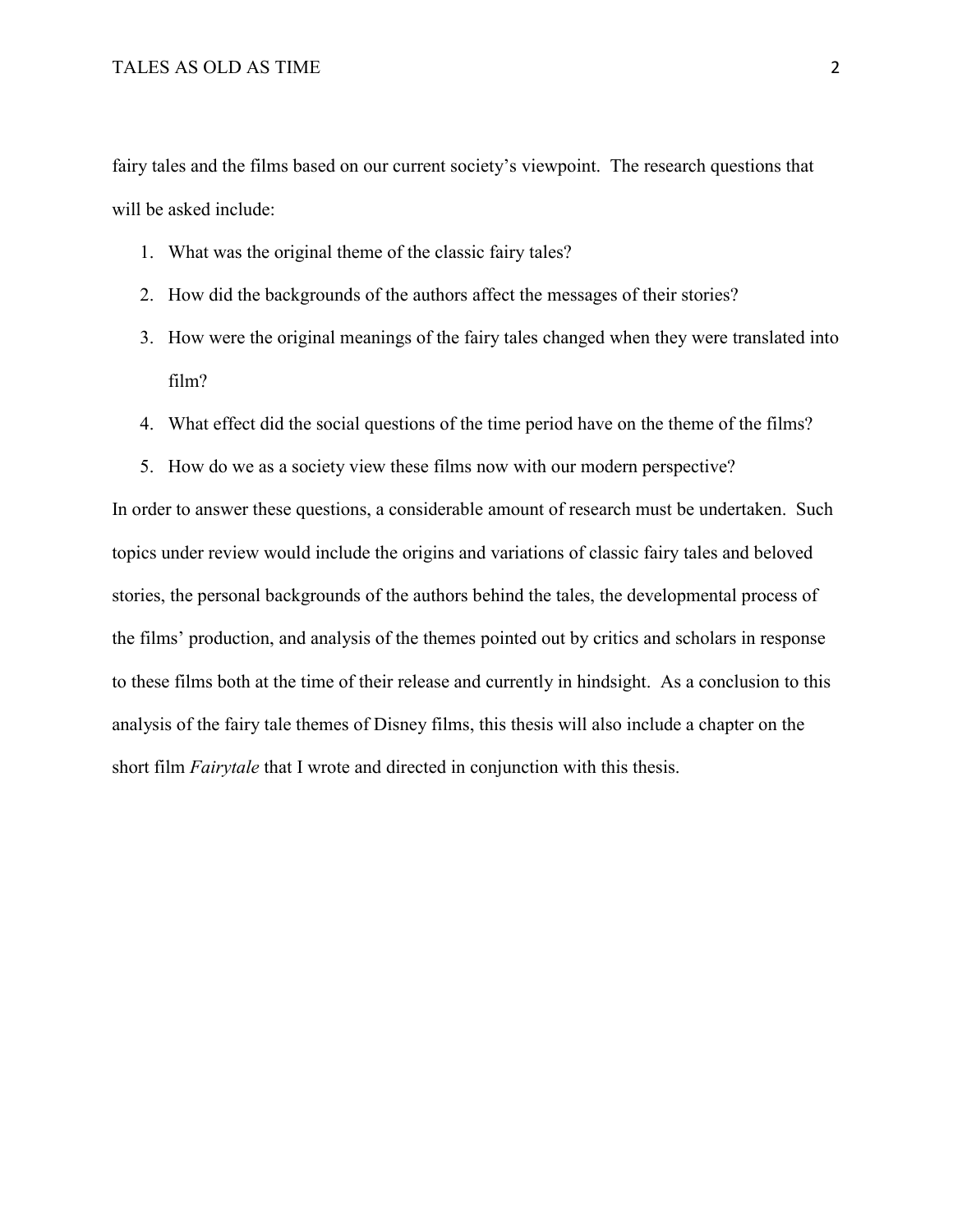#### **The Walt Disney Era**

As the Walt Disney Company increases in its all-encompassing impact on American society, critics such as Justnya Deszcz (2002) question the importance of fairy tales to our culture. Her theory for the repeated use of fairy tales by Disney is the economic benefit, and she claims these stories are used as illusions by the Disney company to spread their false messages of naïve hope in order to further their own sales as the stories increase in popularity ((Deszcz, 2002, p. 83). The one fact that is without question is that Disney's films and the fairy tales claimed by them have a deep impact on American society and bear responsibility for shaping the culture their themes imitate.

Scholarly author Juliette Wood (2006) delves deeper into the idea of fairy tales and folklore as an impression of society (p. 297). She points out the popularity of fairy tales in modern society and cites the advent of home media and the opportunity for repeated viewings and analysis as the driving force behind this revival and focus on the classic stories in popular culture today. It is interesting to note that the primary method for sharing these tales when they first were conceived was through oral tradition, as families and towns shared stories important to their culture, making changes without much ceremony or analytical purpose, as there was no record of what it had previously been. This changed in the 19<sup>th</sup> century, when the Brothers Grimm began collecting the stories into written form so that they could be preserved and circulated to others, which then began the worldwide spread of these fairy tales. As we now enter into a society where the world seems smaller than ever before, as we have the ability to instantly share our knowledge with one another, these stories are resurfacing but with a far more critical view. The author discusses how much of the meaning behind fairy tales depends not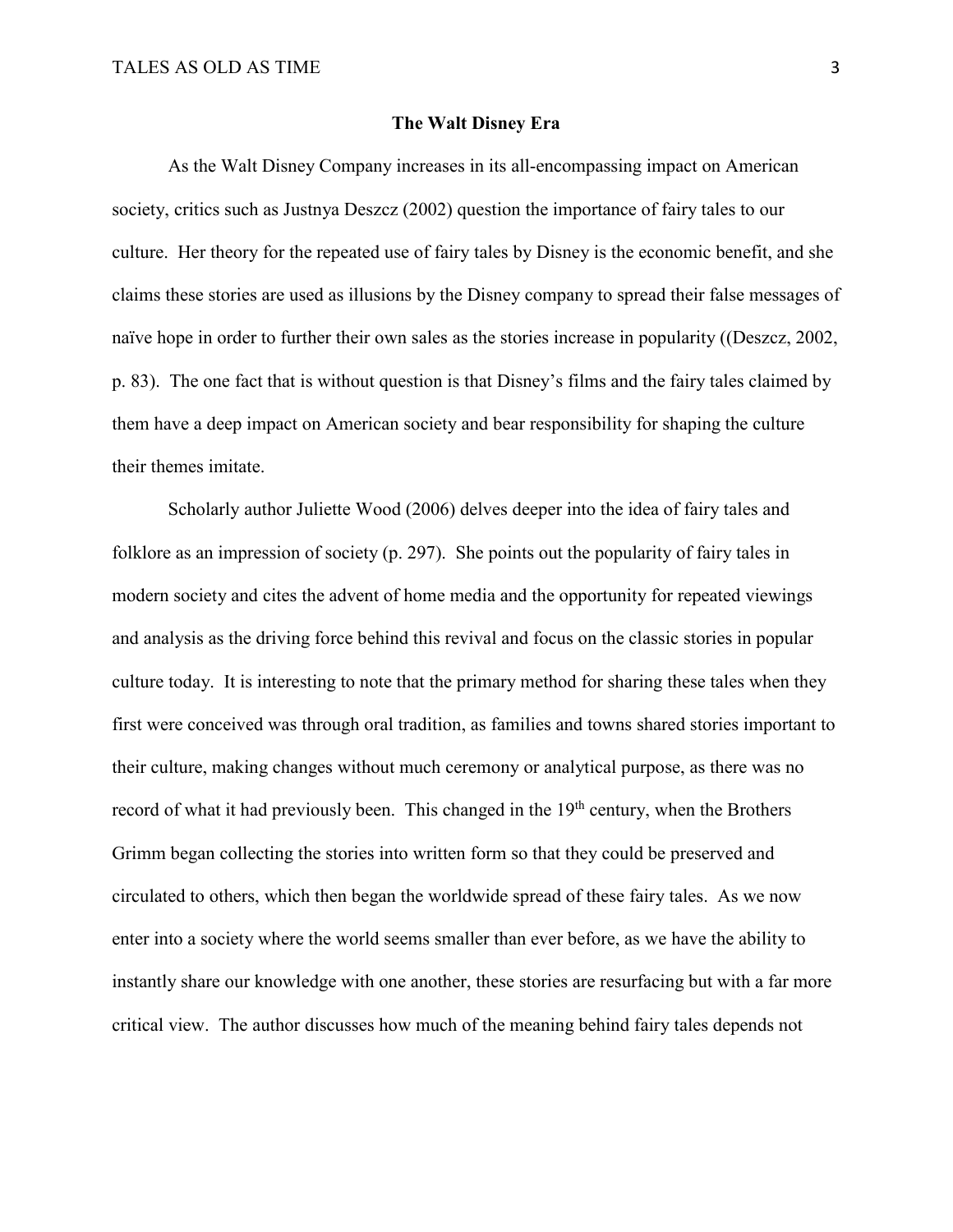only on the writer but also on the reader or audience member who perceives the theme based on their own experiences and worldview (Wood, 2006, p. 282).

#### *Silly Symphonies*

Walt Disney's *Silly Symphonies*, a series of short films that predated his more famous feature films, were among the first expressions of fairy tales in animated short format. The first of these was *Babes in the Woods* (1932), a Grimm Brothers fairy tale with several similarities to *Hansel and Gretel.* This short is an excellent example of how the themes of these fairy tales shifted greatly when they were transferred into film form. *Babes in the Woods* as told by the Brothers Grimm consists mostly of a conflict that involves food or nourishment, or the lack thereof. When Walt Disney began producing his *Silly Symphonies*, food was not a common struggle or uncertainty for his American audiences, and so he changed the central fear of the main characters to transformation or aging, as seen by the woods and creatures within that change into terrifying forms. Many of the other *Silly Symphonies* followed this same principle of seeking other plot devices beside the need for food. The only notable exception to this is in *The Golden Touch* (1935), the short film based on the tale of King Midas, the greedy king who gained the ability to turn everything he touched into solid gold. In some versions of the written story, the king repented after touching his beloved daughter and seeing her turn to gold. However, in Walt Disney's short, his daughter is absent, and he regrets his greed after he finds himself unable to eat when everything that touches his mouth becomes gold. The conflict is resolved when he offers up his kingdom for a hamburger (Merritt, 2005, p. 8). It could be said that this short film was intended as a look into American commercialism and greed despite the overall wealth of the nation.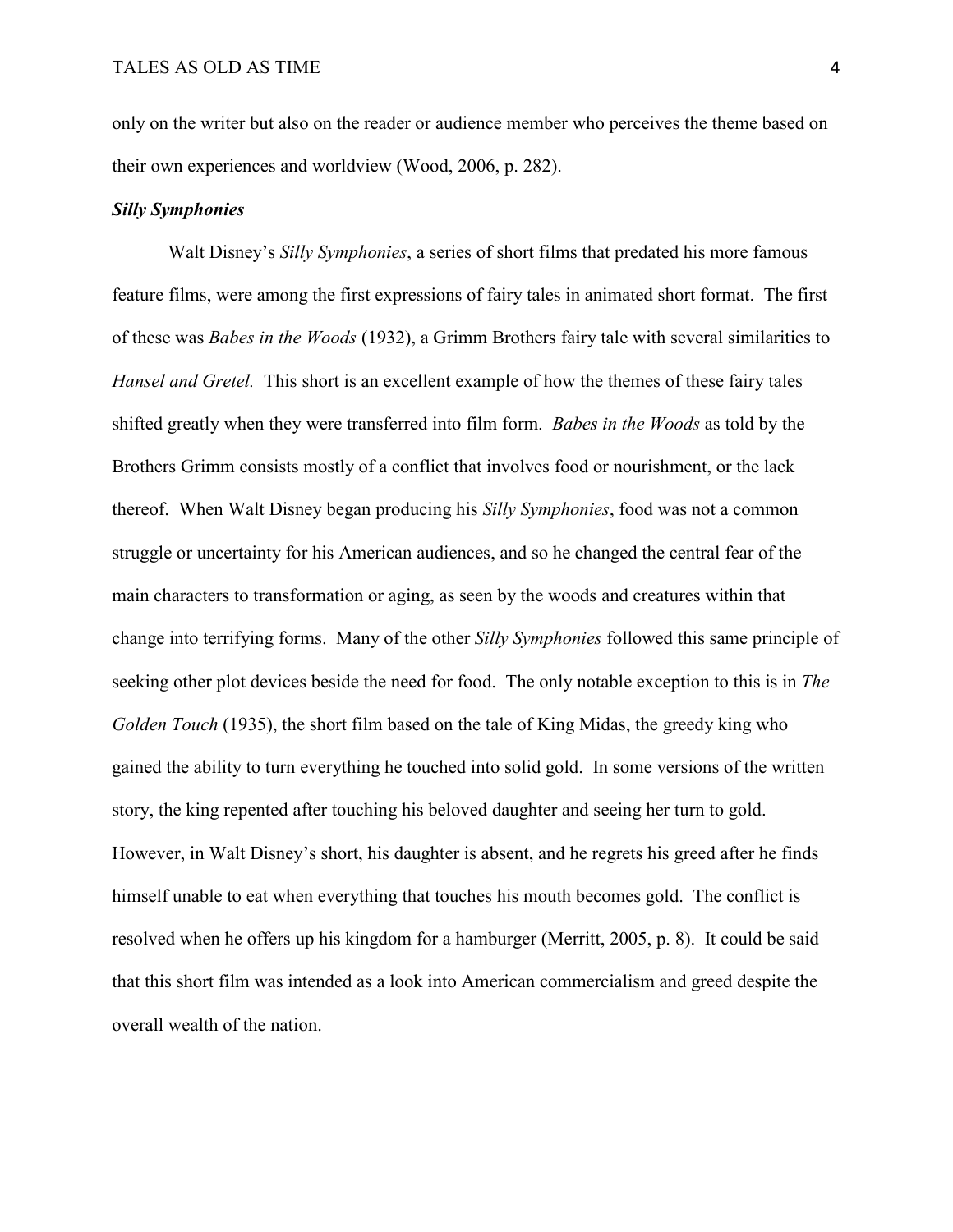The *Silly Symphonies* proved that short films and fairy tales could be used to shape the ideas of society as well as be influenced by them. *Three Little Pigs* was released in 1933, during the height of the Great Depression. The third pig, who built his house out of bricks and worked hard while his brothers sang and played, faced the Big Bad Wolf with complete absence of fear, singing even as the wolf was at his doorstep, "Who's Afraid of the Big Bad Wolf?" Communications professor Tracey Mollet (2013) describes this as the first instance of fantasy escapism that would later become synonymous with Disney Animation (p.113).

#### *Snow White and the Seven Dwarfs*

The first animated film to be produced as a feature was *Snow White and the Seven Dwarfs.* Released in 1937, this film is filled with references intended as messages of hope for people struggling through the Great Depression. As Mollet (2013) notes, Snow White's state as a princess and thus her wealth is stripped from her by her jealous Stepmother, who treats her like a servant in her own palace. Yet despite all of this, the princess greets her life with the utmost cheer, not accepting her situation in resignation, but keeping hope alive for the better future of which she dreams.

It is significant to note that in the original version of the tale by the Brothers Grimm, Snow White was never enslaved by the Queen, nor forced to wear rags in an effort to conceal her beauty. Mollet (2013) describes this change as a deliberate attempt by Walt Disney to connect the American people with a literal rags-to-riches story by giving them a character to whom they could relate (p. 114). This continues as Snow White is sent into exile by the Huntsman in an effort to save her life, leaving her without a home and dependent upon the kindness of others, the Dwarfs who make their living by working daily just for the sake of working; as stated in their introductory song, "Heigh Ho," they dig scores of diamonds and other gems, but "we don't know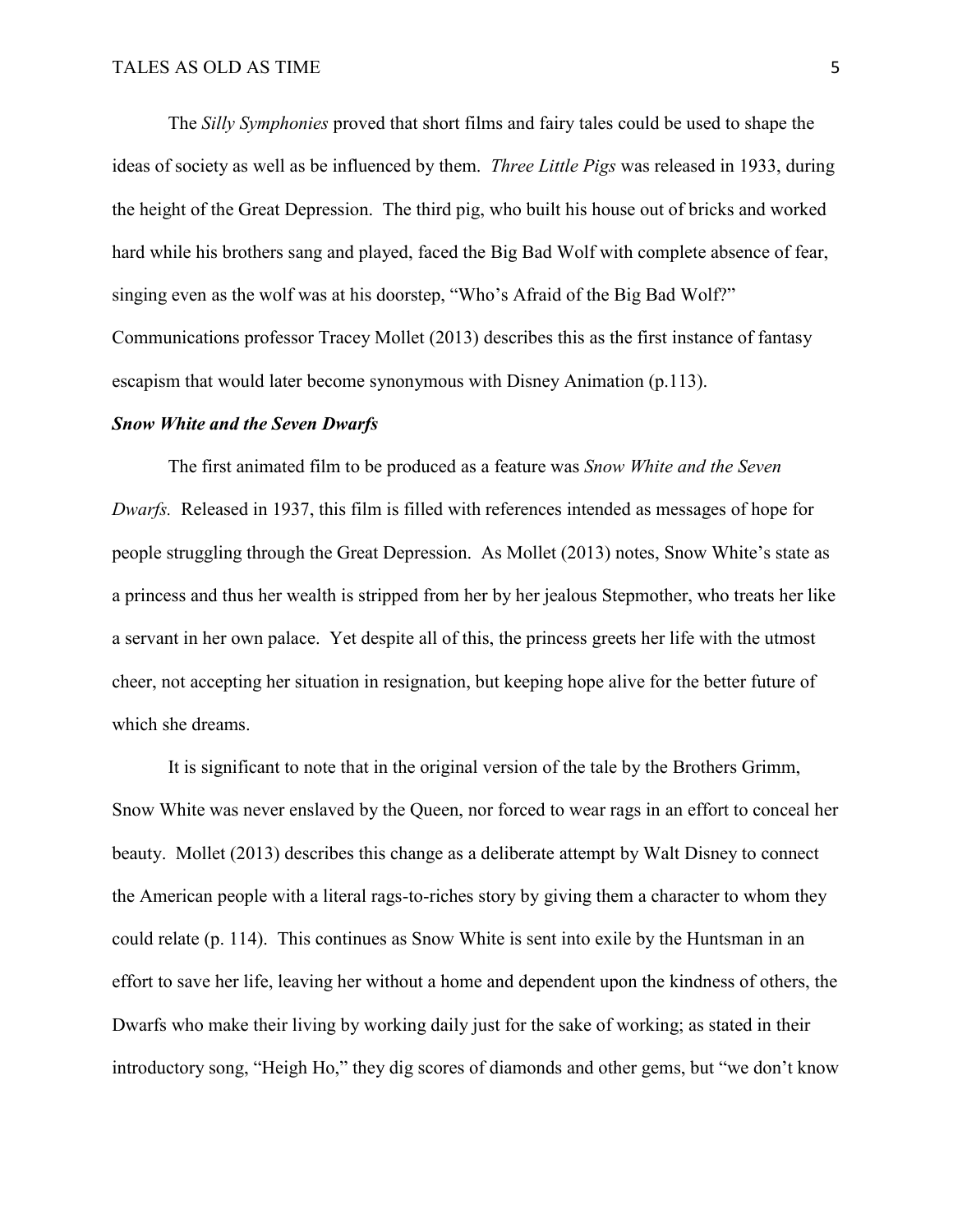what we dig them for." This was intended as a depiction of FDR's New Deal and the jobs that were provided as a result (Mollet, 2013, p. 115).

Snow White is also considered to be a commentary on the ideals of feminine beauty of her time. Author Rebecca-Anne Do Rozario (2004), approaching the Disney princess stories from a feminist perspective, describes *Snow White and the Seven Dwarfs* as a picture of the relationship between women and aging. The title character is seen to fear trees that take on the image of old and gnarled hands, escaping into a clearing surrounded by young animals and new life (Do Razario, 2004, p. 38). In addition, the central conflict takes place between the young princess and her older stepmother, who punishes Snow White for her youth and beauty out of jealousy and is desperate to prove herself the most beautiful woman in the land. It is interesting to note that in order to achieve her goal of killing Snow White, the Queen takes an aging potion to disguise herself, sacrificing her own youth and beauty, yet she barely mourns this, as she is so pleased with herself and the thought of finally being rid of her rival.

This relationship between the princess and the queen is another area where Walt Disney's version differs greatly from that of the Brothers Grimm; their story concluded with Snow White inviting her stepmother to her wedding and giving the Queen a pair of enchanted shoes which forced her to dance until she died. Disney's Snow White contrasted the Queen with her everpresent mercy and grace. This kindness is what enables the witch to enter the Dwarf's cottage in the first place, as Snow White sought to help what she believed to be a frightened elderly woman. The original story brought the witch into Snow White's home with promises of gifts to make her more beautiful—lace bodices which the queen tightened until she passed out and an enchanted comb which turned out to be poisoned when touched to her head. Attracted to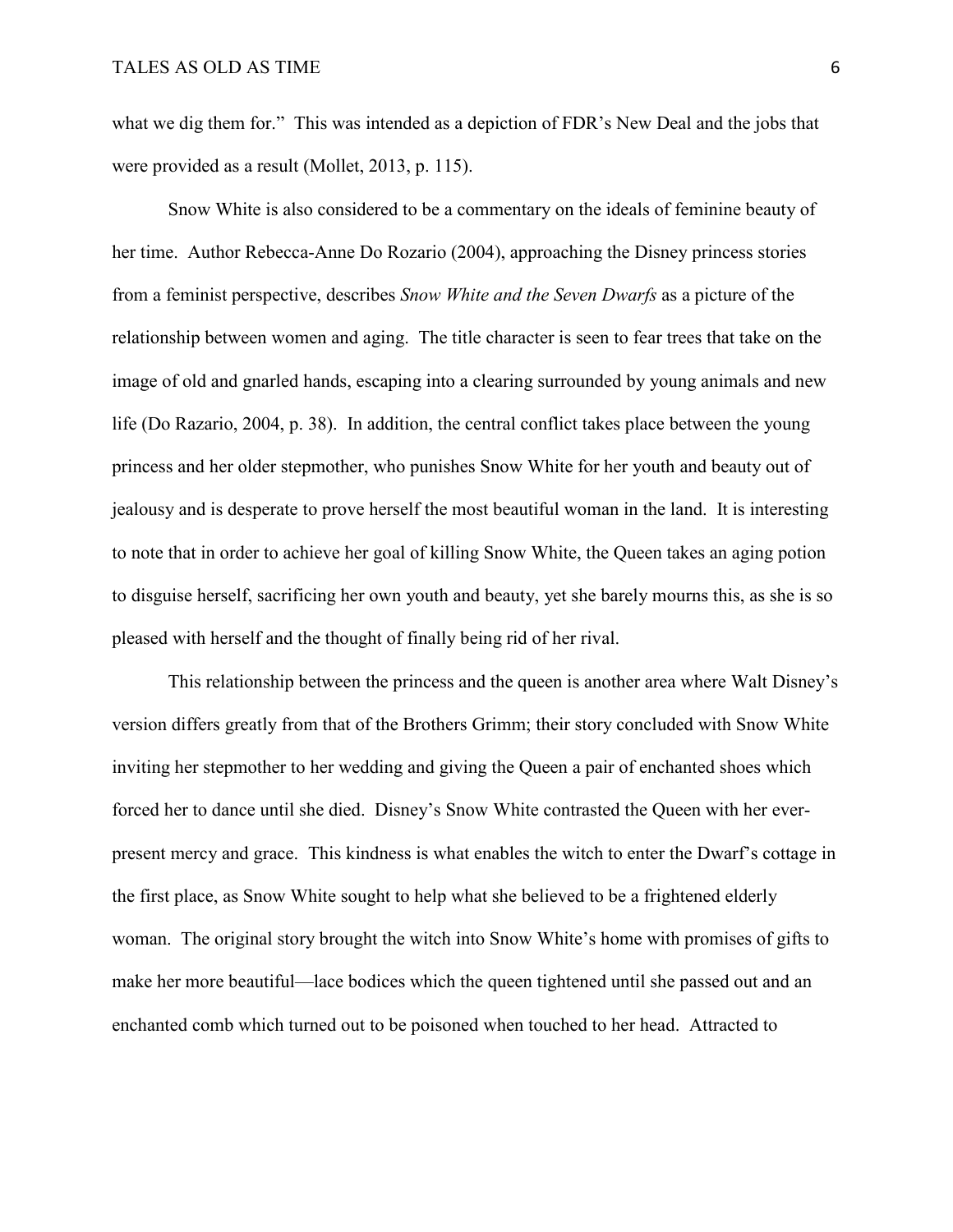beautiful and appealing items, Snow White was tempted by the witch for a third time with a poisoned apple, perhaps a play on the Adam and Eve story of forbidden fruit.

Disney's *Snow White* is described as a story of motherhood, as she grows up without a real mother, replaced with the twisted dark version of the role given by the Evil Queen. When she finds herself on her own, she takes on the role of a mother to the dwarfs, immediately seeing their need as soon as she first enters their home (Bryne & McQuillan, 1999, p. 61). In the original Grimm fairy tale, Snow White's mother is the first character to be introduced, the young queen who longed for a child. In poetic form, she describes a daughter with lips red as blood, hair black as ebony, and skin as white as snow, and so the title character received her name. This scene is absent from the Disney version, as is the apparent influence of a true motherly character in Snow White's life. Upon entering the Dwarfs' cottage and seeing the state of disarray in which they live, she immediately presumes they, like her, lack a mother figure, and resolves to fulfill that need for them.

The ultimate goal of the main character, to be reunited with her prince and be married, is a dramatic need frowned upon by the standards of our current society. However, it is important to note that in 1933, there were 15 percent fewer children per household than in 1929 (Kennedy, n.d., 165). The Depression pushed young adults to wait for more stable times before starting families, and as such, a main character with a goal of marrying the love of her life was a worthy symbol for the American public at the time.

# *Cinderella*

Notre Dame film professor Susan Ohmer (1993) points out similar themes in the 1941 film *Cinderella.* Once again, the title character reaches her dream of a better life by obediently serving in her current life situation, but never losing the hope that gives her inner strength and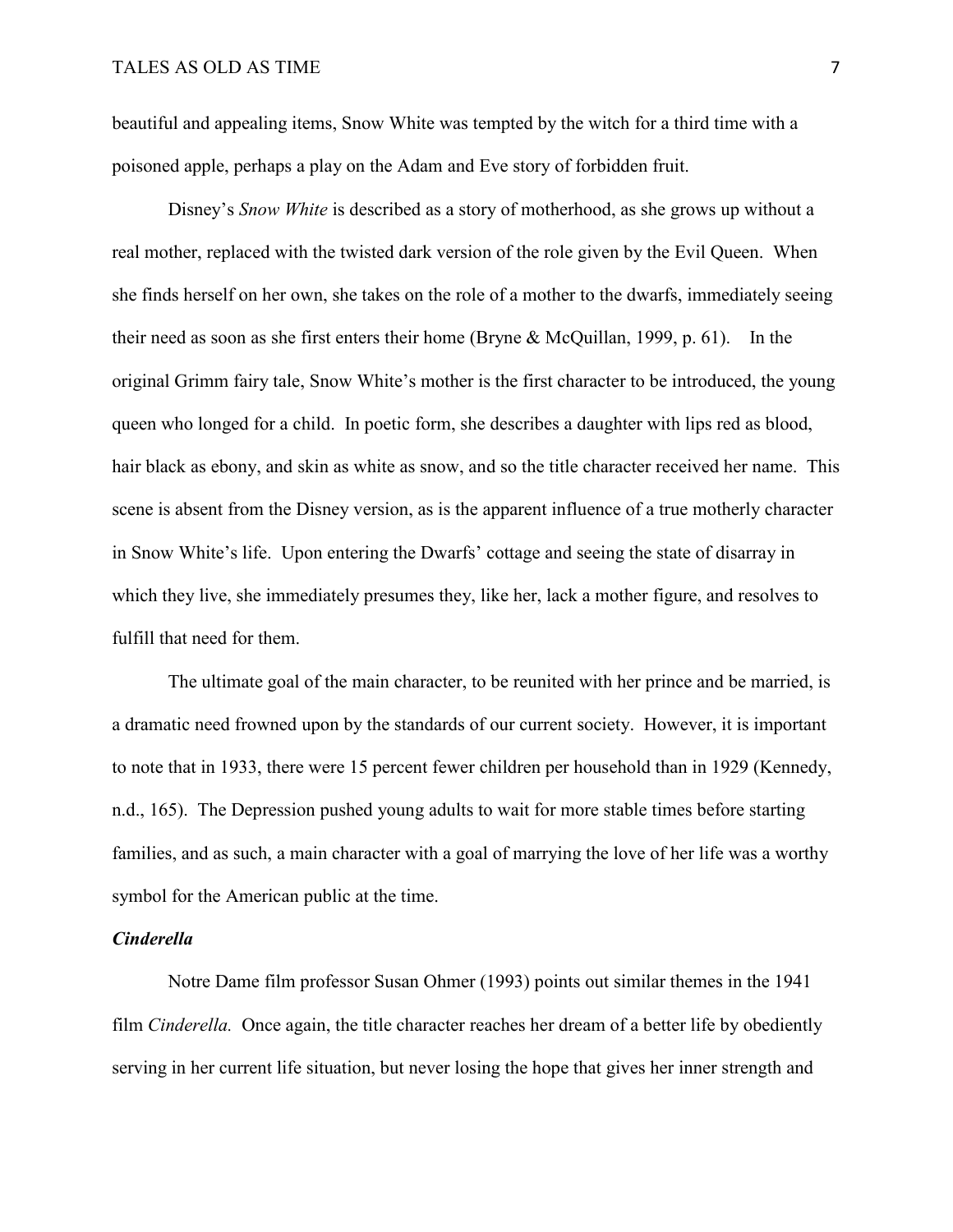brings light to everyone around her. As this was the first film to focus on major fairy tales since *Snow White,* it could be said that *Cinderella* was responsible for determining the "Disney" style that is so well-known today.

Authors Karlyn Crowley and John Pennington (2010) unpack the concept of viewing Cinderella stories through our modern lens (p. 297). These authors discuss how fairy tales serve as a view of society, constantly changing in theme and focus, as the very idea of the genre exists with the intent of the stories being alive and making these changes. For this reason, Cinderella, as perhaps the most well-known fairy tale worldwide, is of the utmost importance to this study. Feminism finds an outlet in Cinderella retellings to redefine the classic tale to include modern society's questions (Crowley & Pennington, 2010, p. 300).

There have been over 700 different versions of the Cinderella fairy tale found across different cultures, the oldest of these having originated in China. It was here that the famous plot device of the lost slipper was created, tying the Chinese practice of binding the feet of young women in order to make them smaller, which was considered more desirable, into the narrative (Ohmer, 1993, pp. 231-232). Another factor in the selection of a shoe as the method of finding the maiden was the fact that in China, slippers were worn by the women who made them, and so the specific design would reveal Cinderella's identity.

Walt Disney's version shares the most in common with Charles Perrault's story, as he was the one who introduced several of the more well-known elements, including the slipper of glass and the pumpkin coach. Perrault wrote in  $17<sup>th</sup>$  century France, during the reign of Louis XIV, the Sun King. His audience of courtiers and the French people who were entranced by the ideals of life at court led him to make changes to the traditional tellings of the tale with more of an emphasis on magic. In nearly all previous versions, Cinderella's mother had in some way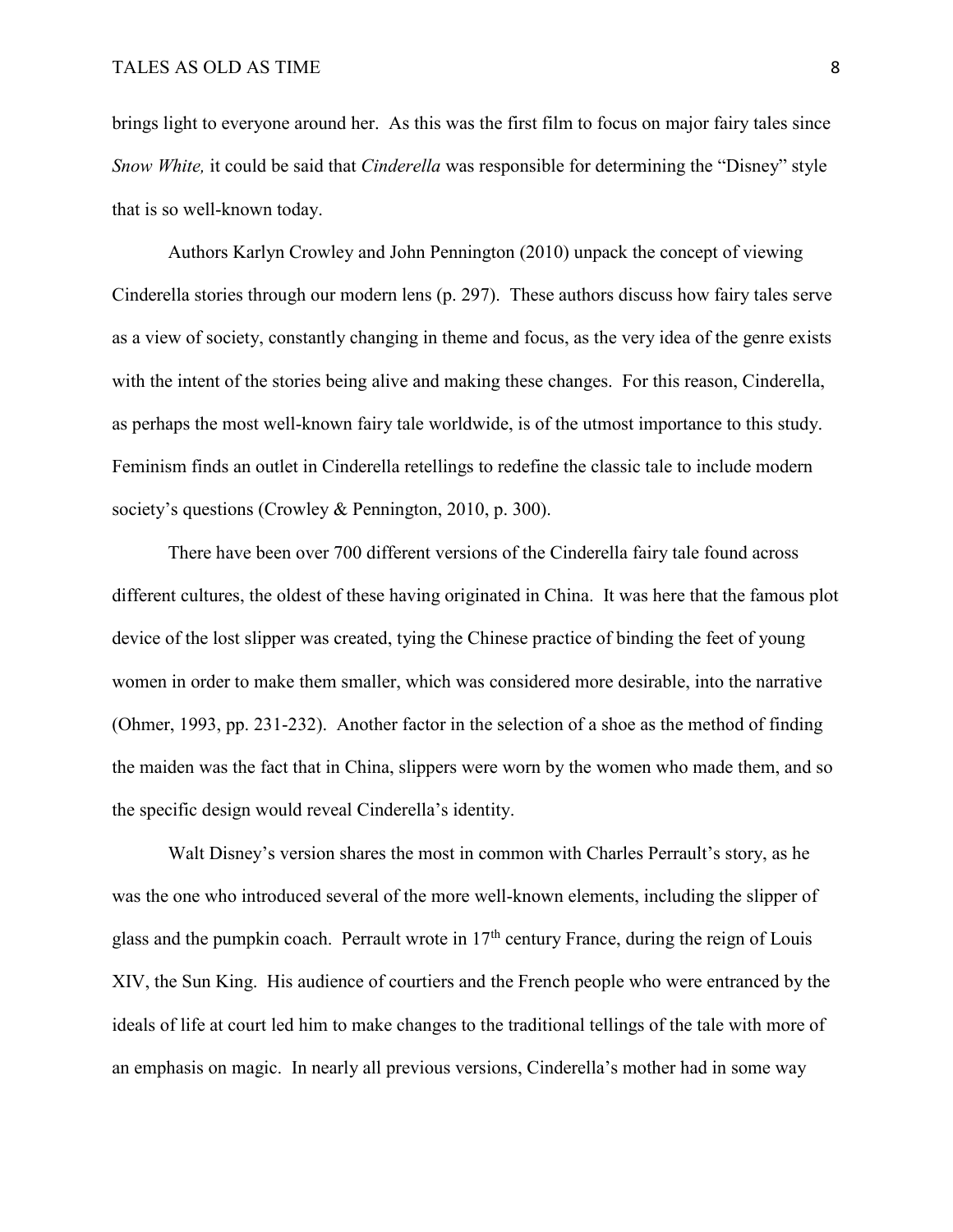#### TALES AS OLD AS TIME 9

been responsible for the transformation of her daughter's rags, whether by an enchanted tree that grew from her grave or the appearance of an animal that represented her. Perrault replaced this aspect with a fairy godmother, and was notably also the first writer of Cinderella stories to specify that the party Cinderella was to attend was a royal ball at the palace, and that her suitor was the prince himself, indicative of his audience's fascination with the lives of royalty.

Perhaps the most drastic change that Perrault made from tradition was the lack of a violent comeuppance for the wicked stepsisters. While the original story from China had the stepsisters burned to death in boiling water and the Brothers Grimm had birds peck out their eyes at Cinderella's wedding, Perrault chose for Cinderella to be marked by kindness to her persecutors, a commentary on the morality-focused society in which he lived (Ohmer 1993, p. 235). Like Walt Disney's Snow White, the princess bore no ill will towards her wicked stepfamily, and so it is little wonder that Disney relied most heavily on Perrault's story as he produced his *Cinderella.*

Like all villain/princess relationships of Walt Disney's lifetime, jealousy of physical beauty is the defining feature of the film's villain. It is implied that if Cinderella were not as beautiful, or if her own daughters were more attractive, her stepmother would not have had the need to be as cruel to her. Cinderella's stepmother takes whatever measures she can to keep Cinderella from happiness in order to make a way for her own daughters to achieve high societal standing. This relationship received more emphasis in the 2015 Disney remake. In the rewrite of their own brand of *Cinderella,* the Disney Studios focused the theme of the story on Cinderella's courage and kindness, and gave her more direct confrontation from her stepmother. This enabled her to have a moment of grace and forgiveness towards the villain at the film's ending. This version places less emphasis on her physical appearance as being the reasoning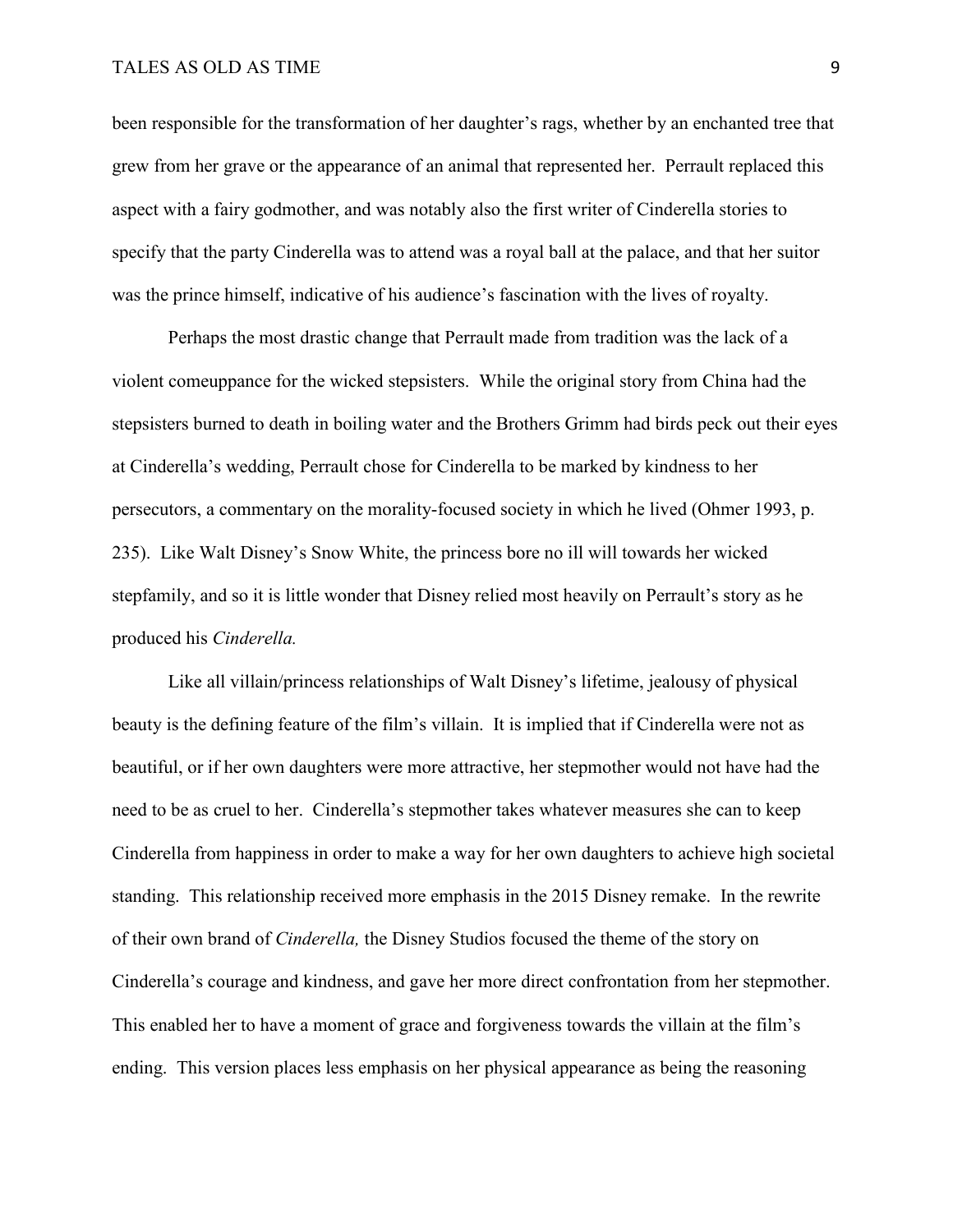behind the hatred she receives from her stepmother. Towards the climax of the film, Cinderella openly asks her stepmother why she is so cruel to her. The stepmother replies by saying that Cinderella is so young and innocent and good, reflecting less jealousy on the part of her social success through catching the prince as a result of her outward beauty. Rather, their dialogue implies the stepmother's own regrets, as she has just revealed her tragic backstory, and now being left with two daughters who are also physically attractive, but still not as desirable as Cinderella, the bitter stepmother is left jealous of Cinderella's unbreakable spirit. The 2015 film was also significant for giving Cinderella and the Prince more time to get to know one another, introducing them to each other before the ball, allowing their relationship to build and grow rather than proposing marriage upon love at first sight.

## *Sleeping Beauty*

Themes of darkness and the ideas associated with the concept changed as Walt Disney's films progressed. It is interesting to note that all of the earliest animated features had a decidedly darker tone than those that would follow them. *Snow White, Pinocchio,* and *Fantasia* involved themes of darkness that related to a personal inner conflict for the protagonists, and this idea of darkness that could exist within everyone slowly faded away as America entered World War II and the villains of film became more clearly pronounced (Nelson, 1978, pp. 96–99).

This emphasis on the characterization of good and evil, particularly evil, is clearly seen in Walt Disney's last fairy tale adaptation, *Sleeping Beauty.* The title character only appears in 18 minutes of the 76 minute runtime, and the most heavily featured character is the villain, Maleficent, and her battle with the most active characters of the film, the three good fairies. Walt Disney again used Charles Perrault as his foremost source, however in the case of Sleeping Beauty, many more changes were made from prose to film. The character Maleficent was based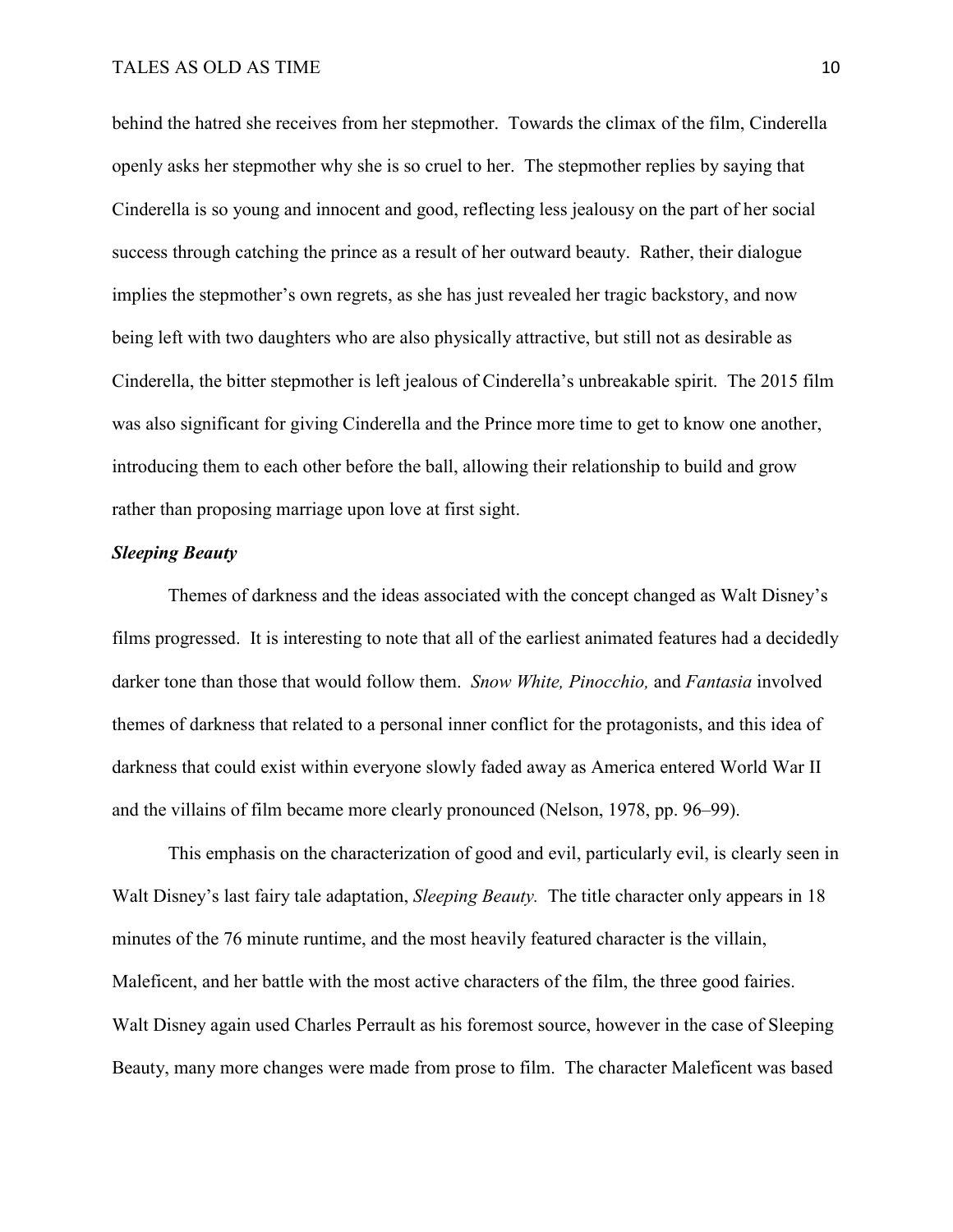upon was merely a jilted fairy in Perrault's story, and she remained absent after her initial cursing of the young princess, in contrast to Maleficent's active attempts to ensure that her curse remained in place.

It is of interest to note that one of the most critical elements of both *Sleeping Beauty* and *Snow White* as told by Walt Disney, the revival of the sleeping maidens through true love's kiss, is absent from all previous iterations of both fairy tales. While Snow White had choked on an apple and had the fruit dislodged from her throat when the prince and dwarfs moved her coffin through the woods, the Sleeping Beauty was cursed to sleep for a hundred years, at which time it was foretold that a prince would come and awaken her. He did so merely by his presence, and in Charles Perrault's version, the two conversed for four hours before revealing themselves to the rest of the awakening court. This conversation began a series of meetings between the princess and the prince from a neighboring kingdom, lasting for a period of two years, after which time the prince's father died, and having become king, he took his Sleeping Beauty back to his kingdom to be his bride. This reveals that the rapid engagement and love at first sight that modern critics bring Disney under fire for is purely his creation, as the original Sleeping Beauty story involved a much more realistic courting period for the lovers.

Sleeping Beauty herself is seen as the embodiment of a teenage American girl in the 60's—barefoot, carefree, with blond hair and blue eyes at the time when the Barbie doll began to reach popularity (Do Rozario, 2004, p. 38). She fulfilled the ideals of a teenage flower child as the 60's began; she protested the destiny that had been set before her, wishing to be with the one she loved as a simple girl in the forest rather than live a life of lonely luxury as a princess. Through it all, Sleeping Beauty remained an image of noble heart and grace, in keeping with the princesses that came in Disney's films before her.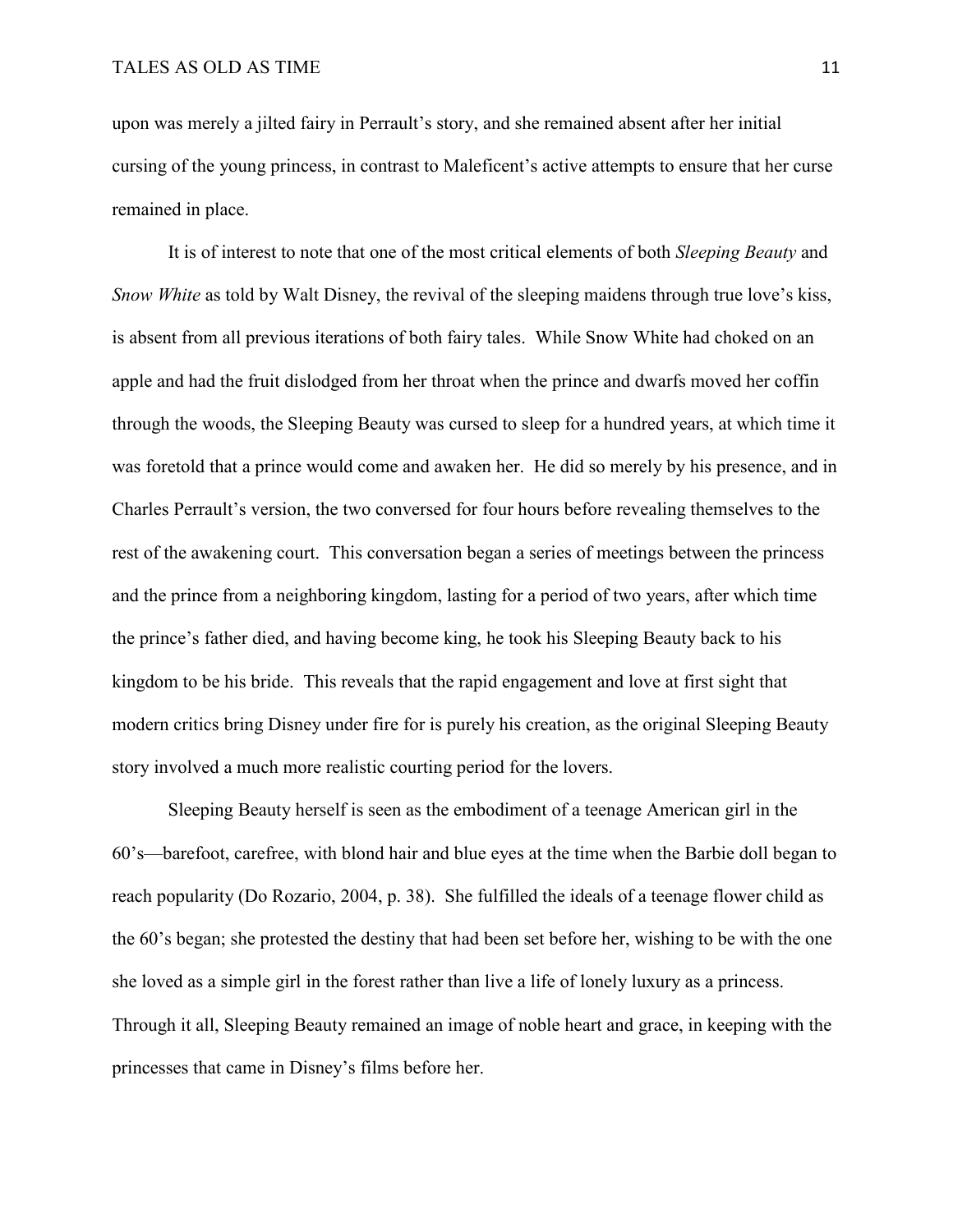These clear distinctions between good and evil were subverted as the Disney studios adapted their own story for a modern audience in the 2014 film *Maleficent.* Maleficent was once again the most memorable character, although in this version she was given a far more sympathetic story, as her origin as a woman of pure heart betrayed by a greedy king was explored. The three "good" fairies who were responsible for progressing the plot of the 1959 film were shown to be negligent in their care for the young princess, leaving Maleficent to step into a role of motherhood (Üner, 2017, p. 381). This also brought a twist to the most well-known part of Walt Disney's story, that of true love's kiss breaking the spell. Prince Phillip's attempt to kiss the princess awake after having only known her for a day was unsuccessful, but it was the gentle forehead kiss of the redeemed antagonist that brought Sleeping Beauty back to life. The Disney studio used this film and this character to tackle some of the more challenging topics for audiences, including the only symbolism of rape ever to be portrayed in a Disney feature film. Considering that previous iterations of the story were influenced most heavily by the desires of writers and animators to explore new techniques in their fields, perhaps the largest milestone of *Maleficent* was that it was the first version of the *Sleeping Beauty* story to have been based in the idea of making a statement through storytelling.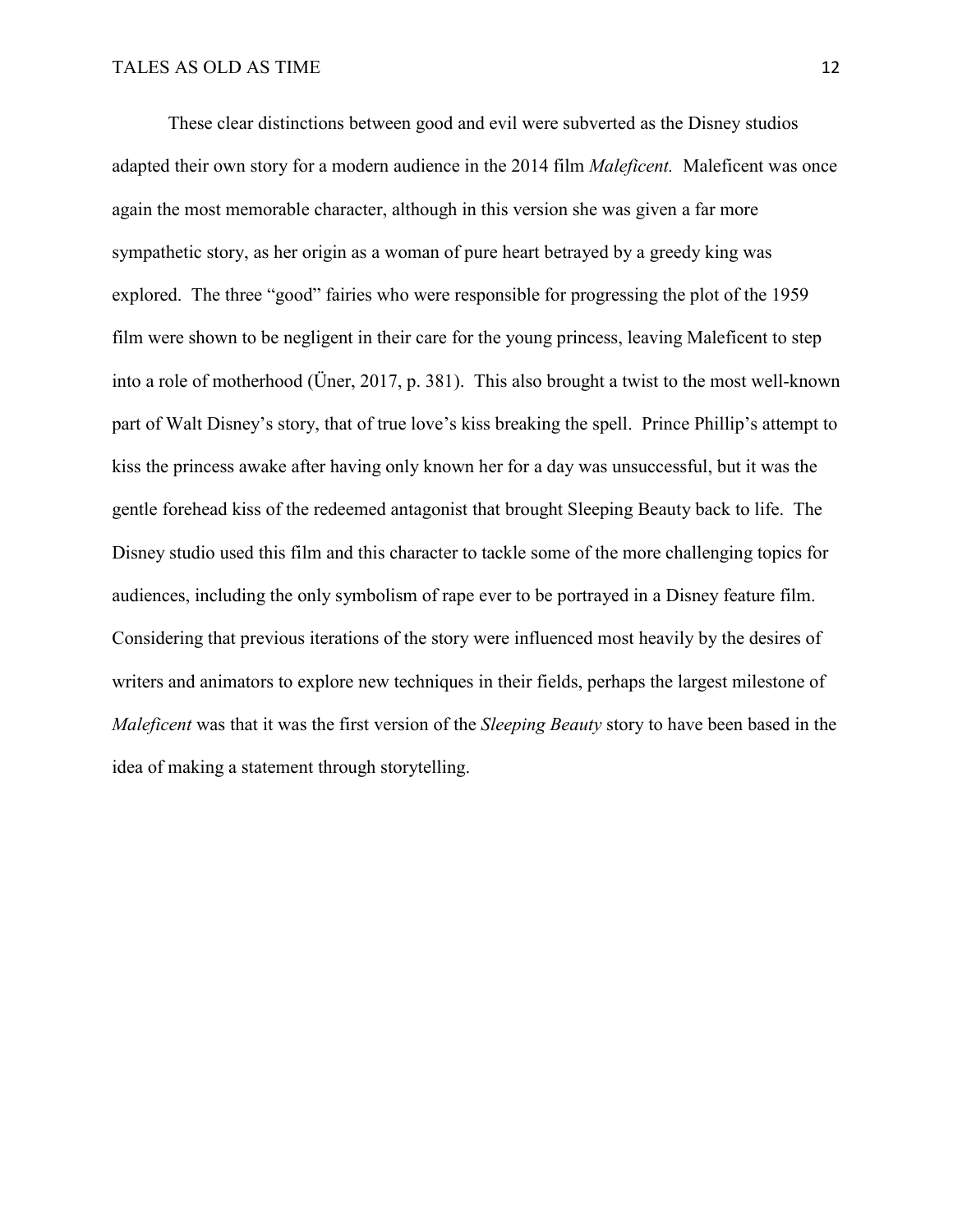#### **Disney Renaissance Era**

Following Walt Disney's death, the studio spent decades moving away from fairy tales. As America rewrote its identity moving through the 70's and 80's, so did the studio break from tradition and created films experimenting with distinctly darker tones, such as *The Rescuers, The Great Mouse Detective,* and *The Black Cauldron.* After experiencing considerably less critical success with these ventures than the films of Walt Disney's day, the new studio heads began to look back on the stories he had intended to adapt next.

Hans Christian Andersen was a favorite author of Walt Disney, who had already adapted one of his works, *The Ugly Duckling,* into a short film, and had been working on an adaptation of another, *The Little Mermaid.* The success of this film would begin a new era of commercial and critical success for the Disney Animation Studios known as the "Disney Renaissance." The fairy tale films that came out of this time period were characterized by female characters who fought actively to be with the one they loved, struggling against the dominant opposing male characters in their lives to achieve their own destiny.

It was also during this time period that ideals for young girls based upon the princesses they came to see as role models ranged beyond physical appearance and into the ideals of their relationships, their ultimate goal consistently involving marriage. However, a deeper analysis of the films reveals that the female characters are more likely to express the challenges involved with relationships, whereas it is the male characters who are more likely to express the ideals involved with their search for relationships. As society enjoys criticism of Disney's impact on young women, it is imperative to approach the debate from all perspectives and understand other points of view (Hefner, Firchau, Norton, & Shevel, 2017, p. 528).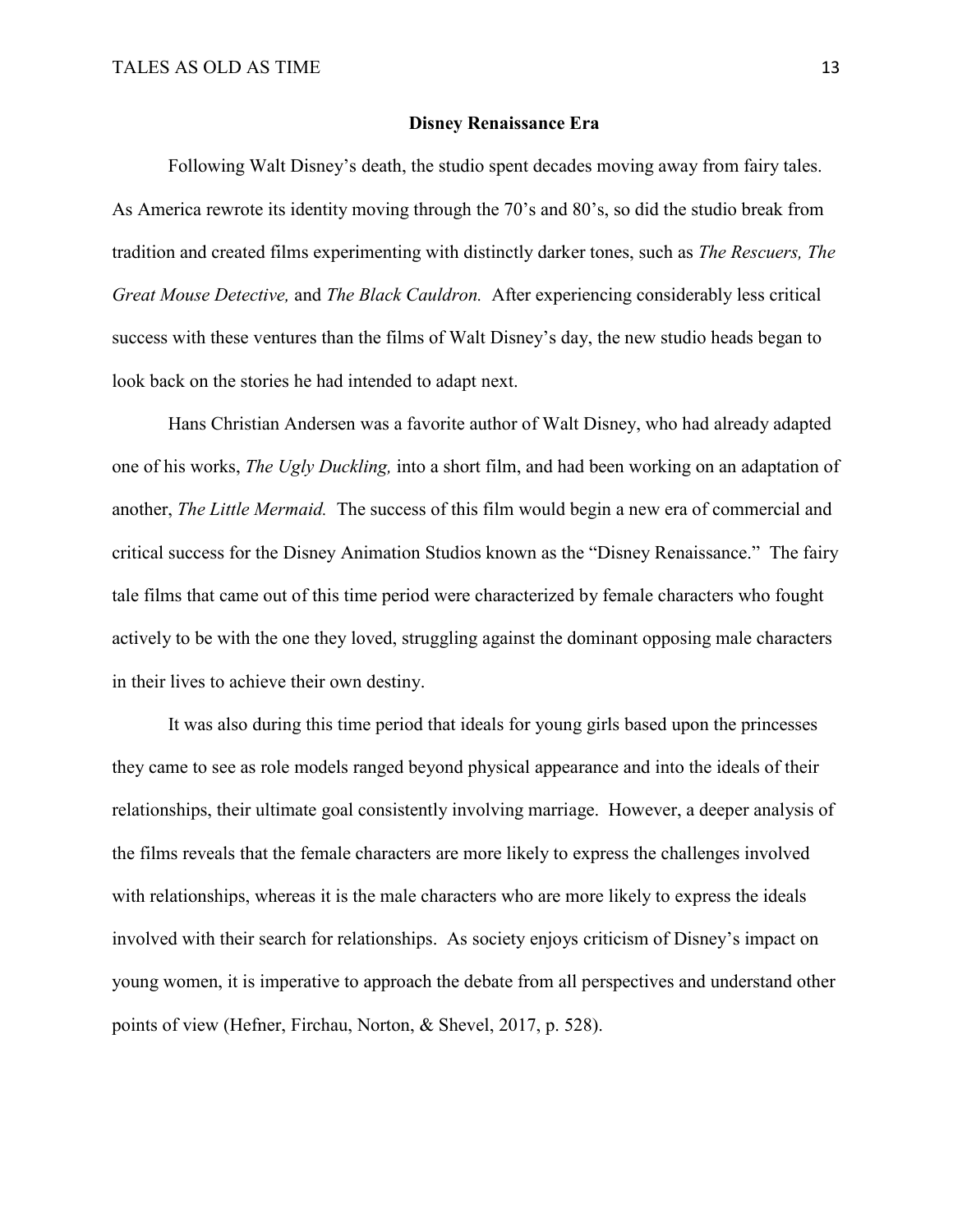#### *The Little Mermaid*

Now one of the most acclaimed films to come out of Disney Animation, the original 1837 story had considerably darker origins, not unlike the source material the Disney writers were using in that day. Andersen wrote of a young maiden who had to sacrifice her voice in order to have a chance at love with a man from another world. This core is just about the only aspect of the story that Disney chose to retain from Andersen's story. Andersen focused his story on morality, and gave the title character a goal for the most important thing that humans had that merfolk lacked—an immortal soul. The sea witch was able to give the mermaid legs, but in order to be truly human and have a soul that would live on after her death, she would have to cause the prince she had previously rescued to fall in love with her so deeply that he would completely forget about his parents and the life he had and would marry her. In the Disney version, the opposite is true, as Ariel is told by the Sea Witch that in order to be with the prince, she would never be able to see her father or sisters again. In addition to giving up the world she had known and risking a life belonging to Ursula should she fail to win over the prince, Ariel is asked to give up her voice, what she was most praised for by her father and the other inhabitants of the sea. The sacrifice of her voice has been compared to the experiences of Andersen himself, who was known for his beautiful singing voice that deteriorated as he aged.

Without a voice to aid the little mermaid, the prince, while certainly fond of her, chose to marry a woman from his kingdom who claimed to have been the one who rescued him. At this point, the mermaid was given the choice to kill the prince with an enchanted dagger that would return her to the sea, or she would turn into sea foam at the moment of his marriage. The little mermaid was unable to bring herself to kill the prince, and so she dissolved from the tangible world when he kissed his bride. However, as a reward for her pure heart, the little mermaid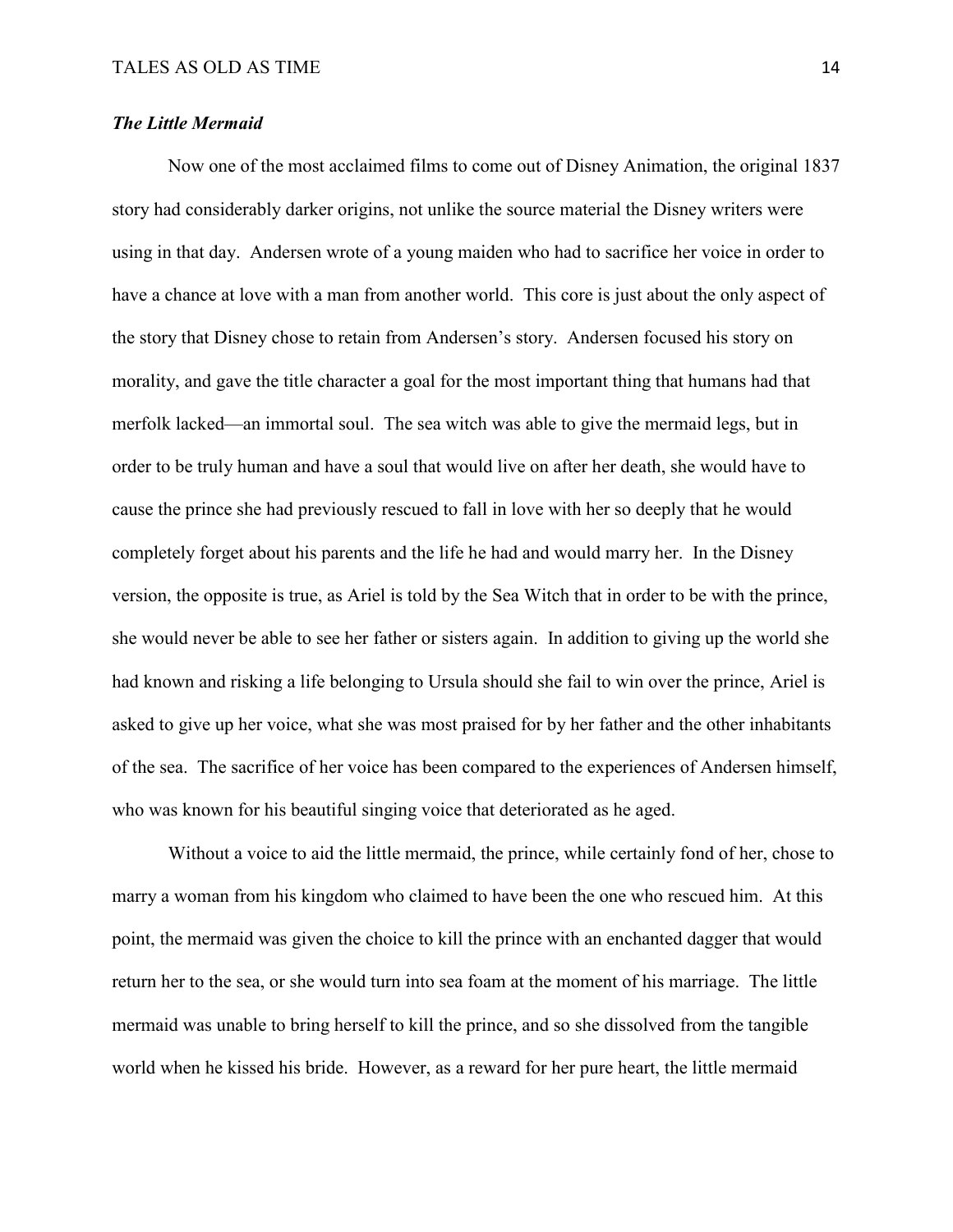## TALES AS OLD AS TIME 15

became a daughter of the air, and would wander the earth until she had witnessed enough good deeds done by children, with years added on to her time out of heaven every time she saw a child misbehave. In this way, Andersen involved his audience of younger readers in the morality of the mermaid's tale, encouraging them to exhibit good behavior to save her.

The goal of Disney's mermaid differed greatly from Andersen's; however, they both shared a desire to live a full life in the world of the humans. Ariel would spark a new era for Disney women, as the princesses who came before her had a common characteristic of their kind spirit and belief in a better future to carry them through their struggles. This was not enough for Ariel, who chose to deliberately defy her father to achieve her goal in her own time, making a deal with the film's villain. The other princesses of the Renaissance era would embark on a similar journey; whereas Walt Disney's fairy tales gave the princesses a harsh or impoverished living situation they traded in for a life as royalty, Ariel, Belle, and Jasmine lived relatively happy lives and were well cared for (interestingly, each raised by a single father) but each felt imprisoned by their lack of freedom and actively sought to feel understood.

Ariel's life of comfort and fascination with human treasures is said to be a commentary on American consumerism during the 1980's (Bryne & McQuillan, 1999, p. 28). While the privileges she enjoys as the daughter of the Sea King matter little to her, those privileges are what draws Ursula to enter into a deal with her, as the witch is determined to take power from Ariel's father, knowing that he will choose his love for his daughter over his own soul. As was the case with *Sleeping Beauty,* the filmmakers gave the witch, who had a slightly neutral stance in both fairy tales, a far more villainous plot and an active role that carried on throughout the film. The exaggeration of every character into distinct personalities and animation styles is what Disney is well known for, and in making a clear antagonist for the heroes to fight, the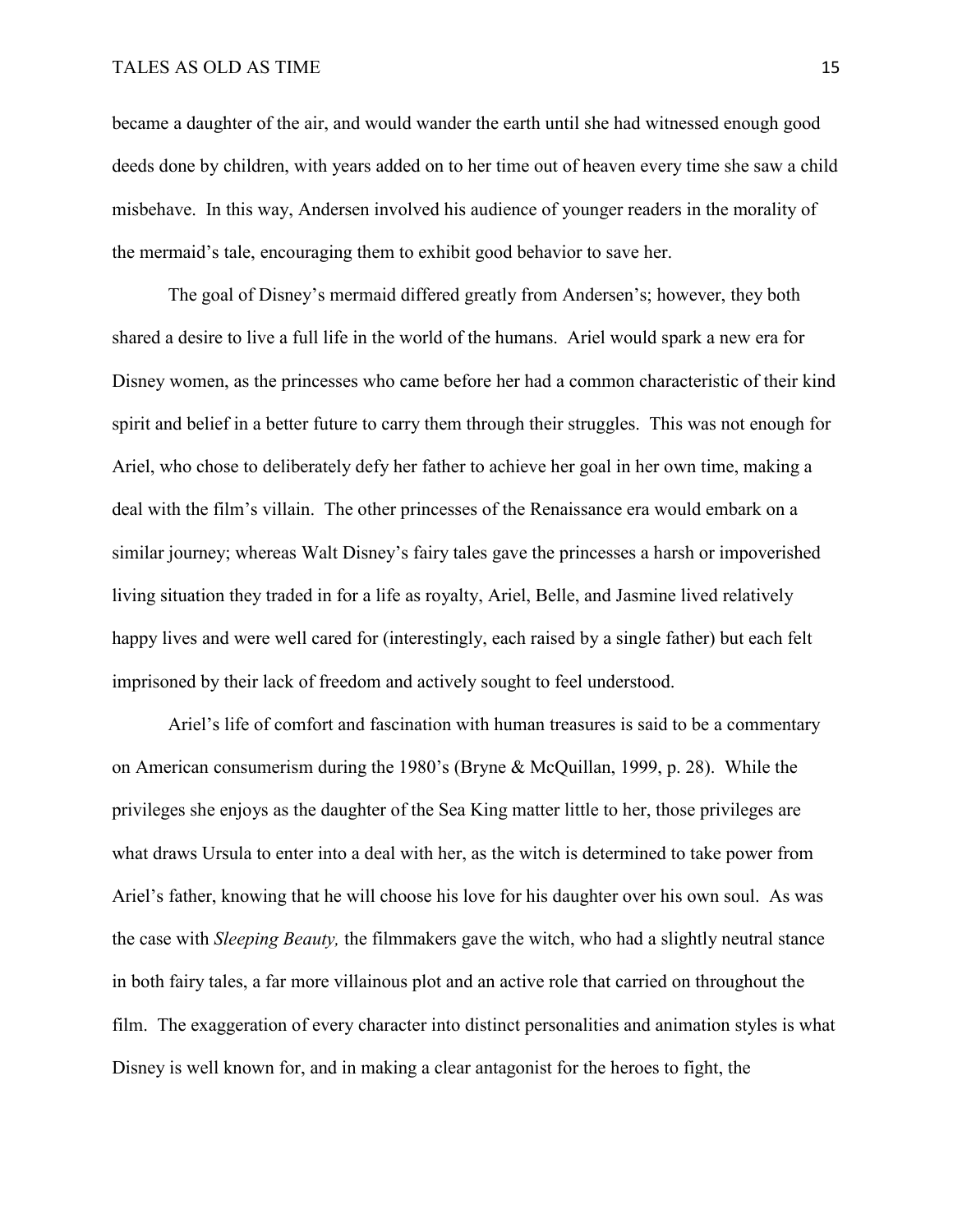quintessential Disney message of good triumphing over evil can be literally played out at the film's climax.

#### *Beauty and the Beast*

The most critically acclaimed Disney animated film, a classic that has withstood the test of time, the first animated film ever to receive an Academy Award nomination for Best Picture, *Beauty and the Beast* ensured the future success of Disney animation following the studio revival sparked by *The Little Mermaid.* Belle is shown in this film to have a major difference from the Disney women who came before her; while they are beloved by all who know them (with the exception of the jealous villains who seek their downfall) Belle is shown to be an outcast in the town in which she lives, admired for her beauty, but admonished for her fascination with reading. This is meant to parallel the Beast, who considers himself incapable of being loved due to his appearance, an outcast by choice.

The original fairy tale, written in 1740 by Gabrielle-Suzanne Barbot de Villeneuve, did not have the same emphasis on beauty going beyond appearances. Like the French version of *Sleeping Beauty*, the magic spells of the story are set in motion by the whims of aging fairies, who cast their curses on young royalty as they please. Writing slightly after the time of Perrault, Villeneuve also had the distinction of being a female writer seeking to reach a predominately female audience (Smith, 2018, p. 115). Many of her fairy tale elements, including a more pronounced role for the enchantress and detailed explanation of the curse, were omitted by her publisher, who ultimately had the final say of the novel, but her impact on the world of women's literature should still be noted as deeply significant.

Villeneuve's fairy tale seems to present the Beast and the Prince as separate characters, with the Prince appearing to Beauty in her dreams. She enjoys a peaceful relationship with both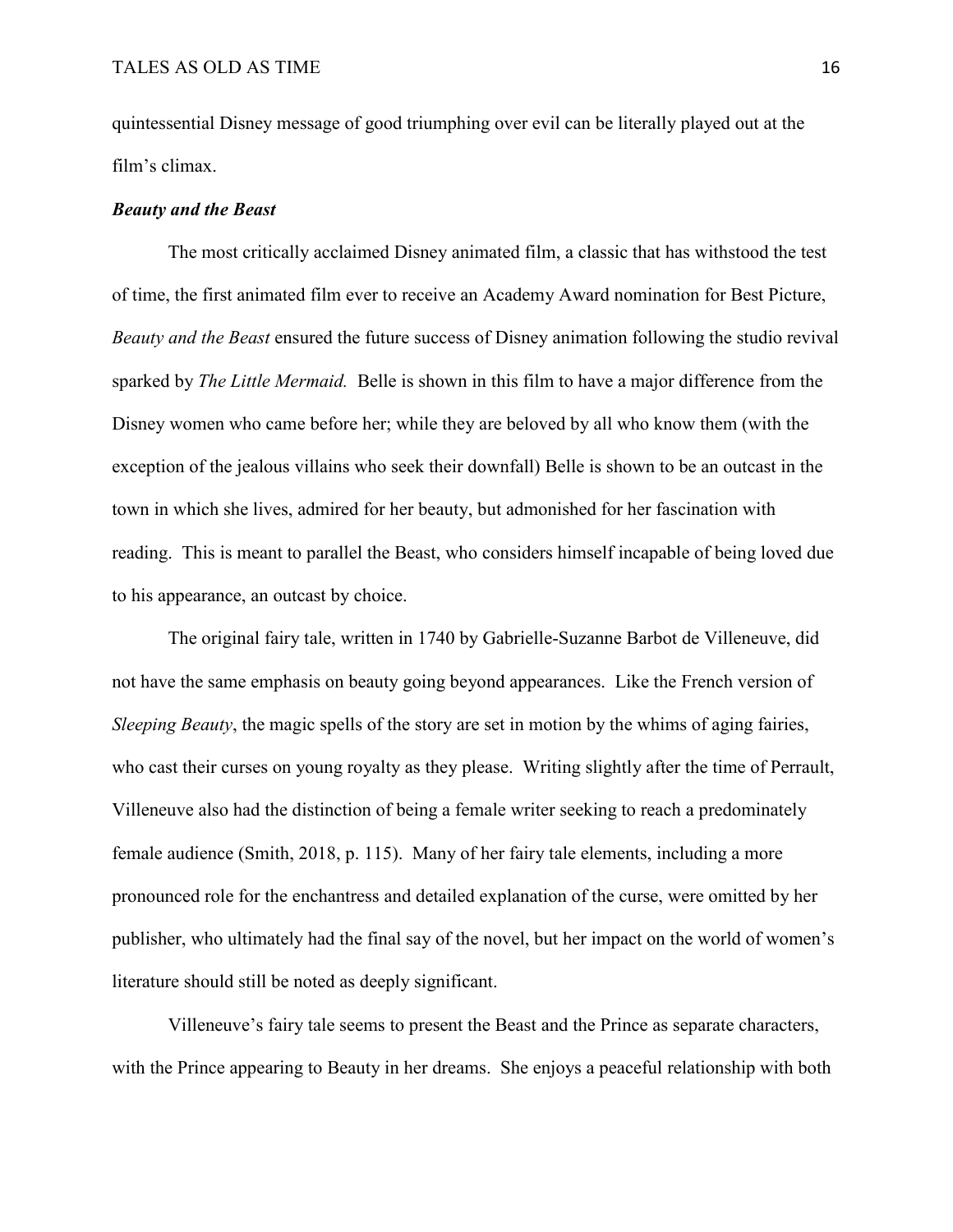## TALES AS OLD AS TIME 17

characters, but falls in love with the handsome Prince of her dreams. Beauty has to make a choice between the two when in one of her dreams, the Prince tries to kill the Beast out of jealousy, and when the Beast does not resist, Beauty pleads for his life. This is mirrored in the 1994 film, where the handsome Gaston tries to kill the Beast in a fit of jealousy, and the heartbroken Beast makes no attempt to fight back until Belle appears.

The villains of the original fairy tale were Beauty's jealous sisters, who found out about the lifestyle afforded to her by the Beast, and sought to persuade her to return home to them. These characters are entirely absent from the Disney film, replaced by the suitor Gaston, who serves to symbolize the town's view of what a woman's role should be. This further emphasizes Belle's place as a misfit of society, and creates a beautiful dynamic between her and the Beast as their relationship begins to blossom. The very thing that Belle loves the most, reading and finding new worlds in her books, is what Gaston ridicules her for, and the gift of an enormous library sparks the love between Belle and the Beast, as he sees her inward beauty in a way that her town never could.

In 2017, Disney released their own retelling of *Beauty and the Beast* with undertones for their updated audience. Several aspects of this story remained more faithful to the original French tale, including the theft of a rose by Belle's father at the Beast's castle and the discussion of the parenting of the Prince pre-transformation. In the original story, it was the young Prince's mother who insulted the fairy, resulting in the transformation of her son into a Beast, and in the 2017 film, Mrs. Potts implies that it was the cruel father of the Prince that led to his inner transformation into a beastly character. Villeneuve's Beast acted consistently like a prince, gentle and kind to Beauty, Belle's character. The only instance in which he acted with any sort of intimidation of Beauty or her father was whenever the rose was involved, as a part of his curse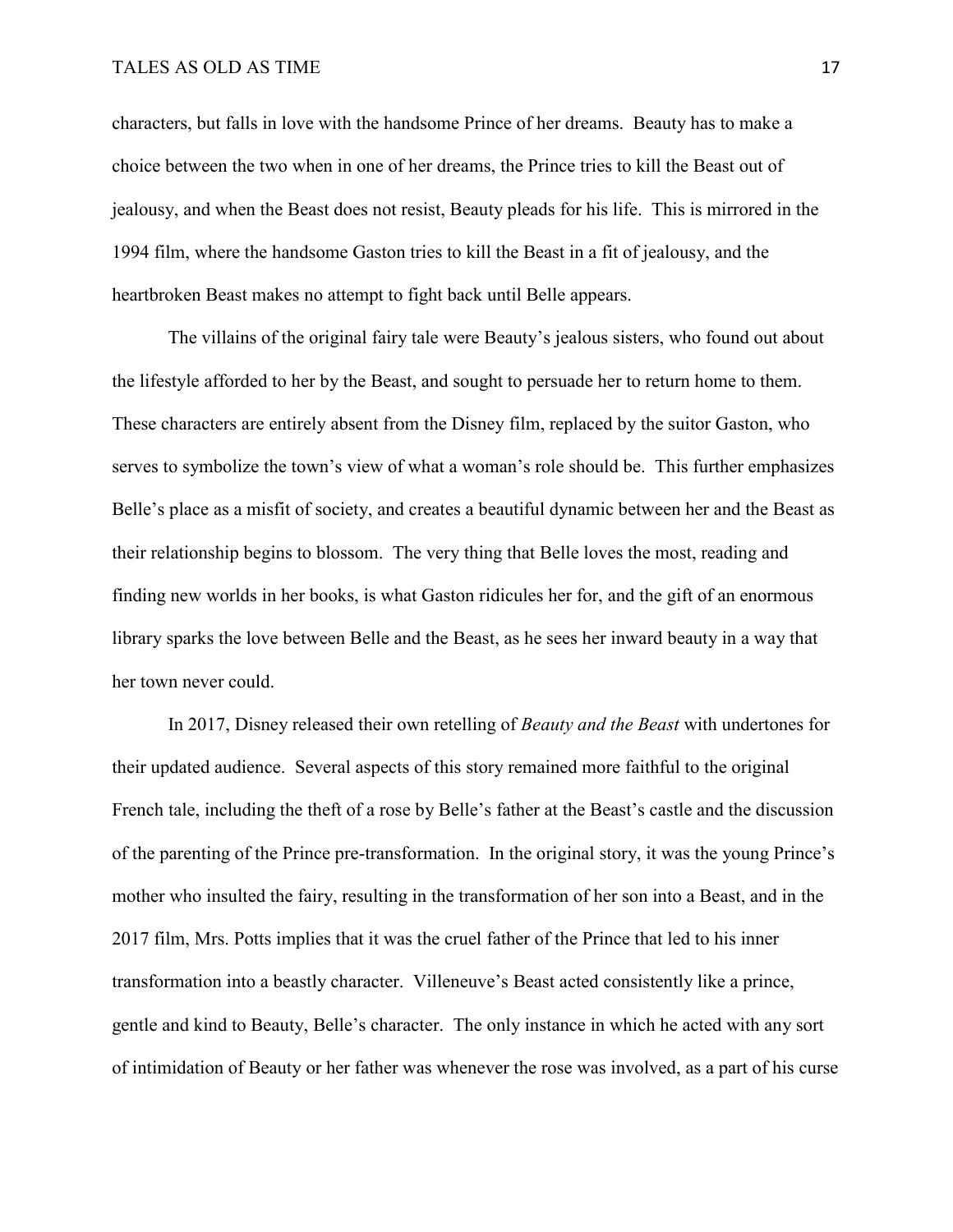was to protect the rose the fairy had given him. This was in sharp contrast to the films wherein he truly acted like a beast, ill-tempered and harsh until he began to change under Belle's influence.

The novel featured Beauty as the main character, with the primary goal of the story for her to happily marry the Beast. In this time in France, arranged marriages were a common occurrence, and Villeneuve wrote in the hopes of encouraging young women who found themselves in this situation. After several rewrites, the Disney version changed the main character to the Beast, and gave him the dramatic goal of rediscovering his humanity.

The 2017 film returned Beauty to the role of the main character. Updated to be told from a distinctly feminist point of view, this retelling of the story kept the emphasis on Belle and the shift in how she was viewed by the characters around her and ultimately how she viewed herself. Belle's intelligence is her defining characteristic according to the marketing strategies of the Disney Princess franchise; however, in the original film, it is her kindness that defines her. Emma Watson's Belle is defined by one word, one thing that she asks her father to tell her about her mother—that she was fearless. The most noticeable difference between the 1994 and 2017 versions of the same character is in the scene in which her father is being taken to the asylum. In the 1994 film, this scene took place following Belle's rescue of her sick father from the woods, and she is seen nursing him back to health. The 2017 film has Belle rush in, still in her golden ballgown, and immediately leap to her father's defense. This shift in the defining characteristic of this character reflects her place as a role model for young girls, as more of an emphasis on fearlessness and independence is being found.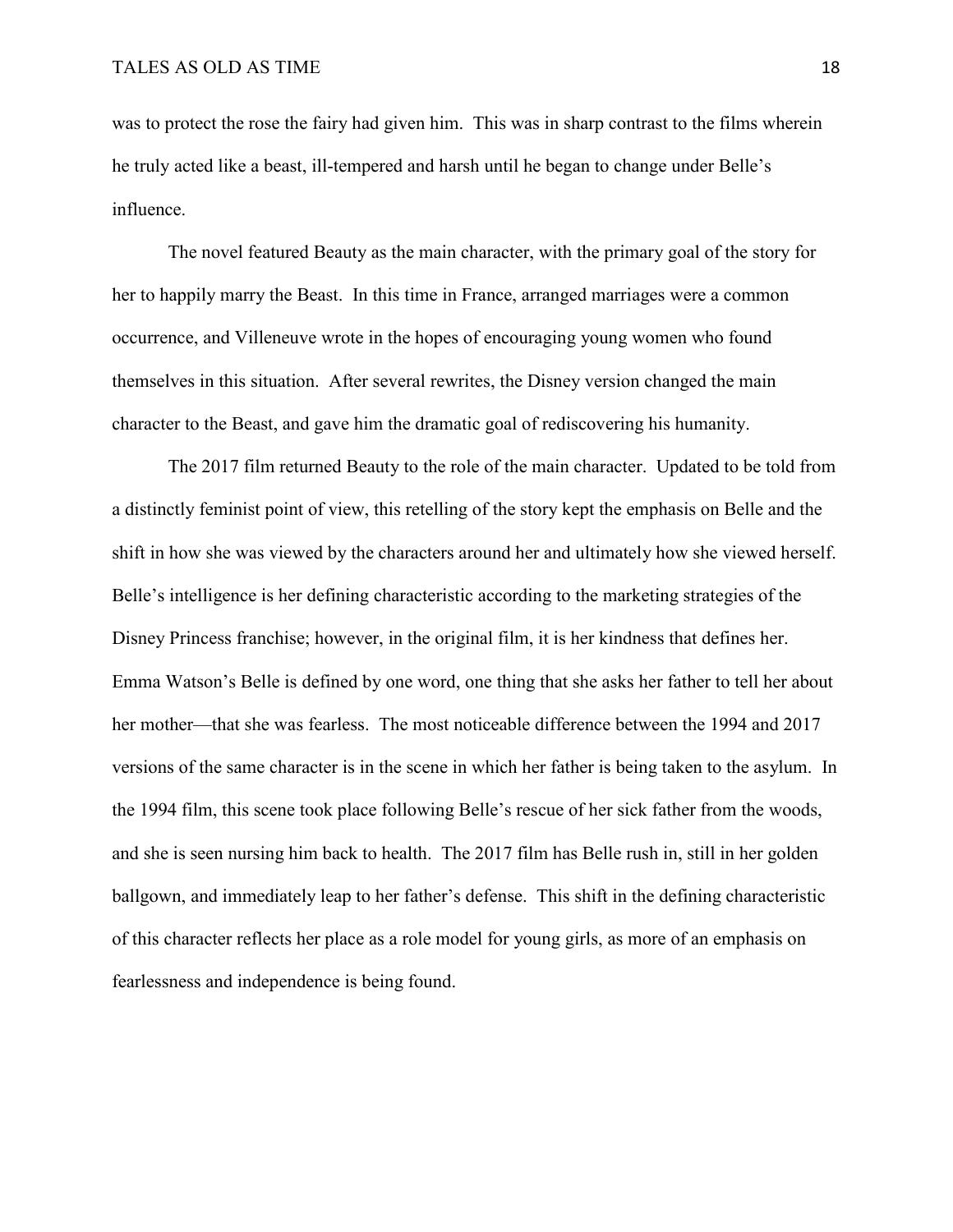#### *Aladdin*

For the next fairy tale adaptation, Disney sought out a different source in the Middle Eastern-based collection of stories called *A Thousand and One Arabian Nights.* While certainly differing greatly from the fairy tales of German and French descent, these stories still fit the definition of a fairy tale, being based in folklore and local legend and containing some sort of magical intervention in the lives of the main characters. Each of the stories in *A Thousand and One Arabian Nights* had some sort of basis in oral traditions and folklore, not at all unlike the collection of the Brothers Grimm. The greatest common factor in the stories of *A Thousand and One Arabian Nights* is that each of the main characters eventually have to come to terms with the fact that their own destinies are out of their control, usually due to the intervention of good or evil genies or jinn (Peterson, 2007, p. 97).

This film featured one of the most direct references to contemporary entertainment at the time of its release in the character of the Genie. Voiced by Robin Williams, the Genie is known for making several references to pop culture of the 1990s. Some critics of this film assert that this character and his innocently exuberant personality, in sharp contrast to the frightening nature of the genies most commonly seen in folklore and fairy tales, was intended as an attempt to make the intervention of the United States in the Middle East appear innocuous to American audiences (Phillips & Wojcik-Andrews, 1996, p. 82). As *Aladdin* was released the year following the Gulf War, its Middle Eastern origin is certainly of significance. In a commentary of the film, directors Ron Clements and John Musker (1994) discuss the symbolism in response to the conflict throughout the film. The most obvious of these references is in the relationship between Aladdin, an Arab character, and the Genie, a Jewish character in his speech and some aspects of his otherwise otherworldly appearance (Goldberg, 2004). These two characters of incredibly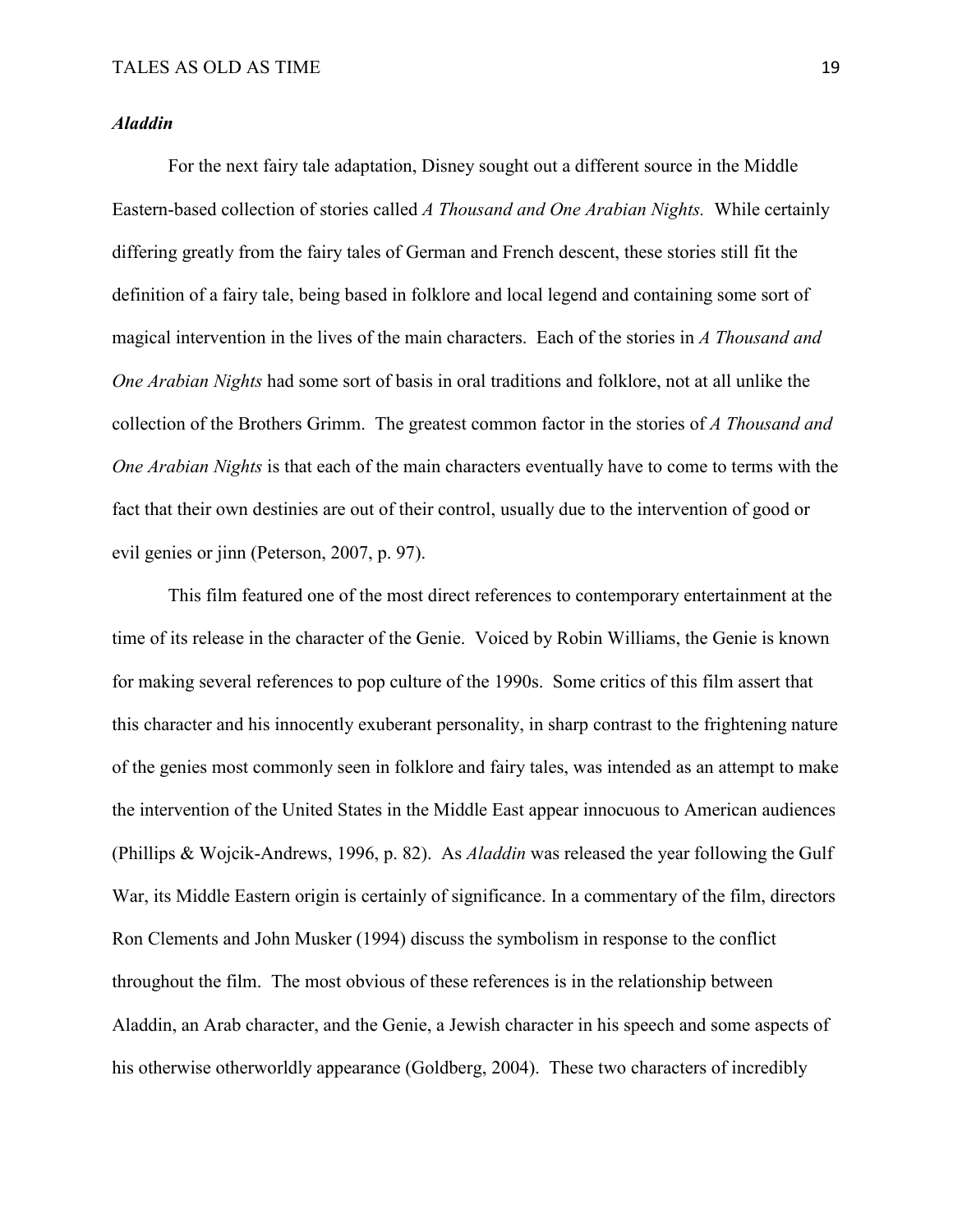different backgrounds served to symbolize a Jew and an Arab in friendship and peace with each other.

While not the main character, Princess Jasmine would become one of the most iconic characters of this film, significant for being the first member of the Disney Princess franchise not to be Caucasian. Lacroix (2004) takes note of the costuming of these characters, from the modest gowns of the earlier Caucasian princesses in contrast to the intentionally revealing apparel of the later prominent female characters of different ethnicities, i.e. Jasmine, Pocahontas, and Esmeralda (Lacroix, 2004, pp. 218–222). The three fairy tale Disney princesses of the Renaissance feature increasingly weak father figures, culminating in Jasmine's father the Sultan, who has only one conviction about which he remains firm, that being the marriage of his daughter to a prince by her 16<sup>th</sup> birthday in fulfillment of an age-old law. Father-daughter relationships are addressed in each of these films due to the shifting roles of women from Walt Disney's time into the last decades of the 1900s.

The original tale *Aladdin and the Magic Lamp* included a character of great significance that was absent from Disney's film adaptation: Aladdin's mother. In the original story, Aladdin's mother was the inciting factor for him using his first wish, his wishes being of an unlimited amount in the original story as opposed to the cinematic device of lowering the number of wishes to three. While originally fearful of the powers of the genie, he finally used a wish in order to save his mother from starvation. After the first wish, he was far less resistant to the use of the power, and began using the genie to achieve all of his heart's desires, including a far less romantic pursuit of the princess' hand than Disney's magical carpet ride. The character of Aladdin's mother served as a conscience for the power-hungry boy, both in the original story and in the first draft of Disney's screenplay. Ultimately her character was cut from the film for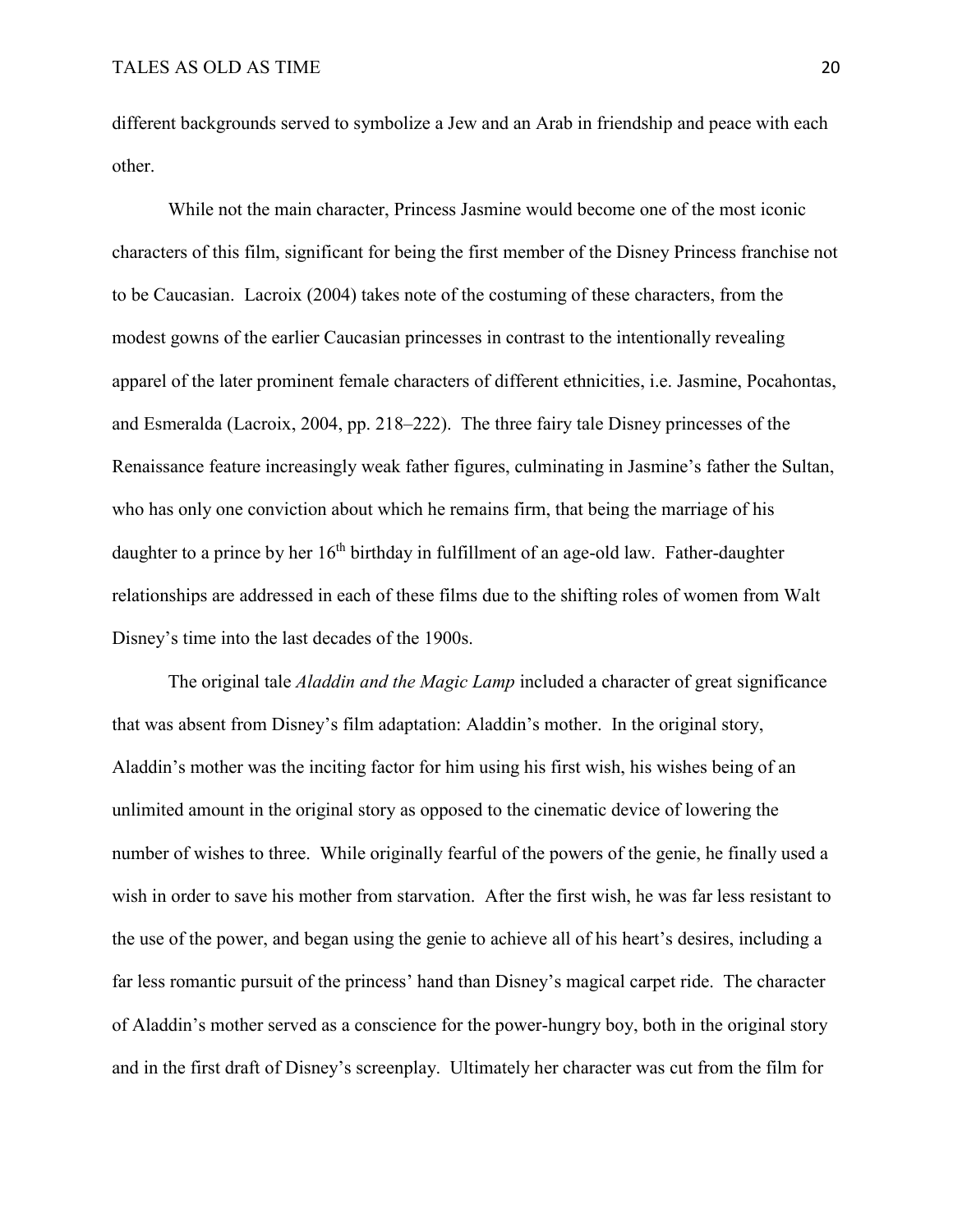purposes of simplifying the story and increasing the Genie's role by allowing him to act as a conscience during the film's second and third acts.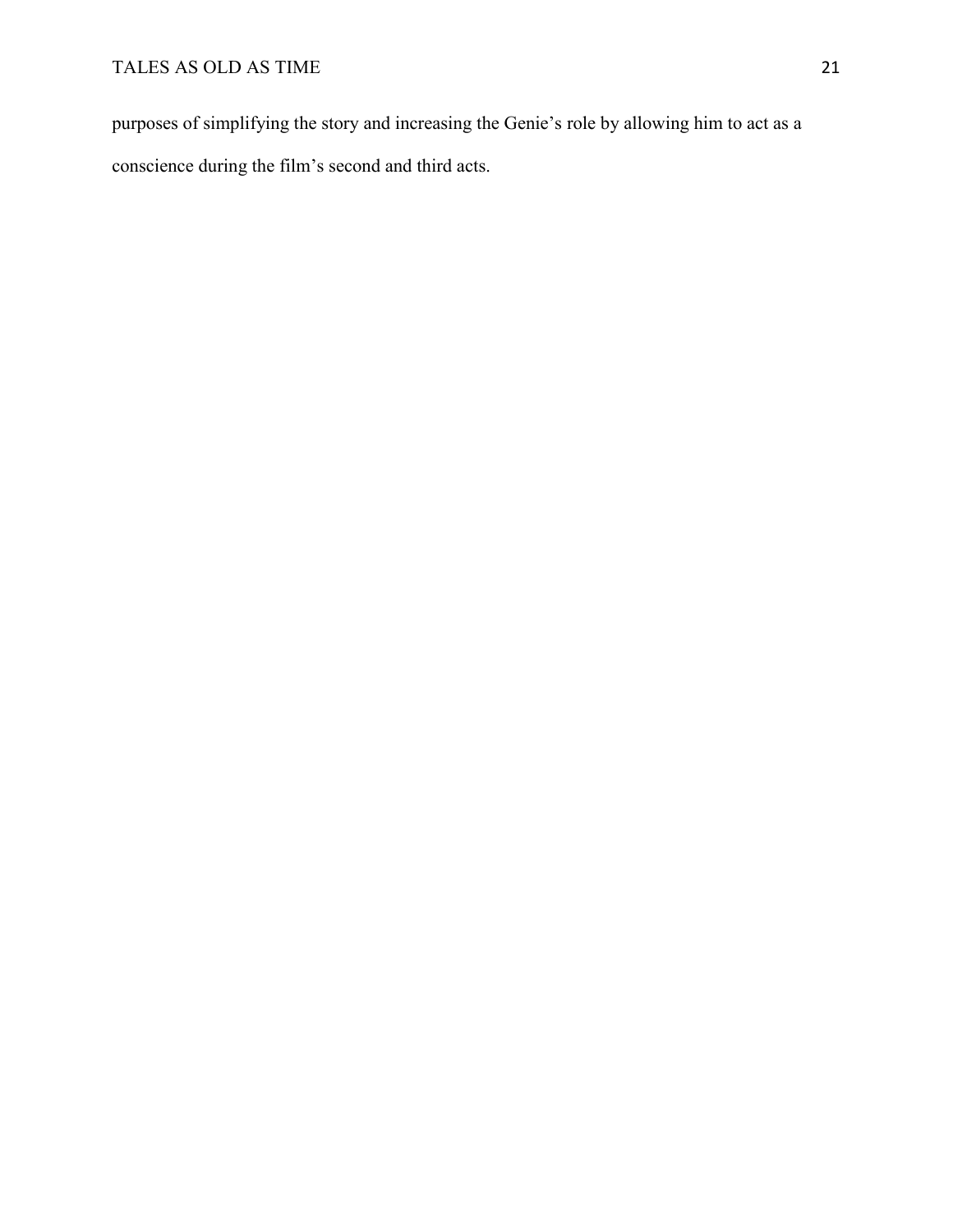#### **21st Century Fairy Tales**

As Disney Animation moved into the  $21<sup>st</sup>$  century, their style of storytelling reached a drastically different point. The studio sought to reach a more "modern" audience, and with a series of several films with distinctly different tones, such as *Chicken Little* and *Home on the Range.* The Disney studio executives made a change in leadership by incorporating the talents of John Lasseter, the creative mind behind the success of Pixar, Disney's sister studio. In 2009, he was the executive producer of the final traditionally animated film to come out of Disney Animation to date, *The Princess and the Frog.* This was the first in a series of films sometimes referred to as the "Disney Revival." The fairy tales of this time featured very progressively minded princess characters, and the real development of a romantic relationship between them and their counterparts—or lacked such a love interest at all.

#### *The Princess and the Frog*

The first fairy tale published in the first volume of the Brothers Grimm's fairy tales, *The Frog Prince* has found numerous retellings and interpretations since its conception. This original story featured no kiss between the princess and the frog; the princess was a young and spoiled character who refused to keep her promise to give the frog a place to stay after he retrieved her golden ball from a lake. The Brothers Grimm wrote of a young girl who had no interest in sexual maturity, seeing it as unseemly or disturbing, like a frog. However, after the princess threw the frog against the wall of her castle in refusal of his advances, he was transformed into a prince, symbolizing the transformation of a young woman's view of sexuality into something desirable when the right time came. Modern-day scientists have questioned the significance of frogs in this and other fairy tales as creatures of transformation and magic. Interestingly, it has been discovered that the skin of certain frogs contains hallucinogenic properties, perhaps adding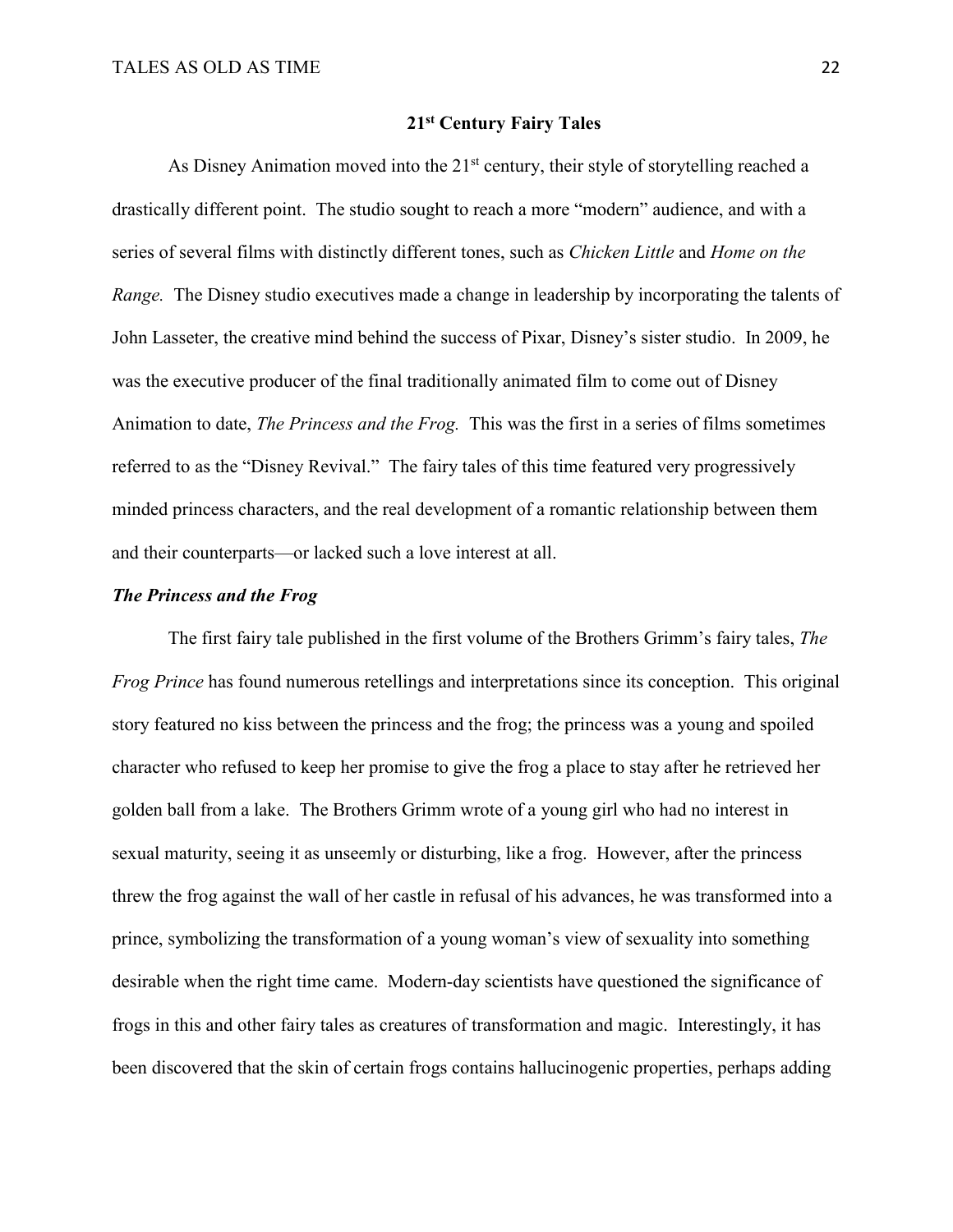to their mythical depiction in folklore (Siegel & McDaniel, 1991, p. 561). When the story left Germany and was introduced to England, the element of the princess kissing the frog to return him to his true form was added.

The screenwriters at Disney credited not the Brothers Grimm in their film adaptation, but rather E.D. Baker's *The Frog Princess,* written in 2002. This novel featured very little similarity to either the story of the Brothers Grimm or the Disney film, with the exception of one key plot twist—upon kissing the frog, the princess turned into a frog herself. The most notable aspect of the Disney version was that it was the first film to feature an African-American Disney princess. This was the first Disney Princess film to be released after the creation of the Disney Princess franchise, marketing Disney's most famous royal heroines together for the purpose of mass merchandising. As such, the writers at the studio were well aware of the cultural significance of the characters they were creating for young girls, and so created Tiana as the first of a line of more modern-minded and diverse princesses. However, the studio ended up facing backlash for the choice to make this particular version of a fairy tale the first to feature an African-American protagonist, as she spends the majority of the film with green skin as an anthropomorphic frog.

The marketing of *The Princess and the Frog* brought the film under intense criticism, as this was being presented as the first African-American Disney Princess film, but the tone of the film was certainly not intended for young girls as the primary target audience. This film differed greatly from the other films to feature princesses in that the predominant source of humor was found in slapstick physical comedy and lowbrow jokes. Critics were also left to question the decision to root Tiana's journey in the use of voodoo and dark magic in place of the traditional fairytale world that her royal predecessors had lived in. Executive producer John Lasseter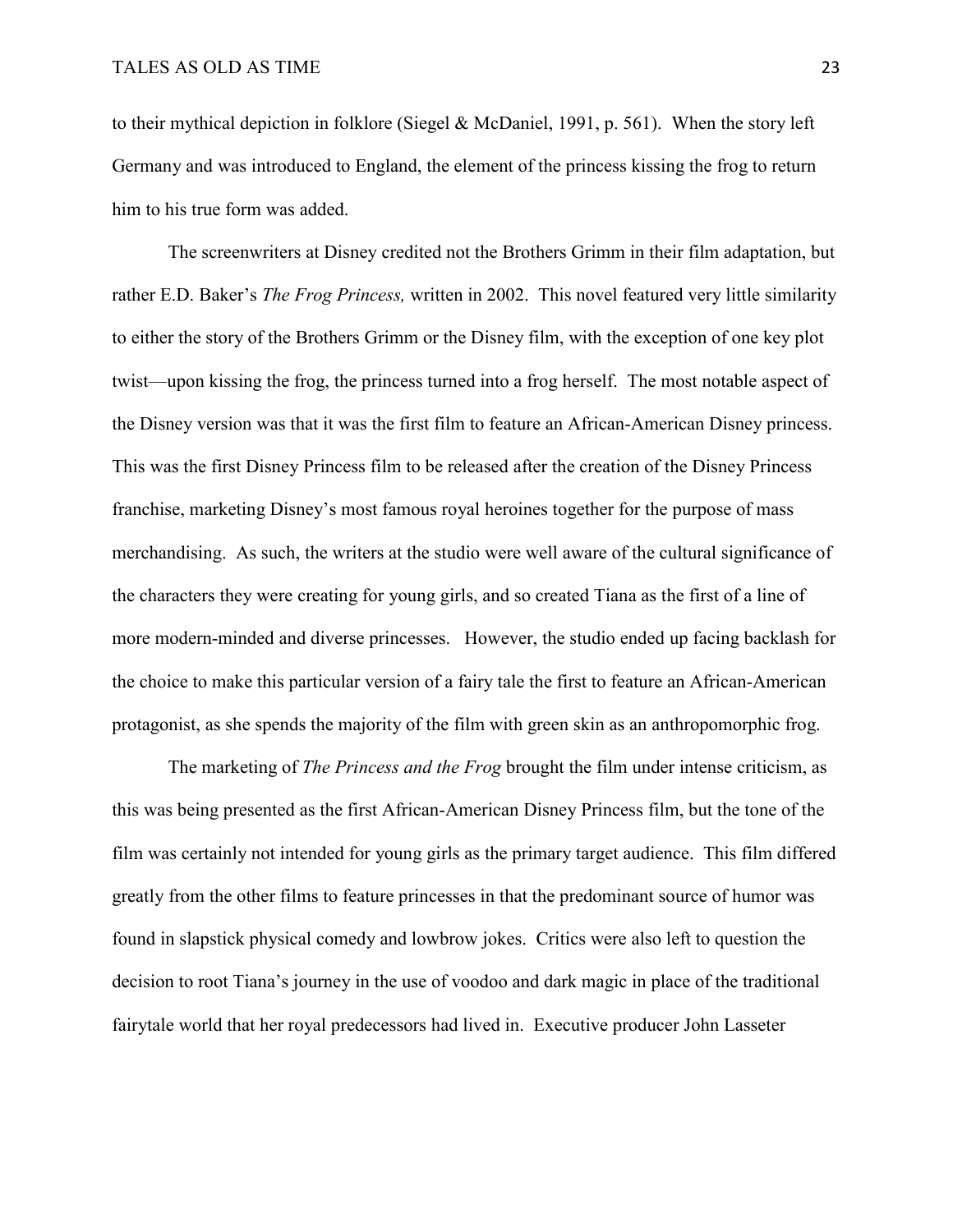described her as "the girl next door," a modern character with goals and motivations for a modern audience.

## *Tangled*

The story of Rapunzel also found its origin with the Brothers Grimm. The Disney adaptation was the first retelling of the classic story to retain one of the most important plot devices of the original fairy tale—the healing power of Rapunzel's tears. Disney gave her enchanted hair that had healing properties, the first story to do so, as there was no supernatural explanation for the length of her hair previously. The original story featured the witch throwing the prince from the tower into thorns waiting below, which pierced his eyes, causing him to lose his sight. After then being banished to the desert, Rapunzel was reunited with her prince, who found her by her singing voice that brought him to her tower in the first place. She wept over his lost vision, which was then restored by the power of her tears. The Disney version concluded with a double sacrifice for love on the part of the two primary characters. Rapunzel sacrificed her freedom to save Eugene by agreeing to stay with Gothel for the rest of her life if she would allow her to heal him from his mortal wound. However, unwilling to let her die for him, Eugene cut off her hair before she could save him, freeing her from Gothel.

In every aspect of its marketing, *Tangled* sought to steer away from the traditional "princess" branding that *The Princess and the Frog* had embraced. The name change from the classic *Rapunzel*, which kept the focus on the film's female royal protagonist, to the modern, more edgy-sounding *Tangled* hoped to expand the target audience beyond young girls. This effort was also made in the advertising for the film, as all of the primary trailers focused almost entirely on the character of Flynn Rider, with very little imagery pertaining to the protagonist.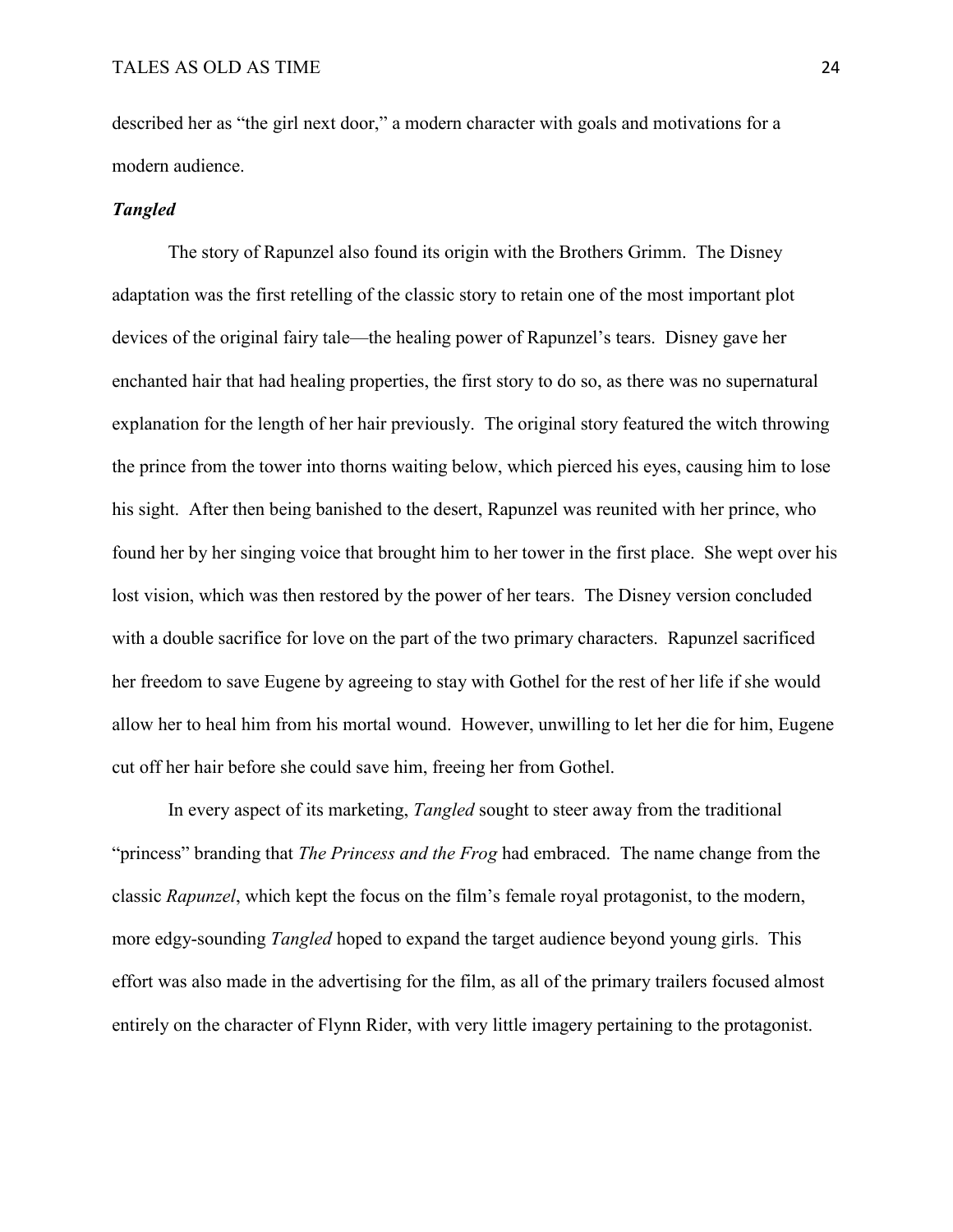Like many of the Grimm fairytale adaptations that came before, *Tangled* unpacks the different roles of women, from maiden to mother to crone. Author Delrosso (2015) discusses how this film took on ideas of adoption and the role of true motherhood as well (520). Gothel is seen throughout the film as a manipulative parent, constantly reminding Rapunzel of her own shortcomings in a masked attempt to keep her in the tower and under her control. Even in the moments in which Gothel shows motherly love and affection, she is never seen to directly give these endearments to Rapunzel as a person, always kissing the hair on the top of her head and calling her "flower," further emphasizing Rapunzel's role as an object by which Gothel retains her youth (Delrosso, 2015, pp. 523–524).

Gothel herself is shown to be in a unique societal position—an elderly woman with no children or ties to anyone but herself at the film's opening when she discovers the life-giving flower. But the void she fills with Rapunzel is not a desire for human interaction or relational comfort; it is entirely because of her ability to maintain Gothel's youth and beauty that Rapunzel is of importance to her. The idea of a true mother as a relationship that Rapunzel craves is reinforced at the conclusion when she is reunited with her parents. While both parents have been shown to miss their daughter deeply, and more focus was placed on the father in earlier scenes, upon their reunion, the moment is first shared only with her mother, with her father then joining in, and finally bringing Eugene into their circle as a welcome member of the family.

Rapunzel herself is shown as another approach to the progressive  $21<sup>st</sup>$  century Disney princesses. In her opening "I want" song that has become a staple for Disney films, she is seen partaking in traditional womanly activities, such as cooking and cleaning, as well as her many quirky hobbies, including paper mache, puzzles, and ventriloquy. Rapunzel is able to rescue herself and her male companion from a variety of mishaps, each time through her empathy and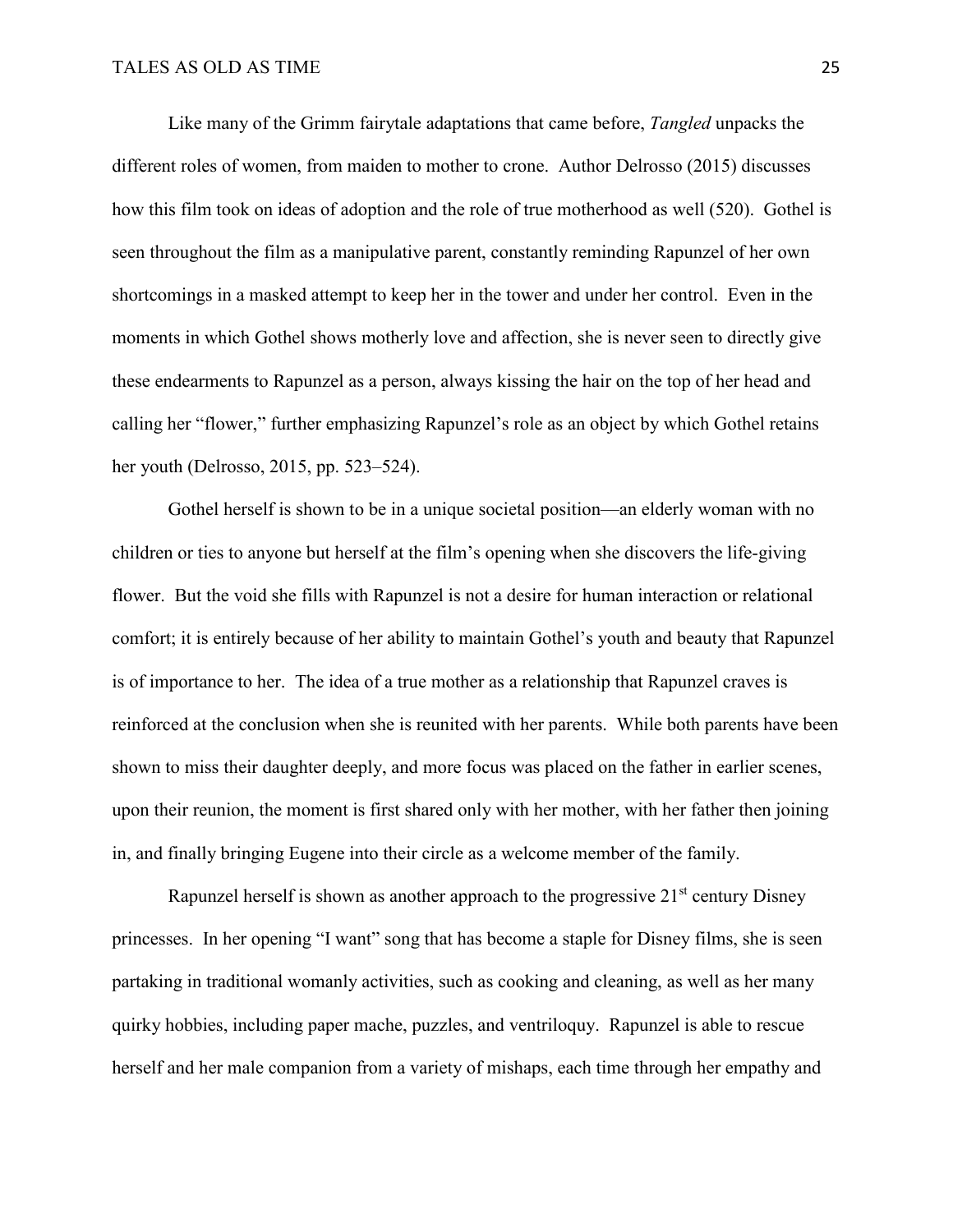## TALES AS OLD AS TIME 26

compassion, whether it be leading the pub thugs that threatened them in a song about their dreams or literally healing Eugene of his injuries through her enchanted hair while also healing him of the hurts of his past by being the first person to appreciate him as he truly is. Perhaps even more so than the independent-minded Tiana, Rapunzel serves as the link between the Disney women of the  $20<sup>th</sup>$  and  $21<sup>st</sup>$  centuries as she embodies characteristics of both time periods. *Frozen*

The biggest cultural phenomenon to come out of Disney Animation in recent years, *Frozen* was based on elements of not one, but two short stories by the same author as *The Little Mermaid,* Hans Christian Andersen. The most obvious influence on *Frozen* is *The Snow Queen*, from which the writers drew inspiration for the characters of Anna, Kristoff, and Elsa. The protagonist, Gerda, shares Anna's endless optimism and ability to see the best in the people around her. The Snow Queen, Elsa, was originally intended as a villain, as is the case in the original story, but as the story changed and the two girls were made sisters, a song by the married team of Robert and Kristen Anderson-Lopez made Elsa a more sympathetic character. "Let It Go" became an anthem for a variety of people who felt oppressed or misunderstood, including the disabled and LGBTQ communities.

As much as Elsa became a symbol of culture, it is important to note that Anna, or Gerda, was always intended as the primary character, and the explanation of the story's theme. The original story featured enchanted mirror fragments that, when in contact with a person's eyes, caused them to see only the worst in everything and everyone around them. It fell to Gerda to break the curse when her friend Kai was affected and became a prisoner of the formidable Snow Queen. Like Anna, the protagonist of *The Snow Queen* is known for her relentless and fearless love for the ones she cares about. While Elsa's embrace of her true self is commendable, it is of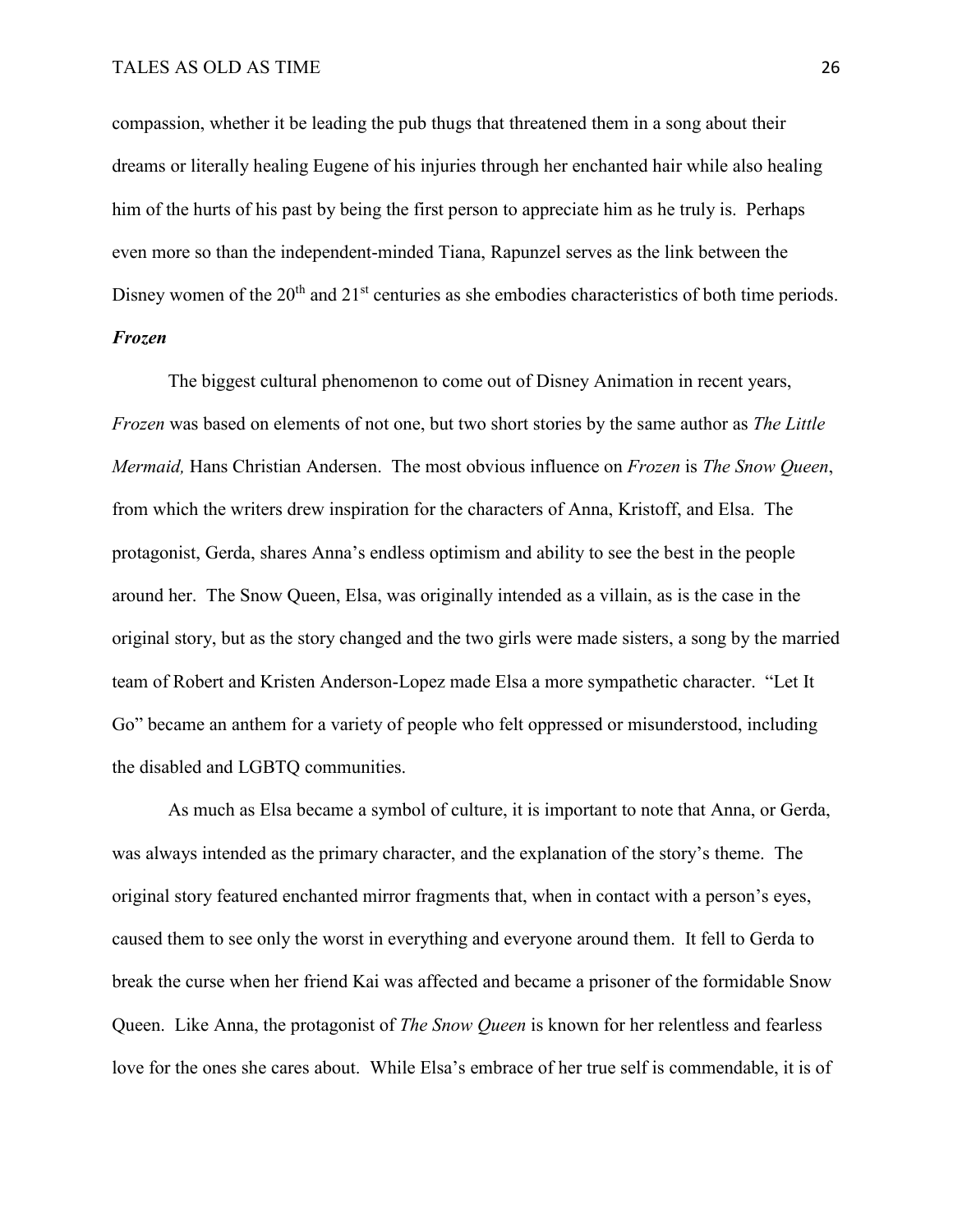the utmost importance to keep in mind that this is only half of her story arc. Elsa cannot remain on the mountain top, isolated for the rest of her life, but by the strength of her sister's selfless love, she returns to her kingdom, now becoming open to the people around her. The danger in the worldwide embrace of "Let It Go" is that too many people have taken it to be the true message of the film, rather than the power of truly selfless love to restore relationships and overcome fear.

This true theme of the film is most exemplified in the character of Olaf, who differed from the other characters of *Frozen* in that he was based on a separate Hans Christian Andersen story. *The Snowman* told the sad tale of a snowman who saw an oven through a window, and fell in love, longing for the warmth inside. Unrequited love was a common theme throughout Andersen's tales, and while Olaf's story does not have as much of a tragic dilemma, the idea of a snowman who loved the heat he could never experience became the basis for a character who exemplified selfless love. He states the theme of the film as Anna lies heartbroken and betrayed by the prince she had hoped for love from, as he puts himself in harm's way by building a fire to keep Anna warm, proclaiming that "some people are worth melting for."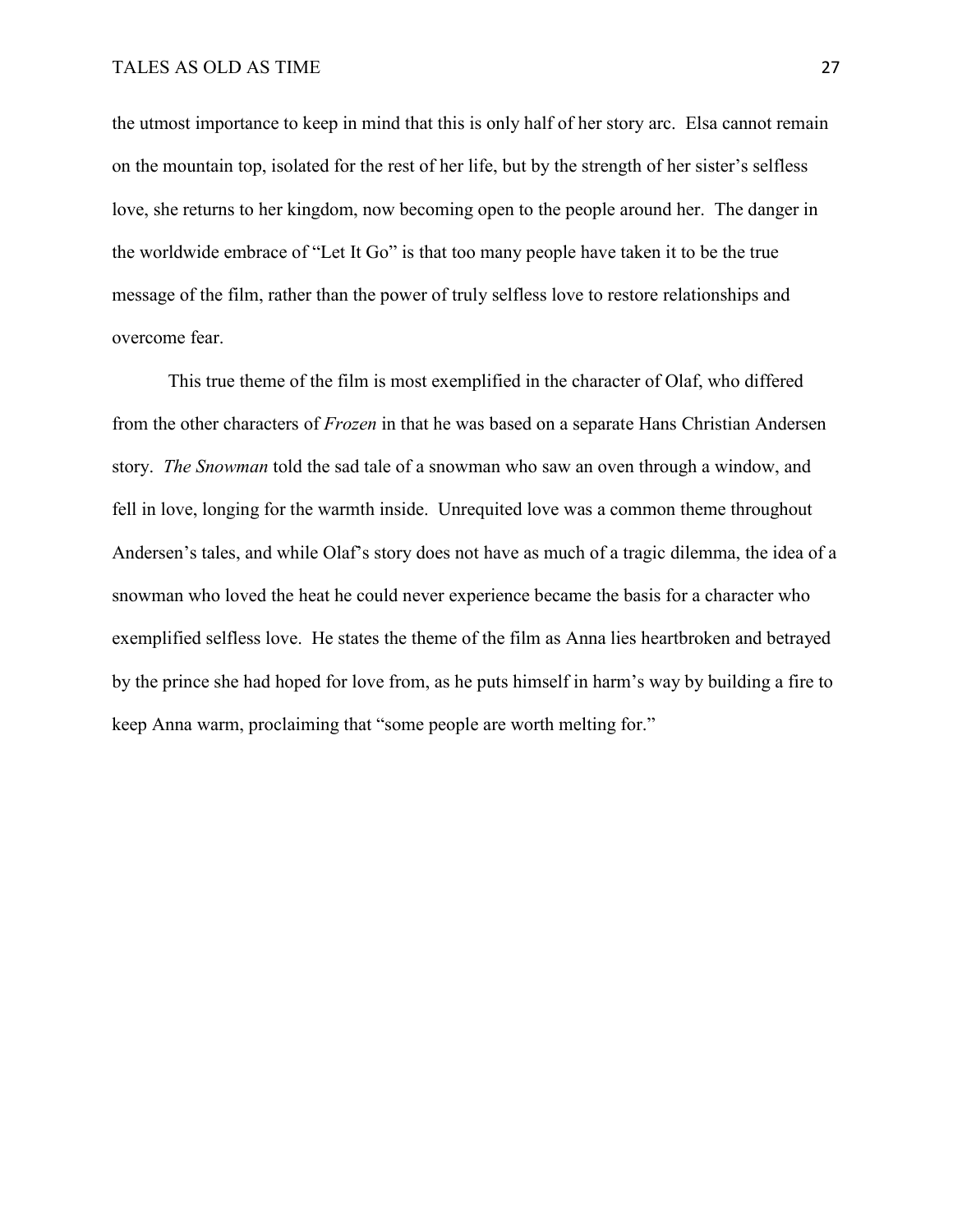#### **Writing a** *Fairytale*

In conjunction with this thesis, I have created a short film entitled *Fairytale.* My research of the structure and similarities between these fairy tales from across the ages guided me in the process of writing my own fairy tale for a modern-day audience. *Fairytale* is centered around a young woman named Alyssa Winters, an elementary school teacher. The film is narrated by a mother and daughter who describe the characters, seen in modern-day situations, in fairy tale terms. These characters include the Princess, Alyssa; the fairies, the second graders who make up her classroom; and the Knight, the school guidance counselor and friend of Alyssa's.

In each of the traditional fairy tales that I have studied, I have found a common thread in the theme of the societal roles of women, particularly in regards to motherhood. A large part of Alyssa's character arc is that she was married before the events of the film, but her husband, the "Duke," left her when they discovered she was unable to have children. As so many of these stories placed an emphasis on the role of women as mothers first and foremost, I wanted to explore the story of a woman who could not be a traditional mother, and how that affected the way she viewed herself. She was married at a young age, her husband more in love with an idealized "happily ever after" that came with a family than he was with her. Alyssa looked to him for support and to reassure her when she discovered that she would never be able to have children of her own, and when he responded by leaving her, she became closed off to the idea of sharing her life with anyone, finding refuge in her complete independence.

A common theme of the more recent Disney princess films is independence for women, and while this is a positive message for young girls, it is also important that they learn that relying on someone else is the furthest thing from being weak. Alyssa has two people in her life that care deeply about her—her friend Gavin, and her favorite student Lily. Gavin obviously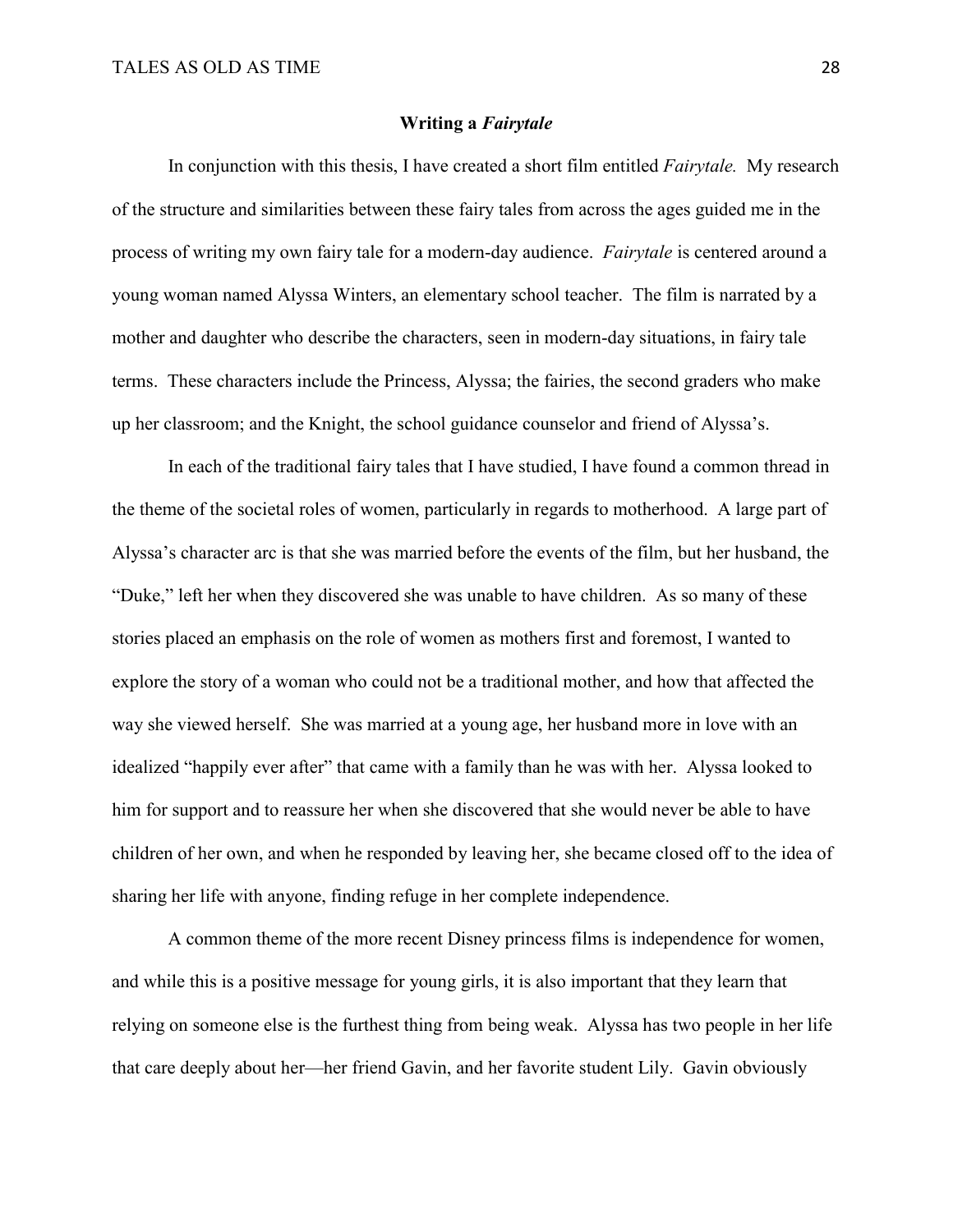# TALES AS OLD AS TIME 29

cares about her in a way that goes beyond friendship, and the feelings are present on her part as well, but she keeps her fear as a barrier between them. Lily is an orphan in foster care in need of a family that cares for her, and Alyssa is in the process of trying to adopt her, but she finds herself unable to go through with the adoption. This is due to her consistent choice to hold on to the fears of her past, literally in the form of her old ring from her failed marriage, after the hopes for her future were shown to no longer be a possibility. The film's climax occurs when Gavin confronts Alyssa about this mindset, telling her that even if she thinks she doesn't need anyone, that doesn't mean that no one needs her.

The film concludes with a literal "happily ever after," as it is revealed that the mother/daughter narrators are Alyssa and her newly adopted daughter Lily. Lily reads the ending of the book as Gavin enters the room, having completed the family. It was important to me, having undergone this research of the fairy tales and themes of motherhood and femininity within them, that the story end with the three characters resolved as a family. As much as I respect the push towards stronger role models for young girls by way of the new Disney princesses, it is my opinion that this could be taken too far, and it has nearly become the belief that having a family and a husband makes a woman weaker somehow, and it was this ideology that I wrote my story as a response to. As women are first and foremost givers of life, I wanted to create a film that emphasized that role, but it was essential to me that the main character, in being unable to literally give birth, would learn her value in bringing life to the people around her simply by her existence.

From a filmmaking point of view, while live-action was the medium by which this story was told, the animation of Disney was definitely an influence, as well as the storybook feel of films like *Mary Poppins*. Symbolism abounds in everything from the color details to the camera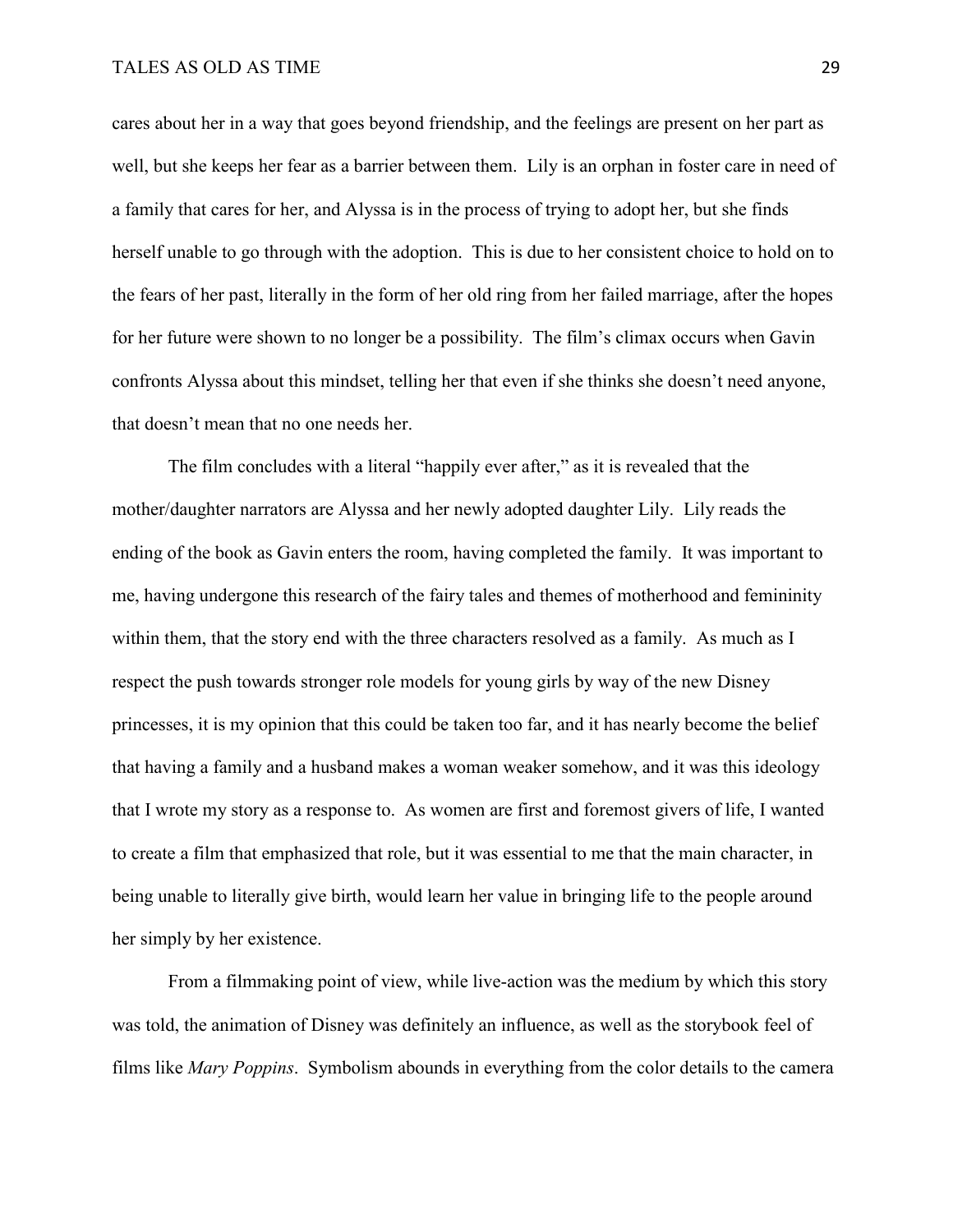# TALES AS OLD AS TIME 30

moves. This is the case in several of the Disney animated films, such as *Beauty and the Beast*, in which Belle is the only character in her village to wear blue, emphasizing her being set apart. Alyssa wears a shade of pink in every scene; as the princess, she symbolizes roles of womanhood, and the feminine connotations of the color pink serve this purpose. Lily wears white and yellow, referencing her joyful innocence and pure spirit. In the flashback scenes before Alyssa's husband left her, she wears white herself, showing her own innocent frame of mind before she experienced tragedy. If my research of these stories has shown me anything, it is that the symbolism in the details, while perhaps not directly referenced, is what the audiences feel, and what makes them connect to the stories. To read the full script for *Fairytale,* see the appendix.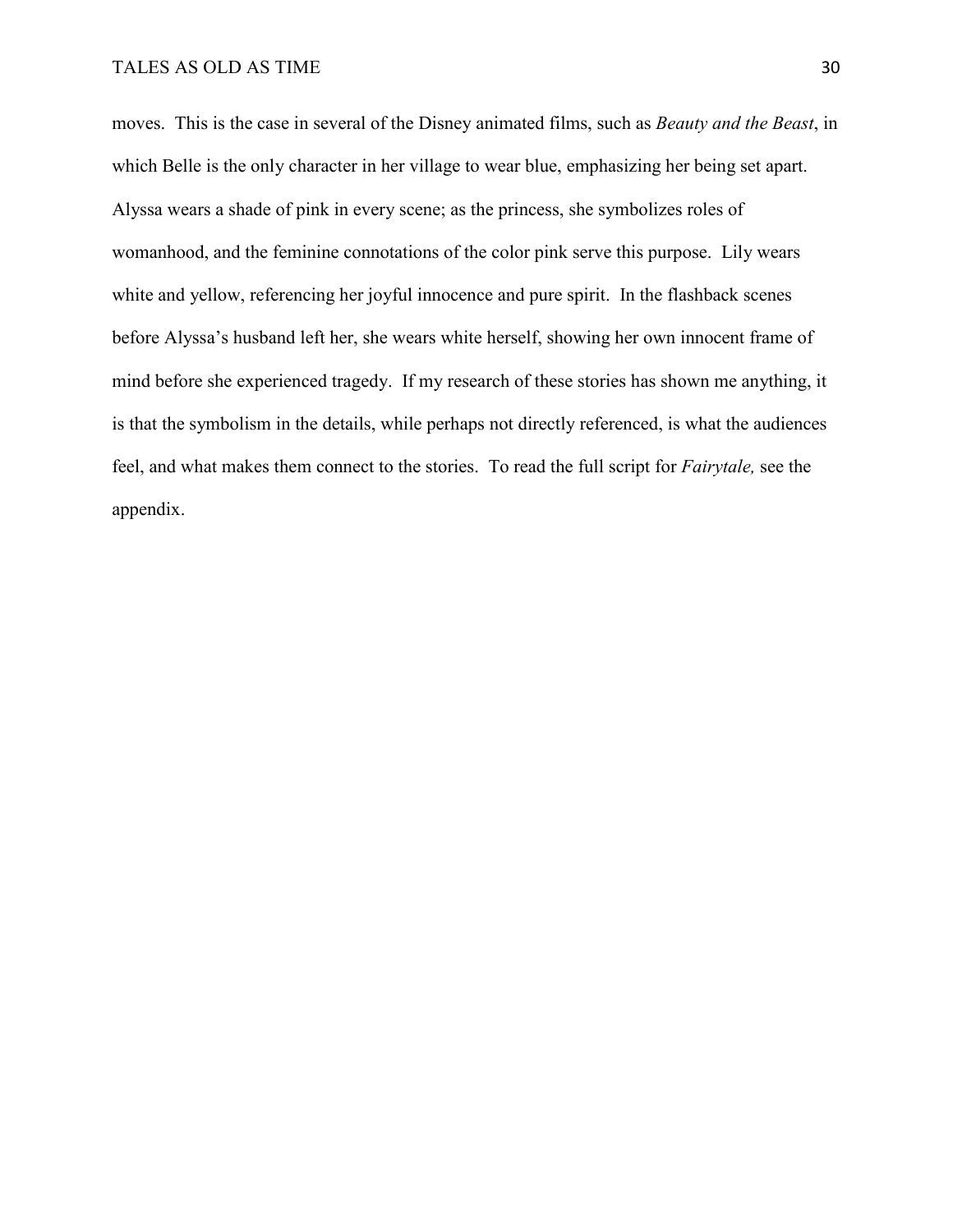#### **Conclusion**

As the ideas of the Disney Princess franchise and what these fairy tales mean to the young girls who look up to them continue to infiltrate more and more of our culture, Disney is in the process of redefining the roles of women in fairy tales. At the time of the publication of this thesis, Disney's most recently released animated feature film is *Ralph Breaks the Internet*, a groundbreaking film for the studio as they included every member of the Disney princess franchise in a charming sequence of pointing out their many clichés and stereotypes. In their introduction, the princesses question Vanellope, a "princess" of her video game kingdom, Sugar Rush, and try to determine what makes her a princess. The characteristics that they question her about include talking to animals, having some form of magical power, being kidnapped, cursed, poisoned, and ultimately having everyone assume that their problems were solved when a "big, strong man" entered their lives. This final determining factor in what makes one a princess is referred back to at the film's climax, when Rapunzel sees Ralph falling from a great height and calls out to her fellow princesses that there is a big, strong man in need of saving. In response to this, each of the princesses, using their own unique skills, engage in a humorous rescue scene. This marks the defining movement of the new wave of Disney films in which the very idea of being a classical Disney princess is presented as something undesirable to emulate. As the target audience of the films from *Snow White and the Seven Dwarfs* to *Aladdin* was never intended to be the target audience of the Disney princess franchise that these characters now comprise, the Disney Animation studio is currently in the process of rebranding the very foundation of these characters in order to make them more acceptable role models.

While this thesis delved into the origins and backgrounds of many of the most familiar fairy tales and folk legends that inspired Disney films, there still remains a plethora of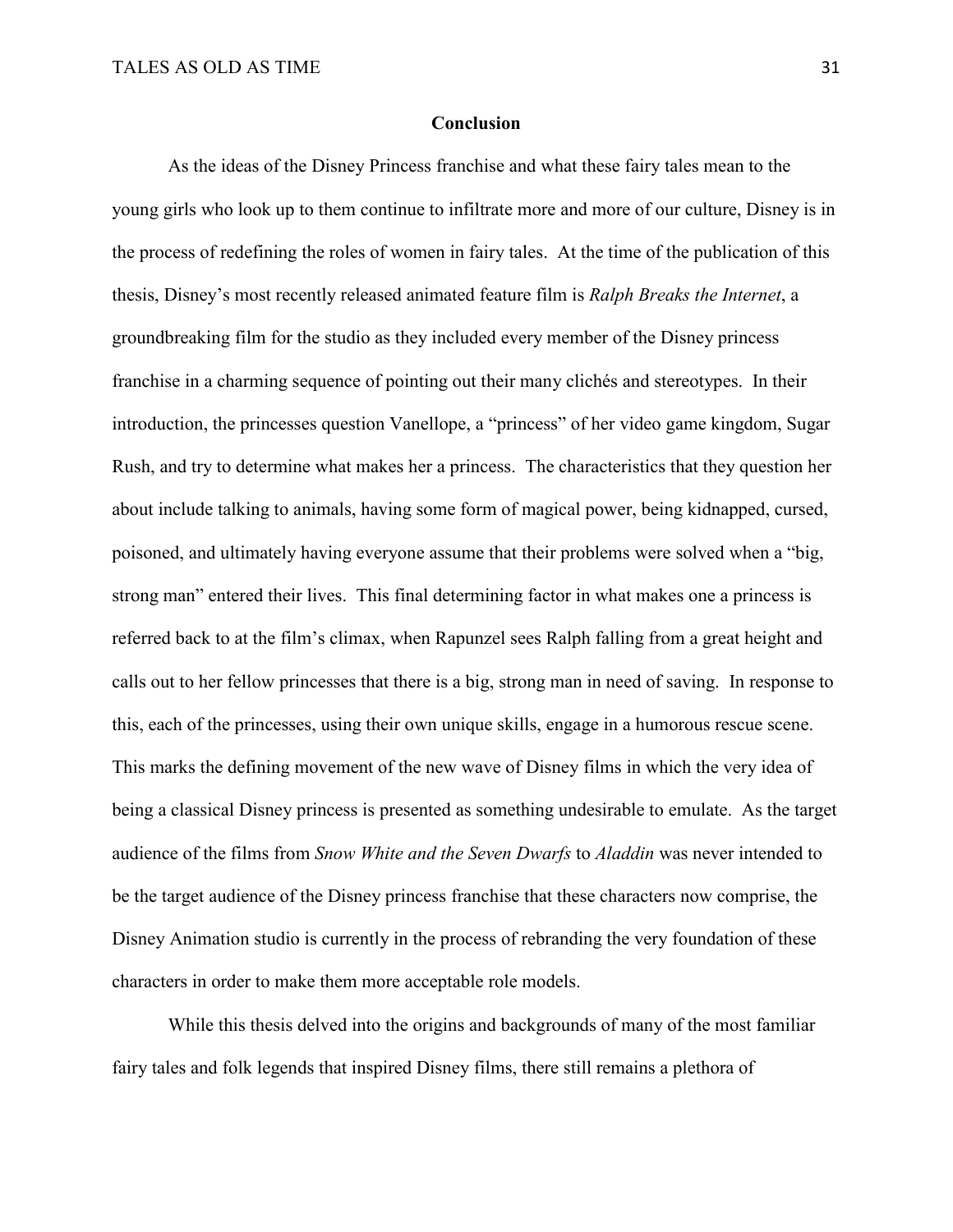## TALES AS OLD AS TIME 32

undiscussed fairy tales and Disney films that were not covered. From the perspective of the Disney princess franchise, more analysis could be done, particularly in the areas of *Pocahontas* and *Mulan*, both of which were based on real people that later became icons of folklore, and *Moana,* which was very loosely based on aspects of Polynesian legends. In addition, it will be interesting to see how the more recent Disney films are received in the decades to come, once they are no longer representations of the ideals of their current culture.

While there remains much more discussion to be had of the themes of the fairy tales that have been a part of cultures for hundreds of years and are now being reborn in the form of modern filmmaking, this thesis serves to describe the most familiar and widespread of these tales in the hopes of shifting our perspective on these stories and avoid viewing them exclusively through the lens of our current culture's interpretation. Stories serve as a mark of how the people of a certain time period define themselves and interact with their values through their worldview. As time continues to progress forwards, may we remember the stories that have led us to where we are and continue to tell stories that shape the generations to come, from once upon another time to happily ever after.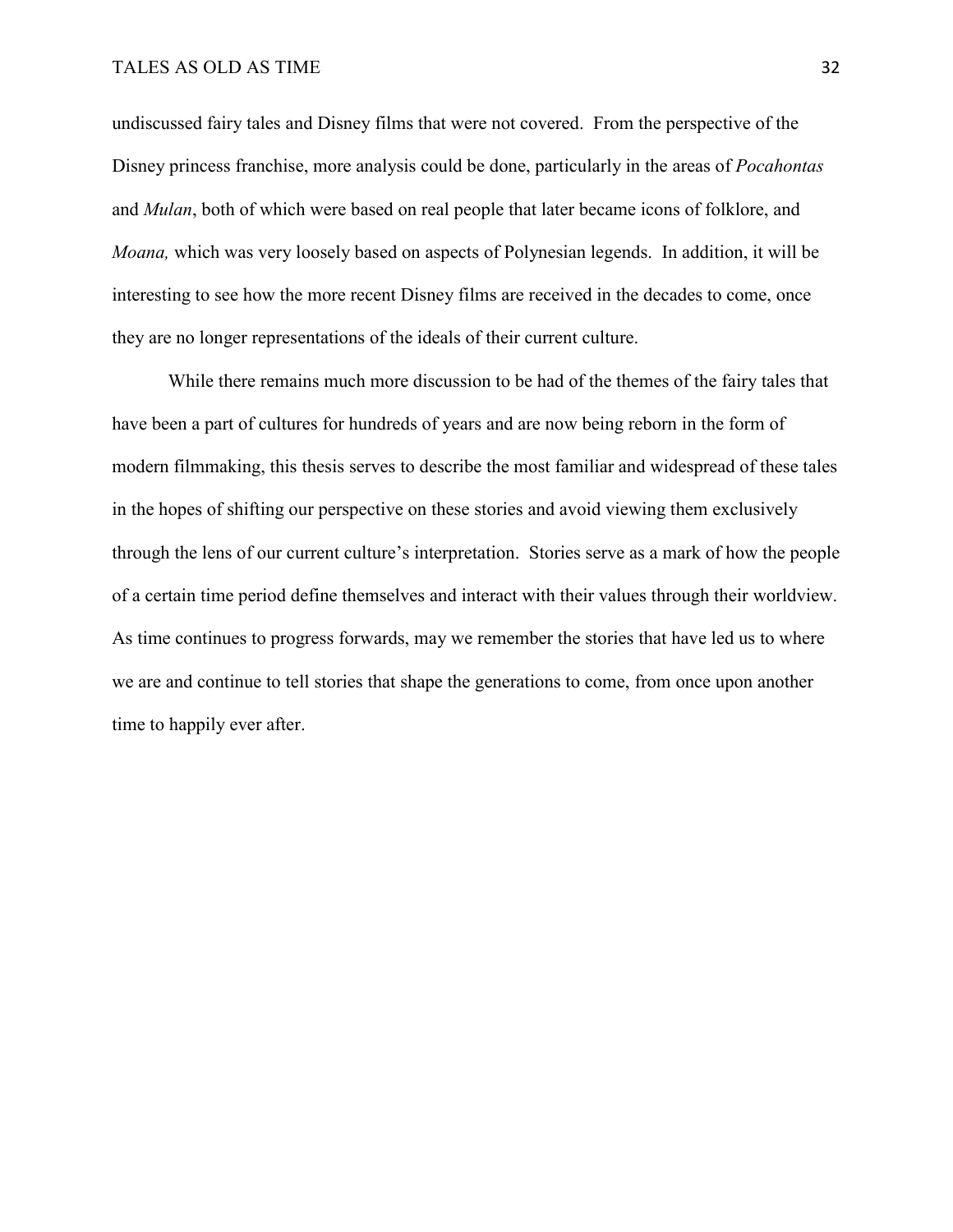#### References

Bryne, E., & McQuillan, M. (1999). Deconstructing Disney. Retrieved January 7, 2019, from https://web.a.ebscohost.com/ehost/ebookviewer/ebook/bmxlYmtfXzcyNDY3X19BTg2?s id=7f86ee1e-fbf3-4487-979d-

8e80ce7d1c6e@sessionmgr4006&vid=0&format=EB&lpid=lp\_19&rid=0

Crowley, K., & Pennington, J. (2010). Feminist Frauds on the Fairies? Didacticism and Liberation in Recent Retellings of "Cinderella." *Marvels & Tales; Detroit*, *24*(2), 297- 313,192,368-369. Retrieved from

https://search.proquest.com/docview/763330109/abstract/33213DC6710B4F10PQ/10

- Delrosso, J. (2015). De-Tangling Motherhood: Adoption Narratives in Disney's Tangled. *Journal of Popular Culture*, *48*(3), 520–533. Retrieved from https://seu.idm.oclc.org/login?url=https://search.ebscohost.com/login.aspx?direct=true&d b=mlf&AN=2016395917&site=ehost-live&scope=site
- Deszcz, J. (2002). Beyond the Disney spell, or escape into Pantoland. *Folklore; Abingdon*, *113*(1), 83–91. Retrieved from https://search-proquest-

com.seu.idm.oclc.org/docview/202750795/abstract/2FE0E25C52A7443EPQ/16

- Disney, Walt. (1950). Interview.
- Do Rozario, R.-A. C. (2004). The princess and the magic kingdom: beyond nostalgia, the function of the Disney princess. *Women's Studies in Communication; Laramie*, *27*(1), 34–59.

Goldberg, Eric. (2004). *Diamond in the Rough: The Making of Aladdin.*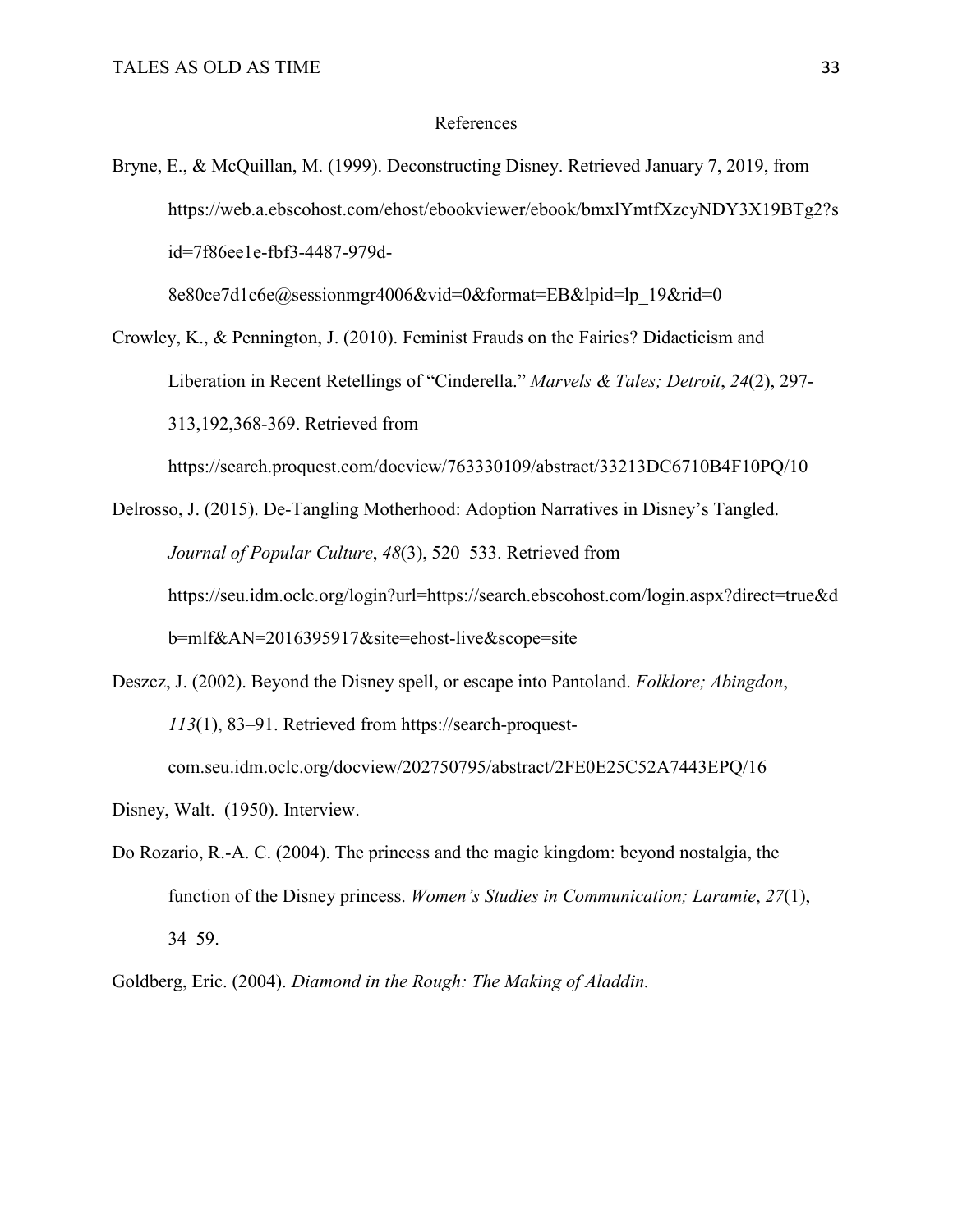- Hefner, V., Firchau, R.-J., Norton, K., & Shevel, G. (2017). Happily Ever After? A Content Analysis of Romantic Ideals in Disney Princess Films. *Communication Studies*, *68*(5), 511–532. https://doi.org/10.1080/10510974.2017.1365092
- Lacroix, C. (2004). Images of Animated Others: The Orientalization of Disney's Cartoon Heroines From The Little Mermaid to The Hunchback of Notre Dame. *Popular Communication*, *2*(4), 213–229. Retrieved from https://seu.idm.oclc.org/login?url=https://search.ebscohost.com/login.aspx?direct=true&d b=ufh&AN=15175223&site=ehost-live&scope=site
- Merritt, R. (2005). Lost on Pleasure Islands: Storytelling in Disney's Silly Symphonies. *Film Quarterly*, *59*(1), 4–17. https://doi.org/10.1525/fq.2005.59.1.4
- Nelson, T. A. (1978). Darkness in the Disney Look. *Literature/Film Quarterly; Salisbury*, *6*(2), 94–103. Retrieved from

https://search.proquest.com/docview/226985221/abstract/1645209BE0D7478DPQ/1

- Peterson, M. A. (2007). From Jinn to Genies:: Intertextuality, Media, and the Making of Global Folklore. In S. R. Sherman & M. J. Koven (Eds.), *Folklore/Cinema* (pp. 93–112). University Press of Colorado. https://doi.org/10.2307/j.ctt4cgnbm.8
- Phillips, J., & Wojcik-Andrews, I. (1996). Telling Tales to Children: The Pedagogy of Empire in MGM's Kim and Disney's Aladdin. *The Lion and the Unicorn: A Critical Journal of Children's Literature*, *20*(1), 66–89. Retrieved from https://seu.idm.oclc.org/login?url=https://search.ebscohost.com/login.aspx?direct=true&d b=mlf&AN=1996060694&site=ehost-live&scope=site
- Siegel, D. M., & McDaniel, S. H. (1991). The Frog Prince: Tale and toxicology. *American Journal of Orthopsychiatry*, *61*(4), 558–562. https://doi.org/10.1037/h0079283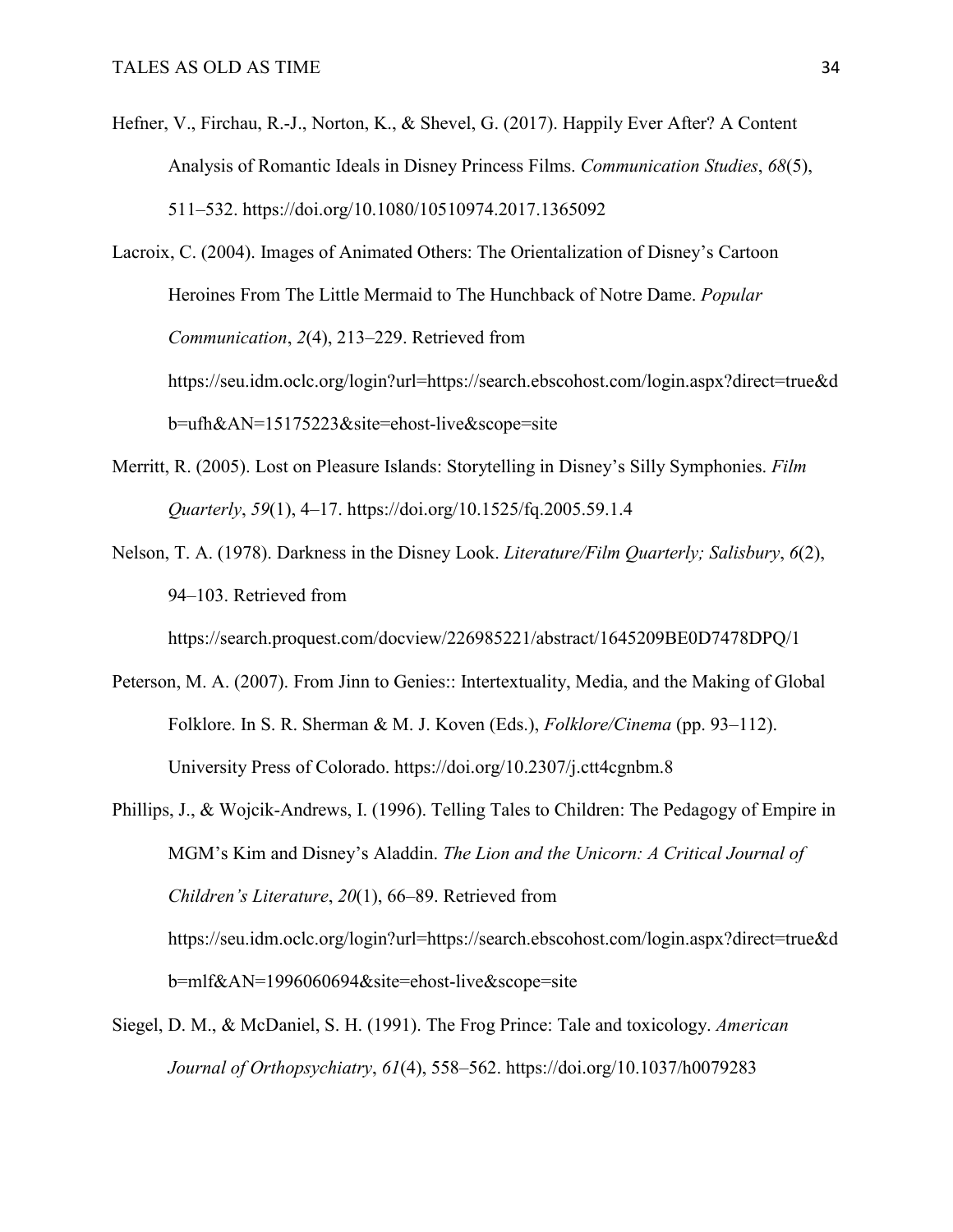Smith, K. E. (2018). "It's a Pity and a Sin": Images of Disability, Trauma and Subverted Power in Disney's Beauty and the Beast. *Word and Text: A Journal of Literary Studies and Linguistics*, *8*, 111–128. Retrieved from

https://seu.idm.oclc.org/login?url=https://search.ebscohost.com/login.aspx?direct=true&d b=mlf&AN=EIS133660636&site=ehost-live&scope=site

- Üner, A. M. (2017). Intertextual Transformation of a Fairy Tale from Sleeping Beauty to Maleficent. *Bir Peri Masalının Metinlerarası Dönüşümü Uyuyan Güzel'den Malefiz'e.*, *20*(38), 371–382. Retrieved from https://seu.idm.oclc.org/login?url=https://search.ebscohost.com/login.aspx?direct=true&d b=a9h&AN=128374052&site=ehost-live&scope=site
- Wood, J. (2006). Filming Fairies: Popular Film, Audience Response and Meaning in Contemporary Fairy Lore. *Folklore*, *117*(3), 279–296. Retrieved from http://www.jstor.org/stable/30035375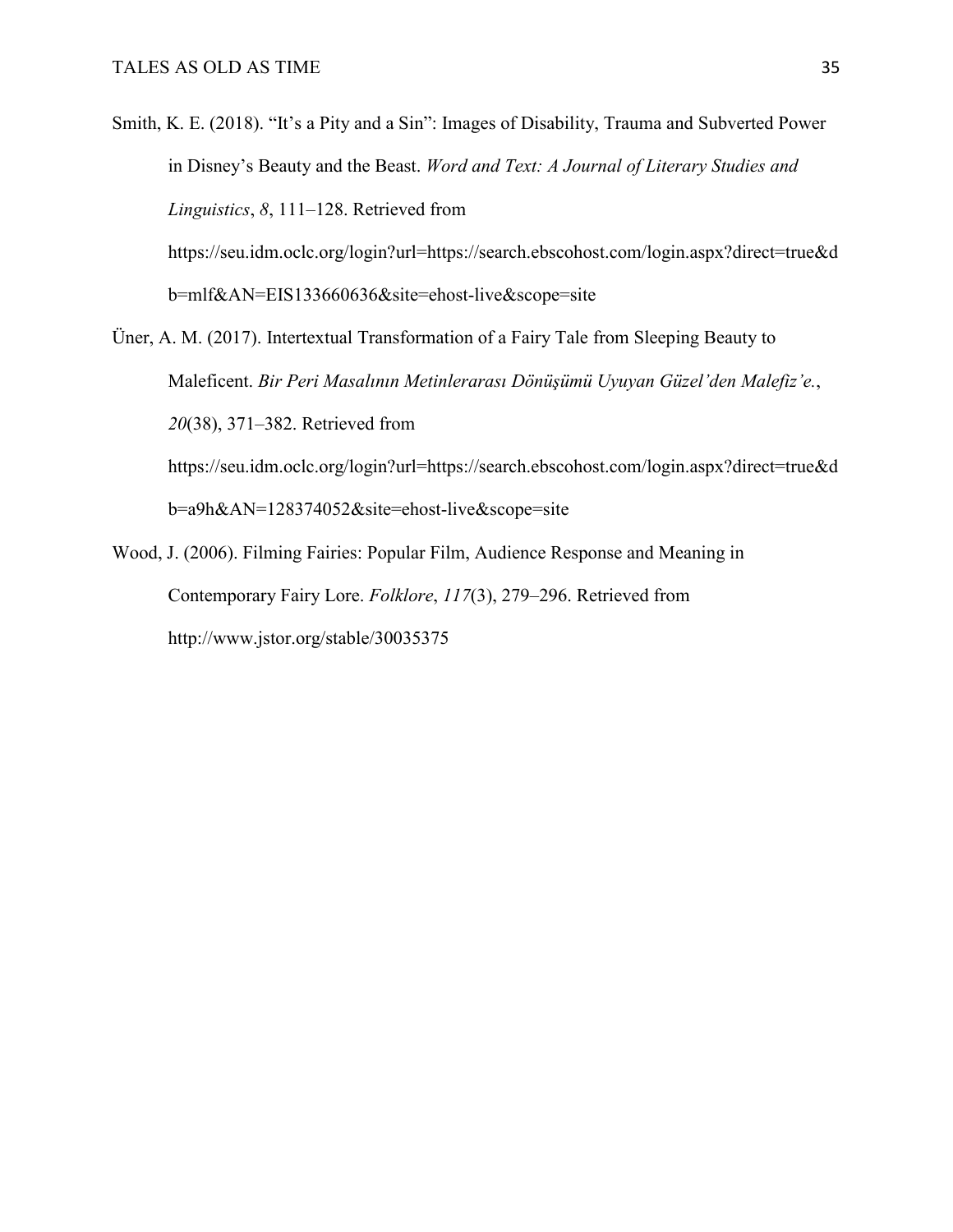**Appendix**

Fairytale

Delaney Kunkle dnkunkle@seu.edu 863-241-8615 2257 Grantham Avenue Davenport, FL 33837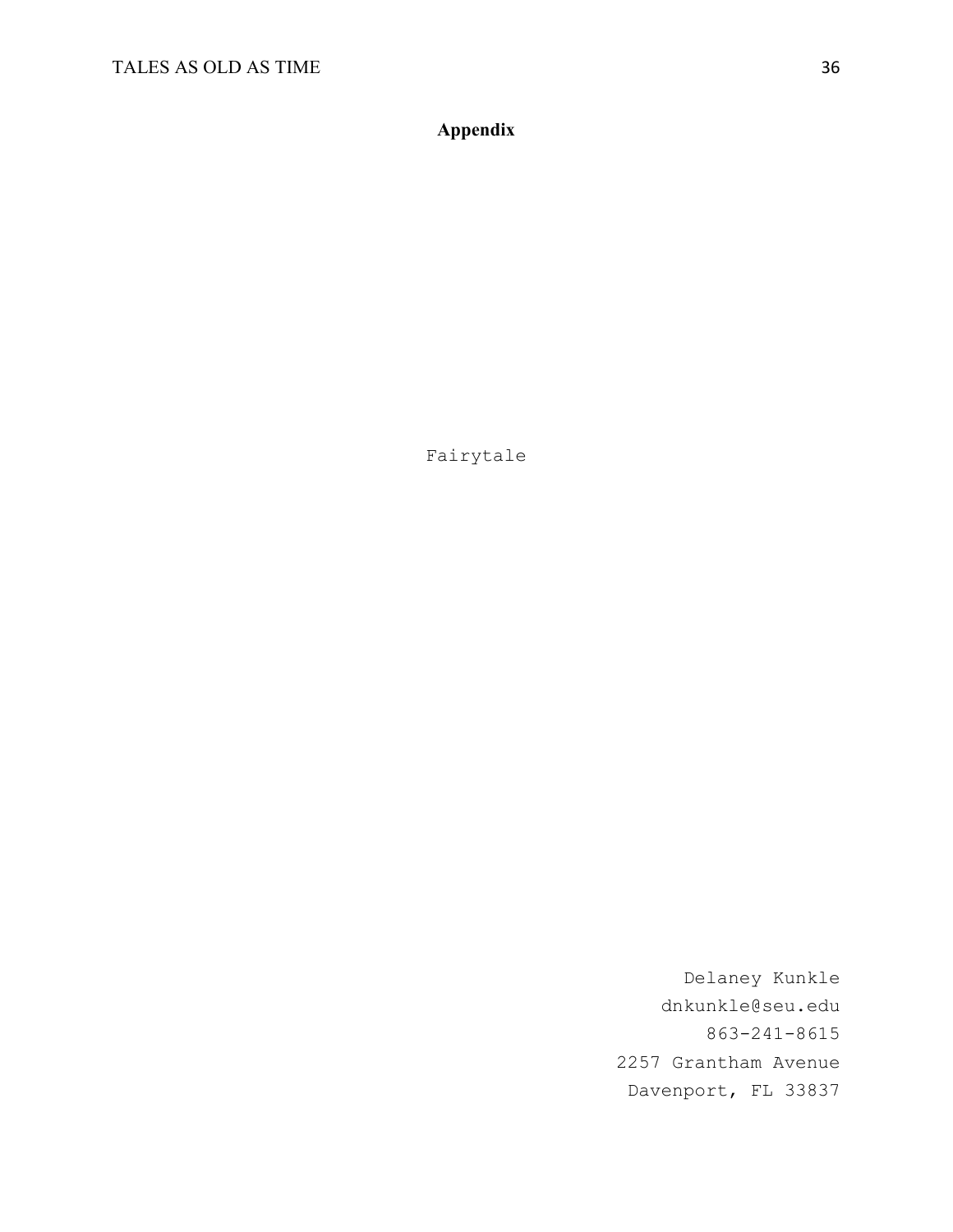#### TALES AS OLD AS TIME 37

FADE IN:

INT. DUKE'S HOUSE – NIGHT – FLASHBACK

Two figures sit on the side of a bed, their silhouettes seen against the darkened room as lightning flashes outside their window.

#### WOMAN

# (voiceover)

## Once upon a time…

It's a couple, husband and wife. The woman is sobbing hard; the man sits rigidly with his back straight, completely stoic.

She's clutching on to his hand, a shiny RING on her finger.

The lightning storm rages on outside the window.

INT. CLASSROOM – DAY

Cut to a 2nd grade classroom, kept neat and decorated colorfully.

ALYSSA, 31, a sweet motherly figure with a youthful beauty in her smile, is the teacher, looking over her class with love in her eyes.

# LITTLE GIRL

(voiceover) There lived a beautiful princess who ruled over the land of the fairies.

It's early in the morning; light gently pours in from the window beside her desk at the front of the classroom.

Alyssa sits behind her desk, putting papers together for the day's lesson plan.

LILY, 8, a warmth in her soul that emanates through her adorable smile, stands at the back of the room, putting books together.

Alyssa smiles at the girl, her happy expression fading as her gaze shifts to Lily's shabby sneakers, near to falling apart.

An ADOPTION FORM lies beside the lesson plans on her desk, partially filled out.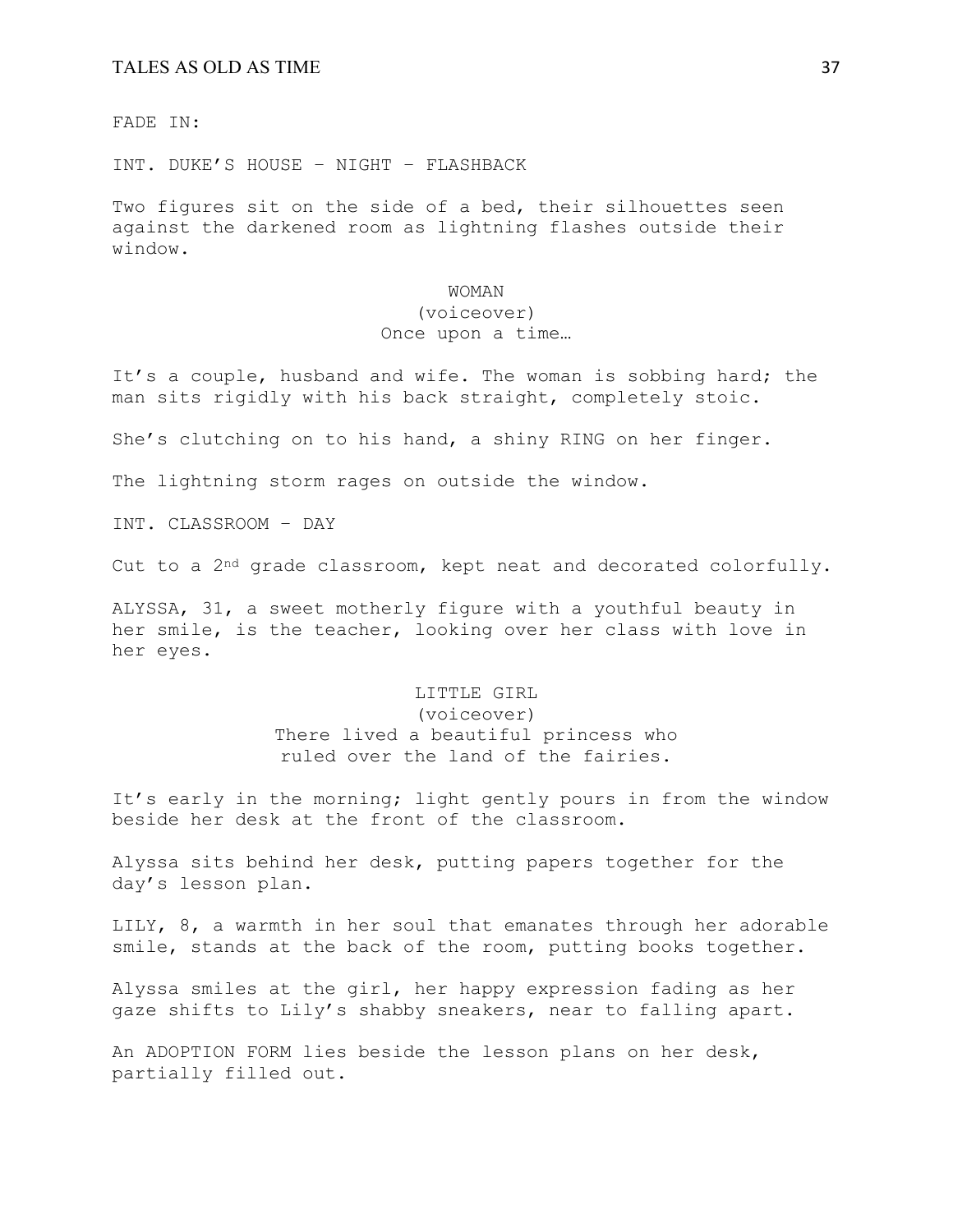#### TALES AS OLD AS TIME 38

Alyssa looks from Lily to the form and back again.

She takes it out and raises her pen over it as if to continue filling it out, but she hesitates.

Her gaze travels down to her desk drawer, where among pencils and papers, a RING lays inside.

INT. DUKE'S HOUSE – NIGHT – FLASHBACK

Alyssa's tear-streaked face stares out the window at the lightning storm.

Her husband has risen from his seat; he's yelling at her.

As he gestures, she tries desperately to cling to his hands.

On the table beside the window lies a FOLDER with a piece of paper sticking out.

INT. CLASSROOM – DAY – CONT'D

Alyssa looks up from her drawer to see Lily smiling at her from across the room.

Returning her smile, she discreetly covers the adoption form with the lesson plans.

A HOT CHOCOLATE is placed on the desk in front of Alyssa by GAVIN, 33, tall, with a definitive air of confidence and kind eyes.

> LITTLE GIRL (voiceover) The kingdom also had a very handsome knight who pur-purs?

> > WOMAN (voiceover) That's pursued.

LITTLE GIRL (voiceover) Pursued the heart of the princess!

Alyssa acknowledges Gavin's offering with the tiniest of polite smiles, then hesitantly, she reaches for the mug.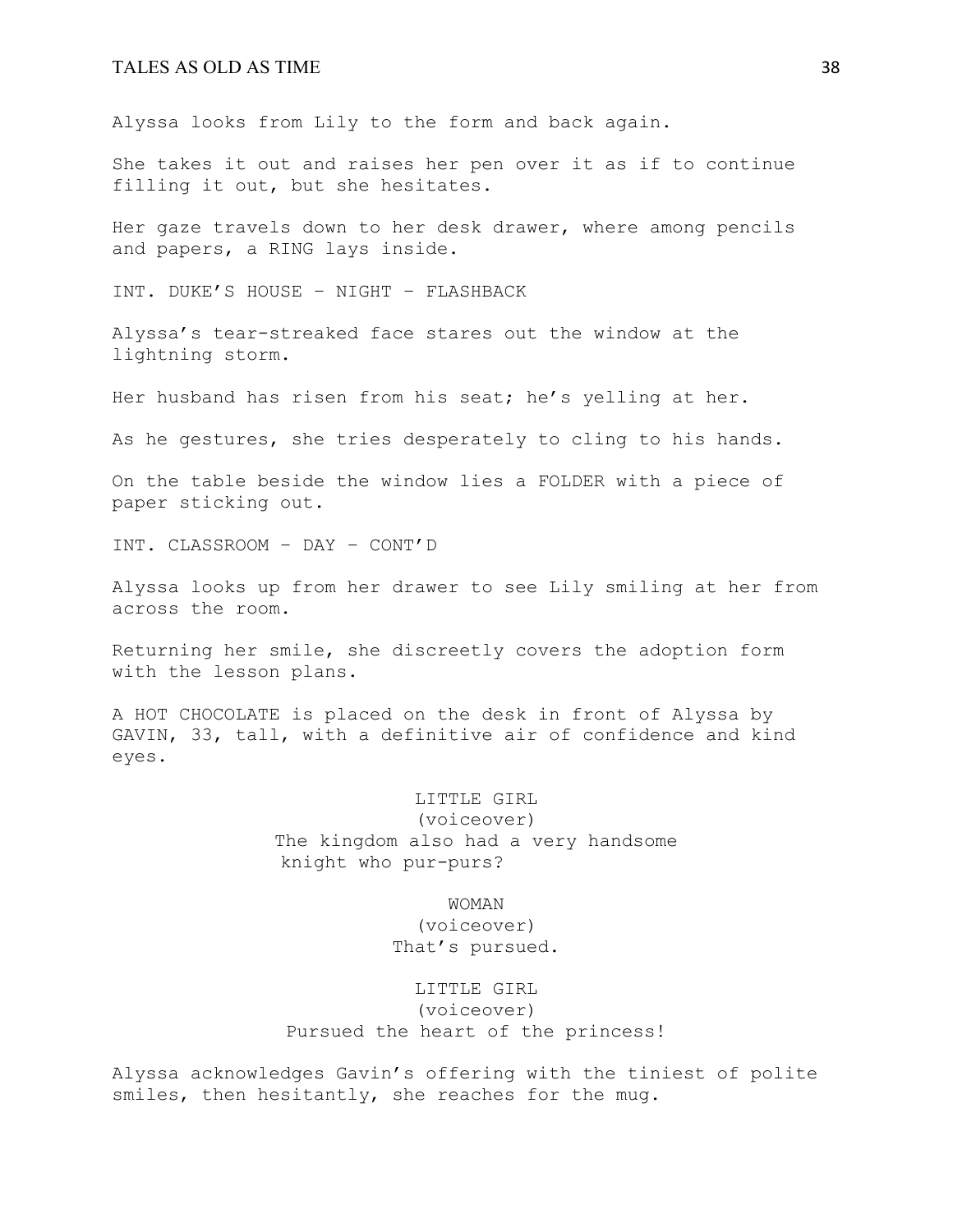Her grip isn't firm enough, and the drink sloshes out from the top, burning her hand.

Annoyed and in pain, Alyssa sets the drink down on her desk and begins to clean up the spill.

After an awkward moment's hesitation, Gavin leaves, frustrated with himself.

Alyssa beckons Lily over to her desk and hands the hot chocolate to her.

Lily returns to her seat, stepping carefully so as not to spill her drink.

As she takes her seat, she stares thoughtfully at Alyssa.

INT. CLASSROOM – FOLLOWING DAY

Early the next morning, Alyssa enters the classroom to discover a BOUQUET of flowers and a NOTE on her desk.

Alyssa opens the note, and instantly her face lights up as she recognizes the child's handwriting.

LILY

(voiceover) Dear Miss Winters—-no, wait, he should call her Alyssa.

On the paper, "Miss Winters" is crossed out, and "Alyssa" scrawled above it.

#### LILY

(voiceover)

Dear Alyssa, you have a smile like the sunshine and eyes like the pretty blue sky. It would warm my heart if you would please go out on a date with me, thank you and goodbye, from Mister Arwell—-I mean Gavin!

As Alyssa looks over the note, Gavin comes into view, reading over her shoulder.

The moment is cut short when he turns her shoulder gently to face him, smiling in spite of himself.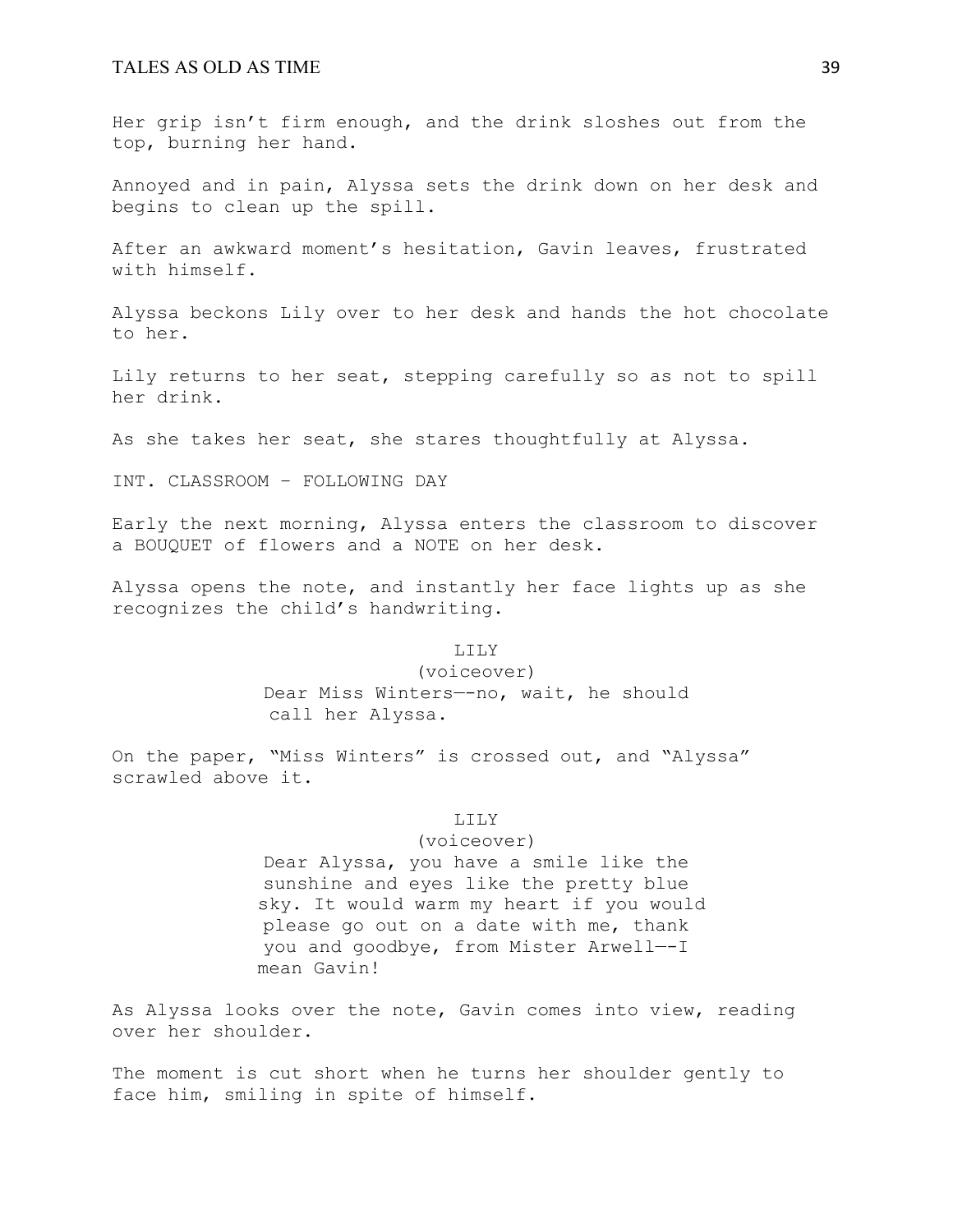Alyssa's reflex action is to smile back at him.

As he takes a step closer to her, her eyes dart downwards shyly.

She catches sight of a RING inside her desk drawer.

Alyssa takes a sharp breath inwards.

She looks back up at him; the moment lost, she starts to panic.

When he steps closer, she abruptly steps back, her hand catching on the flowers and sending them to the floor with a CRASH.

Avoiding his eyes as he leaves her alone in the empty classroom, Alyssa's gaze travels back down to her desk drawer, and the RING inside.

INT. DUKE'S HOUSE – NIGHT – FLASHBACK

Cut to Alyssa's hands, the RING on her finger, clutching the hands of RICHARD, 35, his features obscured by the shadows of the room.

#### LITTLE GIRL

(voiceover) The princess had been married before, to a very handsome duke.

Boxes are scattered all around the room, alongside a well decorated bedside table with a definitive woman's touch, the other table empty except for the FOLDER with a piece of paper slightly sticking out.

#### WOMAN

(voiceover) The two had been very happy together, and were so excited for the birth of their child, the heir to the kingdom they were building together.

Alyssa is weeping uncontrollably now.

On the table, the folder comes into focus; the letterhead at the top is from a fertility clinic.

Close up of the couple's hands as Richard lets go, leaving Alyssa alone.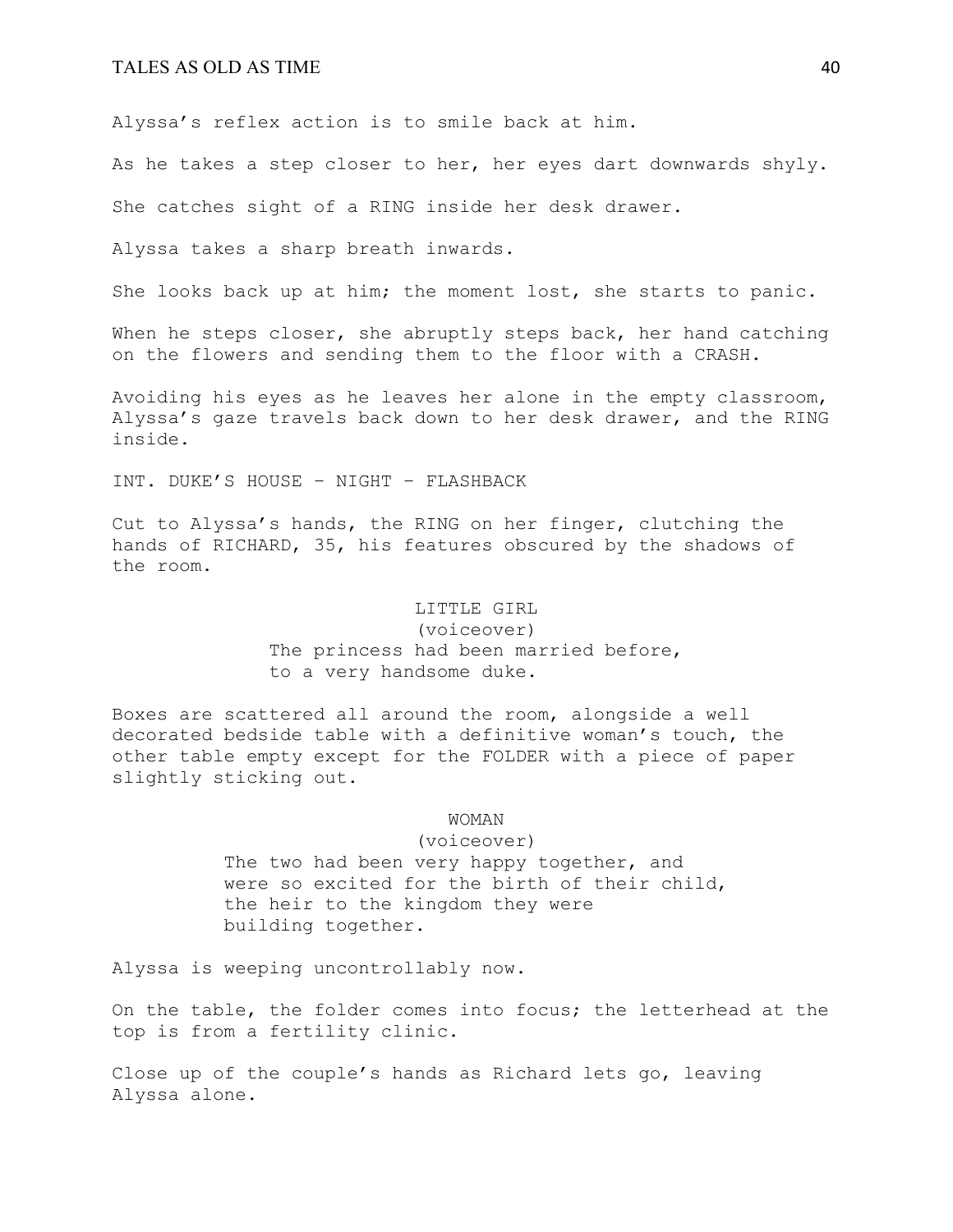INT. CLASSROOM – DAY – CONT'D

Close up of the RING in the drawer.

Alyssa looks down at it again, then slams the drawer shut and slumps into her chair, her hand on her head and her eyes closed.

Lily stands in the doorway, gently rocking back and forth on her heels, the picture of innocence.

She is about to come up to Alyssa's desk, but as she walks forward, she catches sight of the flowers strewn about on the floor.

Confused and upset, she runs back out of the room before Alyssa has a chance to say anything.

INT. CLASSROOM – NEXT DAY

As the bell SOUNDS the end of the day and the students file out, Alyssa looks across the room at Lily's desk.

It sits empty; she wasn't there today.

Gavin enters the classroom.

He pauses and sighs deeply before approaching Alyssa's desk.

# LITTLE GIRL (voiceover) The knight brought sad news that day: the flower fairy had left her kingdom.

The two teachers discuss indistinctly.

Gavin holds a NOTICE OF TRANSFER, detailing Lily's removal from the school to be placed with a new foster family.

INT. CLASSROOM – FOLLOWING DAY

Lily appears in the doorway the following morning, weighed down by her backpack and with a tiny duffel bag by her side.

> LITTLE GIRL (voiceover) She returned only one more time, and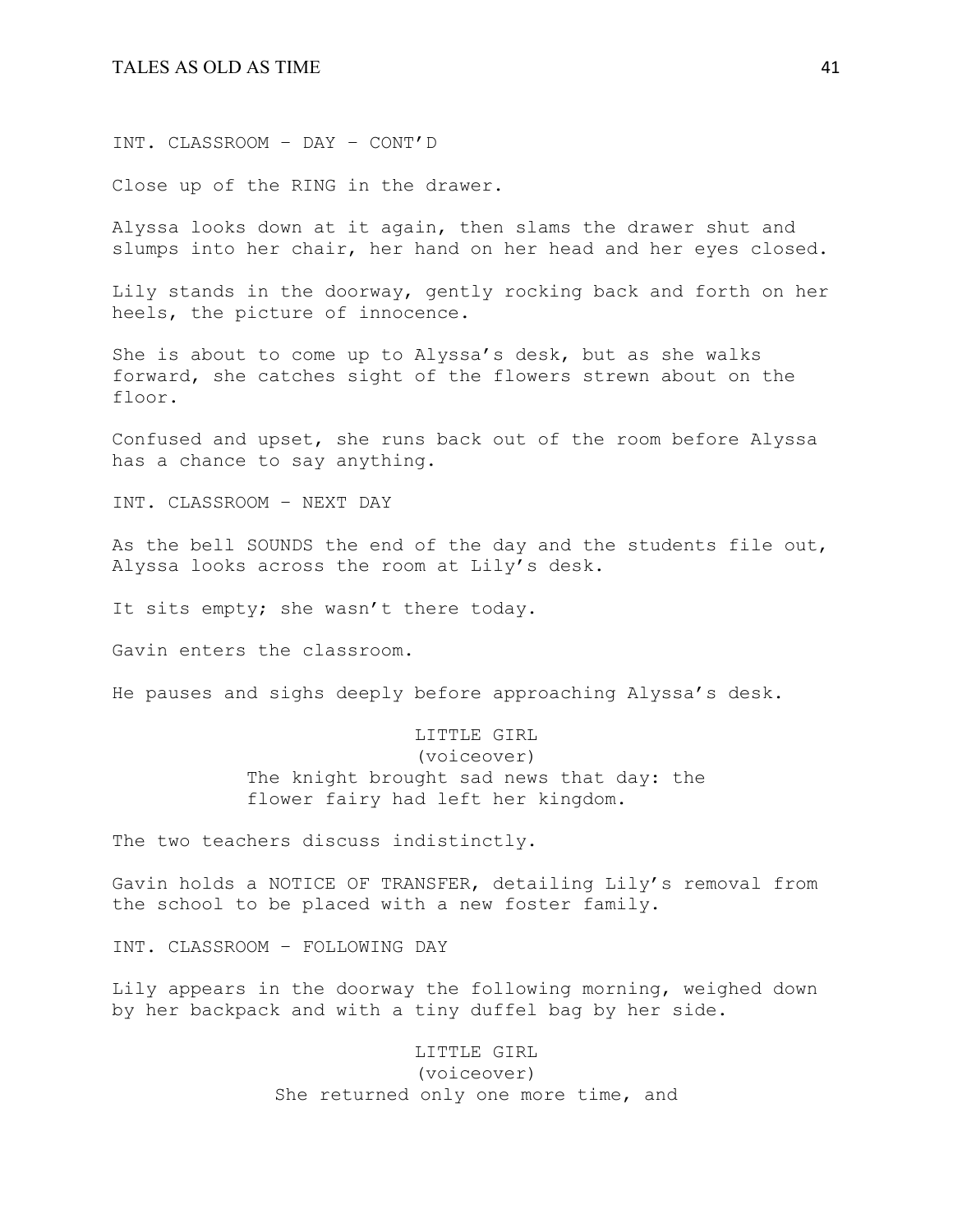LITTLE GIRL (CONT'D) (voiceover) that was to say goodbye to her beloved princess.

Alyssa remains seated at her desk.

She begins to rise to greet her, but Lily is across the room and hugging her tightly before she can leave her seat.

Alyssa looks over the girl's shoulder at the incomplete ADOPTION FORM on her desk. She holds her tighter.

> VOICE (off-screen) Lily, it's time to go!

Lily looks back to the direction of the door, then back at her teacher.

She slowly turns her back and heads out.

Alyssa watches her leave helplessly.

She begins to rise out of her chair, then looks around at her desk, back down at the half-finished ADOPTION FORM.

INT. CLASSROOM – NEXT DAY

Gavin enters with a HOT CHOCOLATE and finds Alyssa at her desk, still staring at the FORM, utterly exhausted.

#### GAVIN Hey.

He places the mug on her desk, gently sliding the papers over to make room.

Alyssa nods and smiles at him, leaning on the arm of her chair as she reaches for the mug.

Her gaze falls downward—at the RING in her drawer.

Gavin follows her eyes and looks down at the RING.

He stares back at her sadly and sympathetically.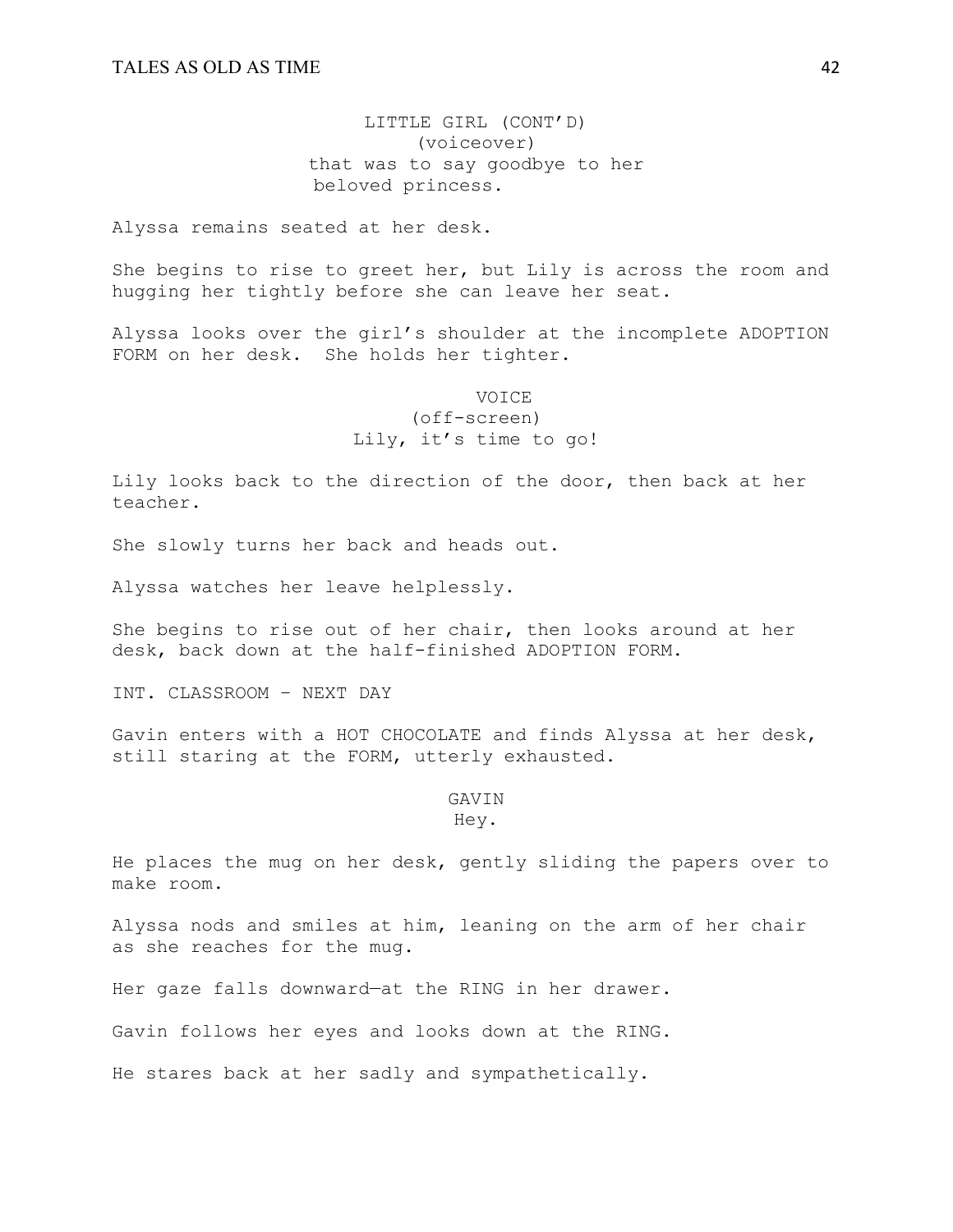#### GAVIN

You know, you may think you don't need anyone, but that doesn't mean that no one needs you.

With that, he leaves her alone in the darkened classroom.

She looks down at her desk, where there lies the ADOPTION FORM.

She looks past it into her desk drawer, and after a moment's consideration, reaches for the RING.

Standing swiftly, she tosses the RING into the trash can by her desk, picks up the FORM, and walks out of the room with a newfound sense of purpose.

INT. CHILD'S BEDROOM – NIGHT – PRESENT

We see the face of Alyssa's daughter as she looks up at her with love—-it's Lily.

Alyssa returns her smile as she turns the page to the end.

ALYSSA And so the flower fairy saved the princess by bringing light back into her kingdom.

LILY

(mischievously) Mom, you forgot, it wasn't just the princess she saved. What about the knight?

As if on cue, the door swings open, and there standing in the light is Gavin, balancing three mugs of HOT CHOCOLATE.

GAVIN

There's my girls!

Giving the first mug to Lily, he kisses Alyssa's forehead, and laying on the bed beside them, pulls Lily in close for a hug.

> GAVIN Just in time for my favorite part.